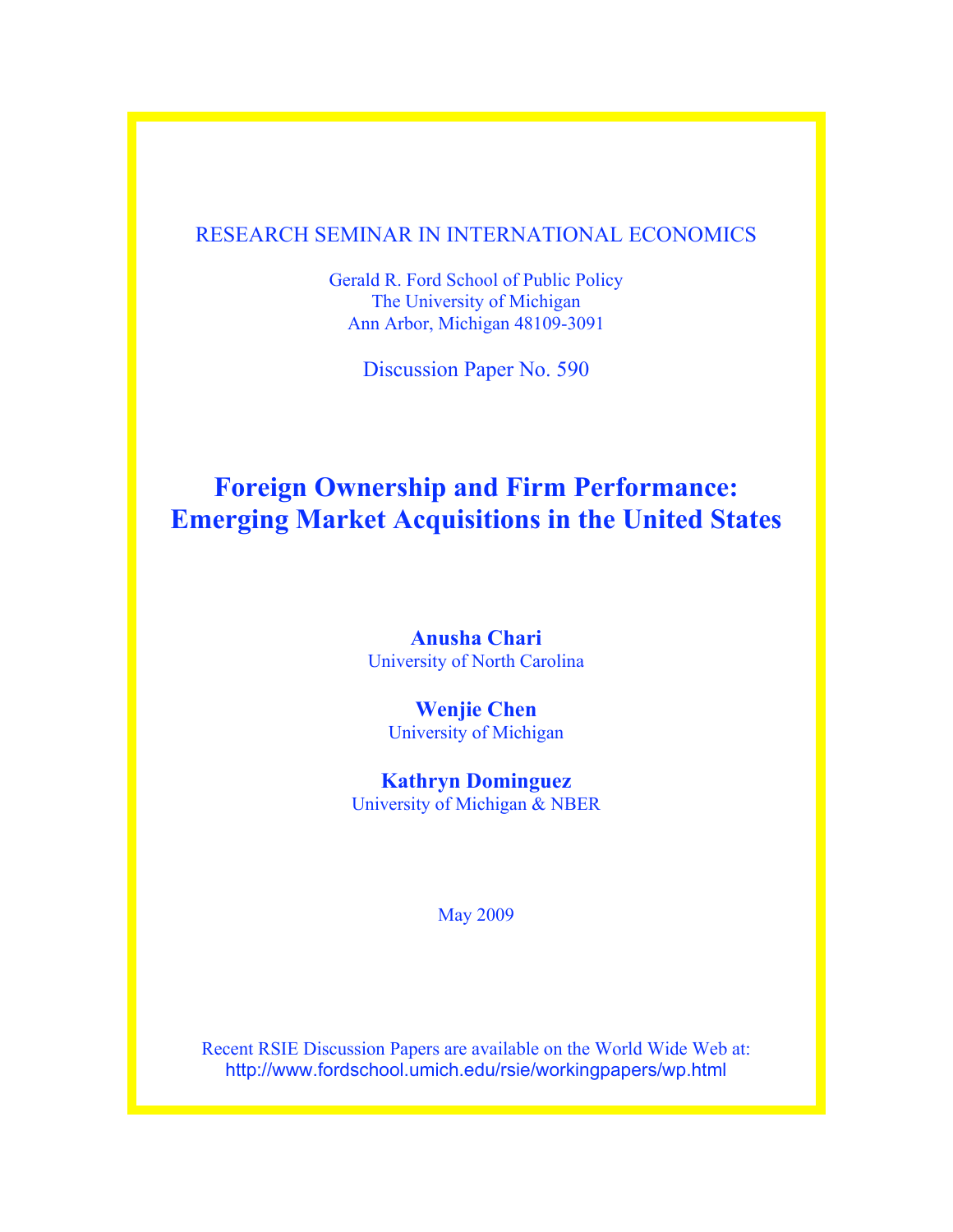## NBER WORKING PAPER SERIES

# FOREIGN OWNERSHIP AND FIRM PERFORMANCE: EMERGING-MARKET ACQUISITIONS IN THE UNITED STATES

Anusha Chari Wenjie Chen Kathryn M.E. Dominguez

Working Paper 14786 http://www.nber.org/papers/w14786

NATIONAL BUREAU OF ECONOMIC RESEARCH 1050 Massachusetts Avenue Cambridge, MA 02138 March 2009

We thank Patricia Dechow, Jeff Smith, Jim Levinsohn, James Hines, Paolo Pasquariello, Matias Busso, Taryn Dinkelman, Dean Yang, Nirvikar Singh, and participants in the UM Development seminar, the UM IPC lunch group, the NIPFP conference at the Indian Ministry of Finance, the Australian Treasury, the Reserve Bank of Australia, and North Carolina State University for helpful comments and advice. We are grateful to the International Policy Center at the Ford School of Public Policy for financial support. The views expressed herein are those of the author(s) and do not necessarily reflect the views of the National Bureau of Economic Research.

© 2009 by Anusha Chari, Wenjie Chen, and Kathryn M.E. Dominguez. All rights reserved. Short sections of text, not to exceed two paragraphs, may be quoted without explicit permission provided that full credit, including © notice, is given to the source.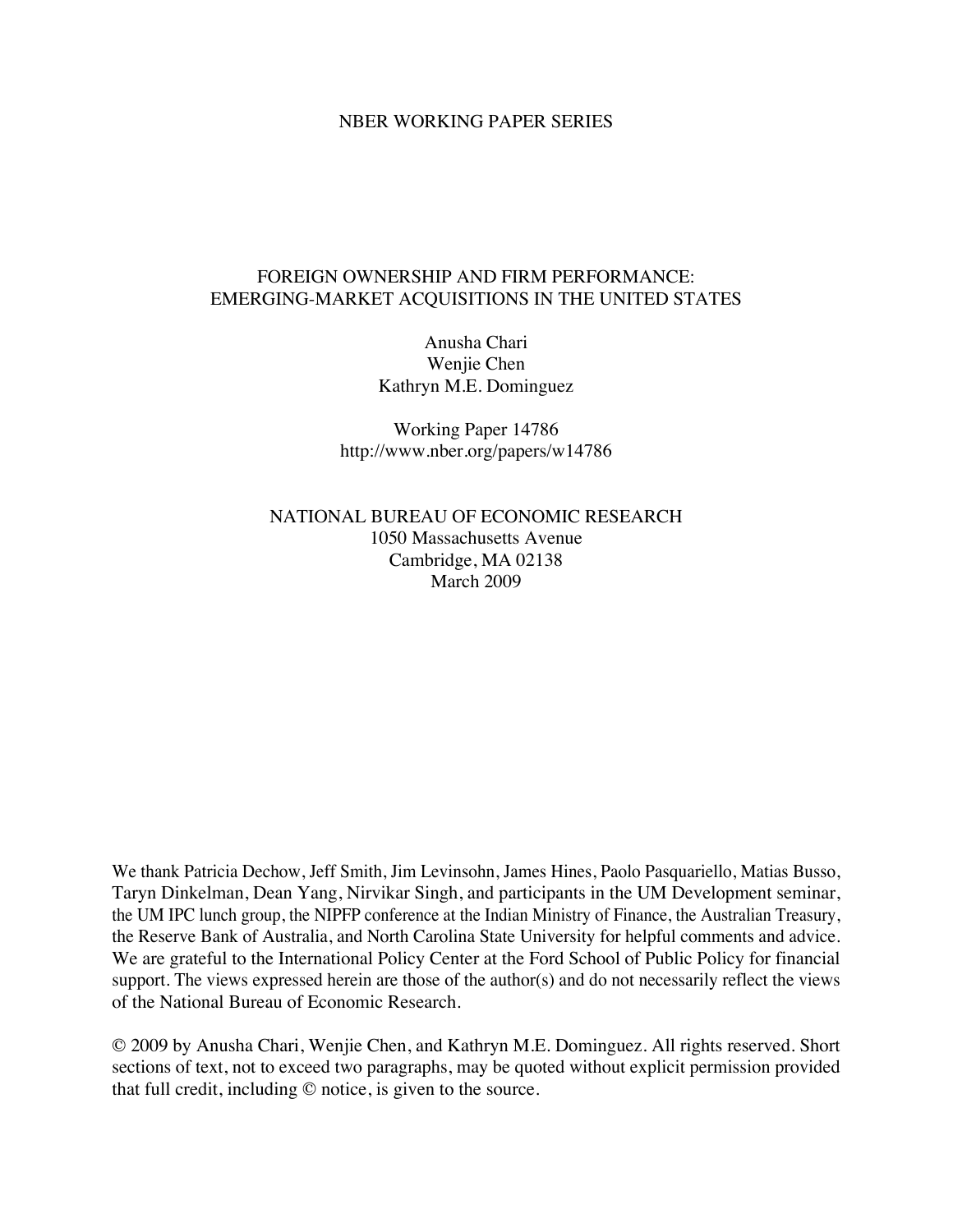Foreign Ownership and Firm Performance: Emerging-Market Acquisitions in the United States Anusha Chari, Wenjie Chen, and Kathryn M.E. Dominguez NBER Working Paper No. 14786 March 2009, Revised May 2009 JEL No. F21,F23,G34

# **ABSTRACT**

This paper examines the recent upsurge in foreign acquisitions of U.S. firms, specifically focusing on acquisitions made by firms located in emerging markets. Neoclassical theory predicts that, on net, capital should flow from countries that are capital-abundant to countries that are capital-scarce. Yet increasingly emerging market firms are acquiring assets in developed countries. Using transaction-specific acquisition data and firm-level accounting data we evaluate the post-acquisition performance of publicly traded U.S. firms that have been acquired by firms from emerging markets over the period 1980-2007. Our empirical methodology uses a difference-in-differences approach combined with propensity score matching to create an appropriate control group of non-acquired firms. The results suggest that emerging country acquirers tend to choose U.S. targets that are larger in size (measured as sales, total assets and employment), relative to matched non-acquired U.S. firms before the acquisition year. In the years following the acquisition, sales and employment decline while profitability rises, suggesting significant restructuring of the target firms.

Anusha Chari 301 Gardner Hall CB#3305, Department of Economics University of North Carolina at Chapel Hill Chapel Hill, NC 27599 and NBER achari@unc.edu

Wenjie Chen Department of Economics Lorch Hall University of Michigan Ann Arbor, MI 48109 wenjiec@umich.edu

Kathryn M.E. Dominguez University of Michigan Department of Economics and Ford School Weill Hall Ann Arbor, MI 48109 and NBER kathrynd@umich.edu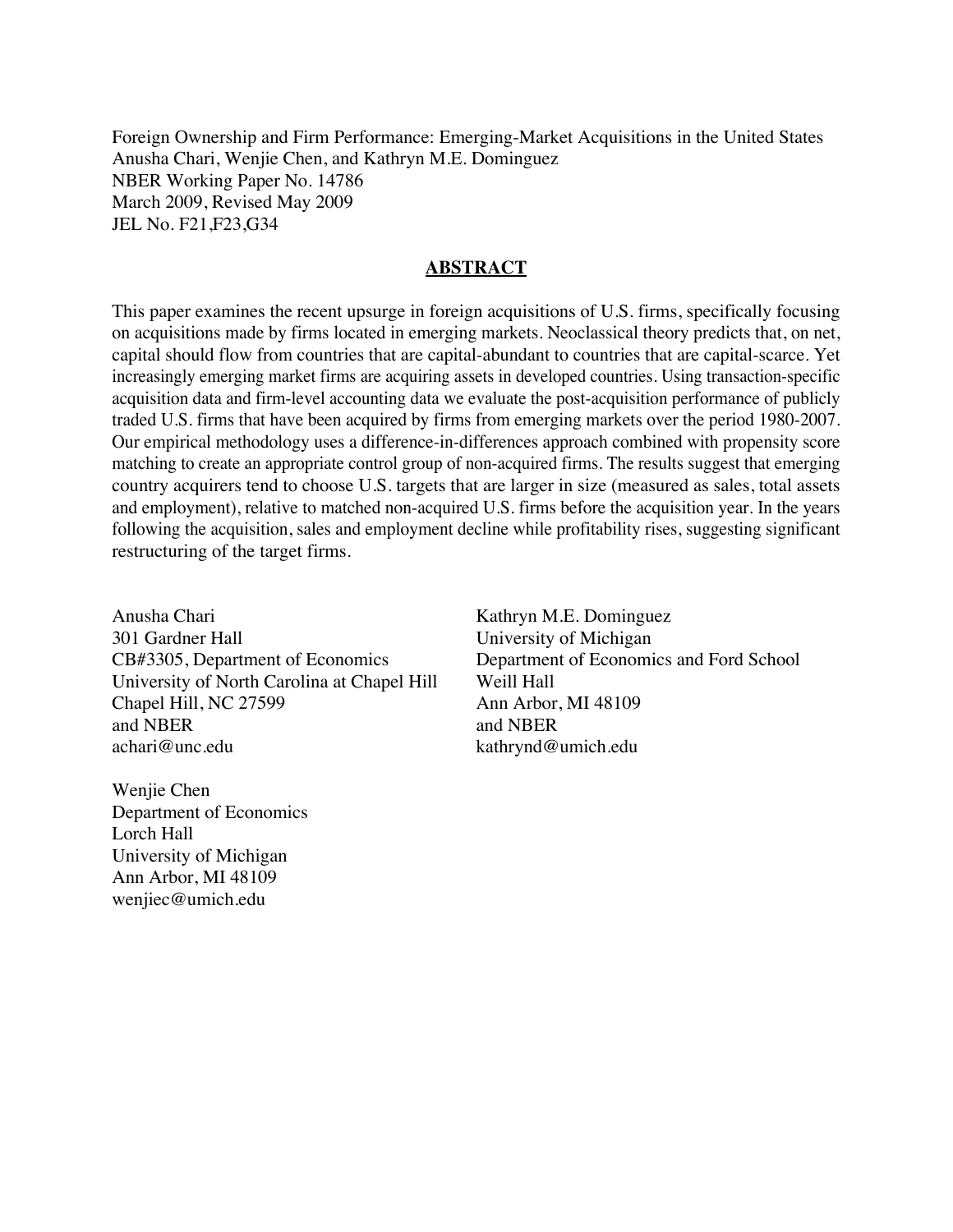#### **1. Introduction**

 $\overline{a}$ 

This paper examines the recent upsurge in foreign acquisitions of U.S. firms, specifically focusing on acquisitions made by firms located in emerging markets. Neoclassical theory predicts that, on net, capital should flow from countries that are capital-abundant to countries that are capital-scarce.<sup>1</sup> Yet increasingly emerging-market firms are acquiring assets in the developed world. In particular, the recent spate of cross-border acquisitions by Indian and Chinese companies is the subject of heated debate in policy circles. For example, the acquisition bid by CNOOC, the Chinese state-owned oil company, to takeover Unocal met with considerable resistance in Washington and was ultimately thwarted. This paper provides a systematic analysis of what happens to U.S. firms when emerging-market acquisitions are successfully completed. Using transaction-specific acquisition data and firm-level accounting data, the goal of this study is to determine how U.S. firms that are acquired by firms from emerging markets fare relative to their non-acquired counterparts.

 Evidence from developed-market foreign direct investment (FDI) flows to emerging markets suggests that foreign ownership is associated with improvements in plant productivity (Aitken and Harrision, 1999, Perez-Gonzales, 2005, Arnold and Javorcik, 2005, Petkova, 2007).<sup>2</sup> The sources of productivity gains are generally attributed to the ability of foreign multinationals to transfer superior technology, bring organizational capital and provide access to international capital markets (Caves, 1996). In the case of recent emerging-market acquisitions, while the role of sovereign wealth funds and the build-up of U.S. dollar reserves in emerging-markets are seen as motivations for acquisitions in developed-markets, the productivity-improving role of technology transfers from emerging- to developedmarkets are not obvious.

Traditional theories of FDI also rely on comparative input costs or market access as the motivating rationale for investment flows from developed to emerging markets. Whereas industrial country acquirers often seek lower labor costs in emerging-markets, emerging-market acquirers may relocate (or insource) manufacturing activity while keeping existing distribution networks in the host country of the acquired business. These differences in motivation for FDI may, in turn, suggest that the post-acquisition performance of target firms will be influenced by the country of origin of the acquiring firm.

 $1$  According to estimates by the International Monetary Fund (IMF), the developing economies as a group had a current account surplus of \$640 billion in 2007 (IMF, 2007). Because the financial counterpart to this surplus is a deficit on the financial accounts, it represents the net capital outflow to the industrial economies. Just two years earlier, in 2005, net capital flowed in the other direction (the developing economies as a group reported a gross capital inflow of \$720 billion).

 $2$  FDI includes "Greenfield" investment in new assets in a foreign country, and acquisition of pre-existing foreign assets (also termed "Brownfield" investment).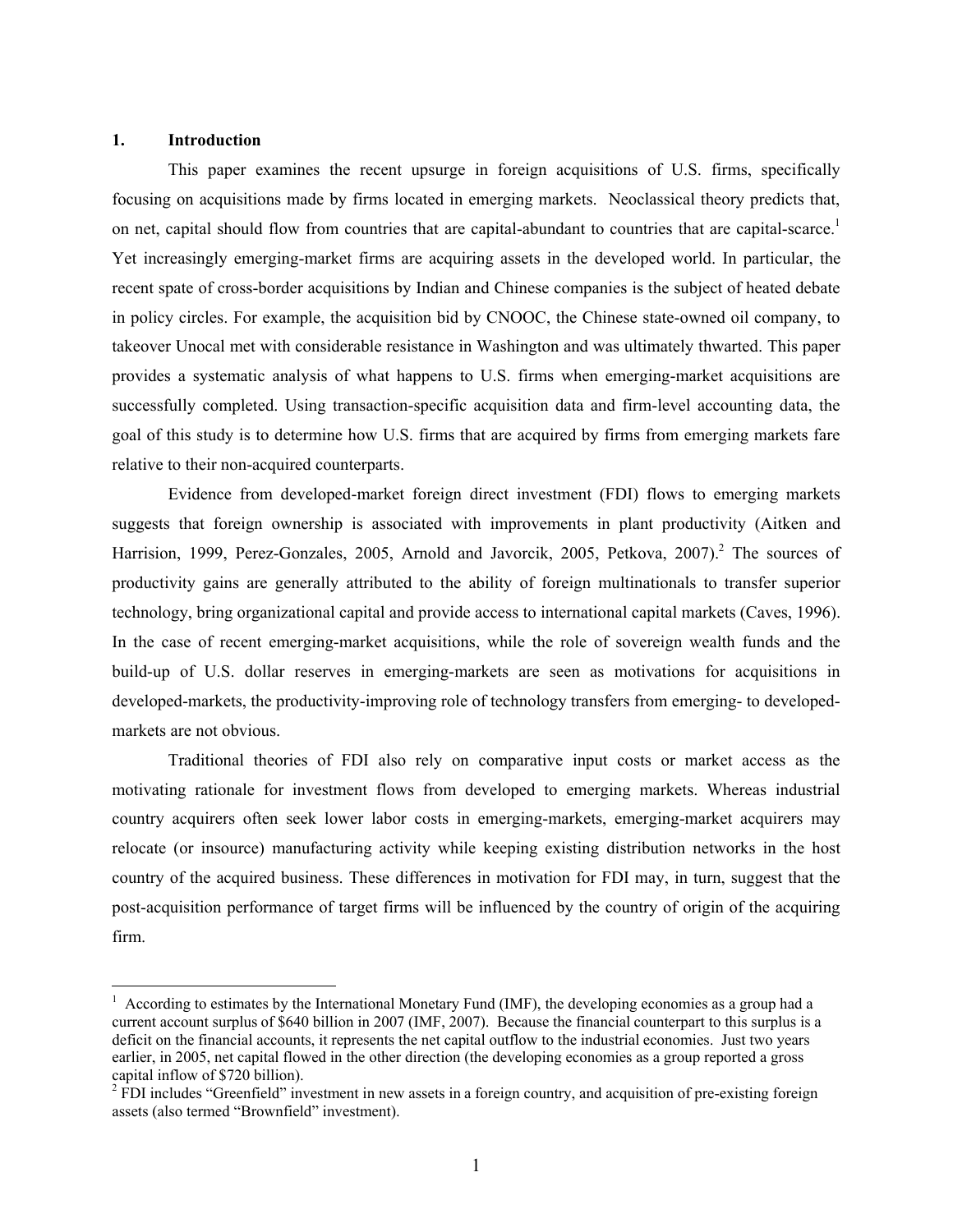The most common motivations for overseas expansions by emerging-market firms include: 1) entering new markets, 2) obtaining natural resources, and 3) acquiring advanced technology and related brand equity.<sup>3</sup> An example which highlights these factors is Lenovo's 2004 purchase of IBM's personal computer business. This acquisition involved entry into the U.S. market, acquisition of technology, and of an established brand.<sup>4</sup> Even unsuccessful acquisitions, such as CNOOC's bid for Unocal, point to emerging market demand for natural resources.

The transaction-specific data on cross-border Mergers and Acquisitions (M&As) used in this paper come from the Thompson Financial SDC Platinum database that records all M&As involving U.S. firms that were announced between January 1, 1980 and July 1, 2007. We focus on publicly traded U.S. targets both because open financial markets in the U.S. have led to a substantial number of cross-border M&As, and because public U.S. firms are required to disclose detailed accounting data. It is also worth noting that Forbes (2008) finds evidence that foreigners hold greater shares of their investment portfolios in the United States if they have less developed financial markets, suggesting that our focus on FDI by emerging market firms may provide insights into the implications of broader investment trends into the U.S.

The work that follows complements the existing literature on post-acquisition firm performance. The focus on acquisitions made by emerging country firms allows us to test the general applicability of theories of FDI flows for firms in apparently capital scarce markets.

To evaluate the impact of emerging-country acquisitions on U.S. firm performance we examine both stock market and accounting measures. The stock market measure, abnormal announcement returns, provides a forward-looking estimate of expected shareholder value creation. After the acquisition has taken place accounting measures of profitability, investment, sales and employment allow us to evaluate the ex post performance of U.S. targets.

The first empirical challenge we face in estimating post-acquisition performance is one of causality versus selection. Are emerging-market firms simply picking certain types of acquisition targets or do foreign acquisitions change target-firm performance? There is some evidence in the literature of how acquirers select targets. In particular, the Froot and Stein (1991) model shows that asymmetric information could lead foreign firms to buy U.S. firms in times when the value of the U.S. dollar is low relative to the foreign currency. They provide empirical evidence of a negative relationship between the value of the dollar and FDI flows into the U.S. using aggregate FDI data, and this relationship is also explored in Chen (2008b) using more detailed firm-level data. Harris and Ravenscraft (1990) find

 $\overline{a}$ 

 $3$  See reports by Citigroup (2005) and Boston Consulting Group (2005).

<sup>&</sup>lt;sup>4</sup> Lenovo had the right to use the IBM brand for five years, but actually dropped it after three years, apparently because its own brand name was already so well established.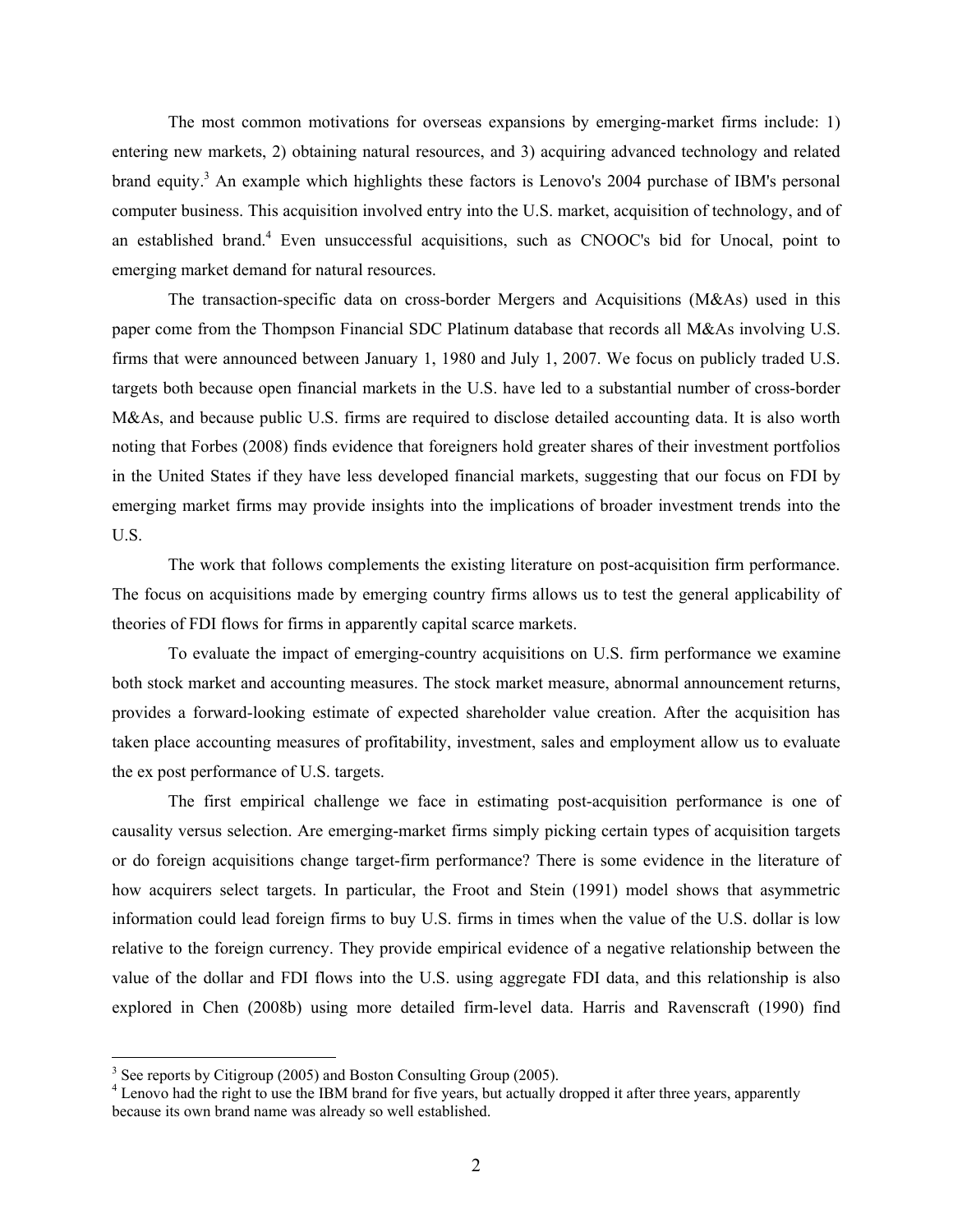evidence that foreign firms prefer technology-intensive industries and Slaughter (2007) describes how U.S. states differ in their incentive packages and taxes with regards to foreign acquirers.<sup>5</sup> We also find evidence of selection in that emerging country firms tend to acquire public U.S. targets with relatively high levels of sales, employment and total assets.

Crucial to any comparison between pre-and post-acquisition performance of target firms is therefore the issue of selecting an appropriate expected performance benchmark in the absence of the acquisition (Andrade et. al., 2001). The fact is that some firms get acquired while others do not. Ideally, one would like to compare the performance of a firm that receives foreign investment to the performance of the firm's identical twin with no foreign investment.<sup>6</sup>

In this paper we ask the counterfactual question: what would have happened to those firms that did, in fact, receive foreign ownership, if they had not received it? While this exact counterfactual is not typically observable, propensity score matching, which involves selecting a "control" group of nonacquired firms closely matched to the "treatment" group of acquired firms, is one way to artificially create sets of such twins. Propensity score matching can then be combined with difference-in-differences estimates to further eliminate time-invariant and unobservable differences between the acquired and nonacquired firms.

In order to measure the performance of U.S. target firms after they are acquired, we focus on the accounting measure of operating income before depreciation, amortization and taxes (OIBD). In order to control for the relative size of the target firm, we scale OIBD by total assets, thus focusing on return on assets (ROA). We also track changes in other aspects of target firm operations, such as investment, employment, and sales following the acquisition.

We find that the stock price response of target firms is positive and significant around the time of acquisition announcement. Average cumulative returns on the target stock price within a three-day window around the announcement date of the acquisition increase by 8%. This return remains significant and positive when we extend the window to ten and twenty-one business days.

Correspondingly, we find that after acquisition the performance of acquired targets tends to improve. The target firm's return on assets increases by 16% in the five years following acquisition. Further, there is strong evidence that acquiring firms undertake significant restructuring of target firms. Measures of employment, sales and plant, property and equipment in the target firms decrease in the years after acquisition.

 $\overline{a}$ 

<sup>&</sup>lt;sup>5</sup> At the Federal level there were few legal restrictions on FDI into the United States during the time period studied here, although more stringent laws were recently put into place in order to restrict FDI that threatens U.S. "national security"; these restrictions came into effect in 2007. See: http://www.ustreas.gov/offices/international-affairs/cfius/  $6$  An alternative question, which is explored in Chen (2008a), is whether, given that a firm is acquired, the country of origin of the acquirer matters (so that the control group is other acquired firms rather than non-acquired firms).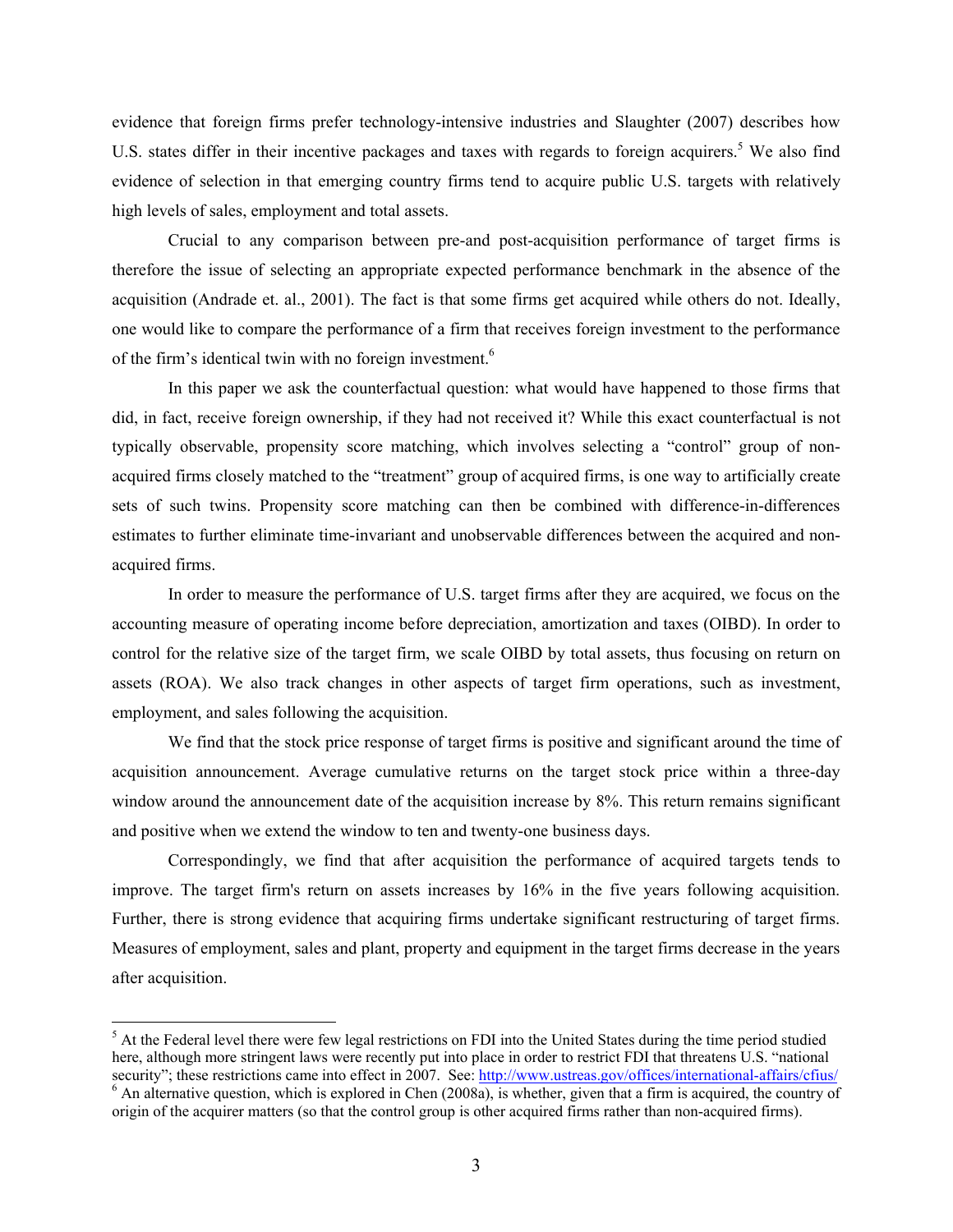The pattern of increasing profitability (income/assets) and declining sales is consistent with improvements in firm-efficiency following acquisition. For instance if firms shut down or get rid of unprofitable divisions, sales would go down but profits as a percent of assets would increase. Also, declining employment and net PP&E suggest downsizing of divisions to improve overall profitability as a percent of assets. Declining sales in the target firms along with the downsizing of employment are also consistent with the comparative input cost hypothesis where acquirers from emerging-markets may be in the position to exploit the low wages in their home countries by downsizing labor-intensive activities in the foreign country following the acquisition.

The remainder of the paper is structured as follows. Section 2 reviews the existing literature. Section 3 introduces the various datasets employed in the empirical analysis. The details of the differencein-differences propensity score matching estimator are explained in Section 4. Section 5 presents the empirical results and section 6 concludes.

# **2. Related Literature**

A large empirical literature compares the productivity of foreign-owned versus domestic-owned firms. Doms and Jensen (1995) find that foreign-owned companies in the U.S. are more productive than domestic-owned ones, but are on average less productive than U.S.-owned multinational companies. A number of studies have investigated the causal link between foreign ownership and plant performance, where the target firm is usually situated in an emerging market while the acquirer firm is from a developed market.

Aitkin and Harrison (1999) conclude from a sample of Venezuelan firms that foreign ownership is correlated with productivity improvements. Using detailed plant-level information from Mexico, Perez-Gonzales (2005) finds that multinational control leads to large improvements in total factor productivity, particularly in industries that rely on technological innovations from their parent companies. Arnold and Javorcik (2005) use plant-level data from Indonesia and find that foreign ownership leads to significant improvements in productivity in the year of acquisition as well as in subsequent years. Petkova (2008) conducts a similar study using Indian plant level data and concludes that foreign owned plants only experience improvements in productivity at a three-year horizon.

In the developed-market context, a series of papers concentrating on acquisition targets in the United Kingdom, Girma et al. (Girma, 2005; Girma et al., 2006, 2007) document improvements in growth rates of firm performance following foreign acquisitions. These studies, however, do not specifically differentiate between emerging and developed country acquirers. Antkiewicz and Whalley (2006) highlight several case studies of recent completed and failed attempts by Chinese companies to acquire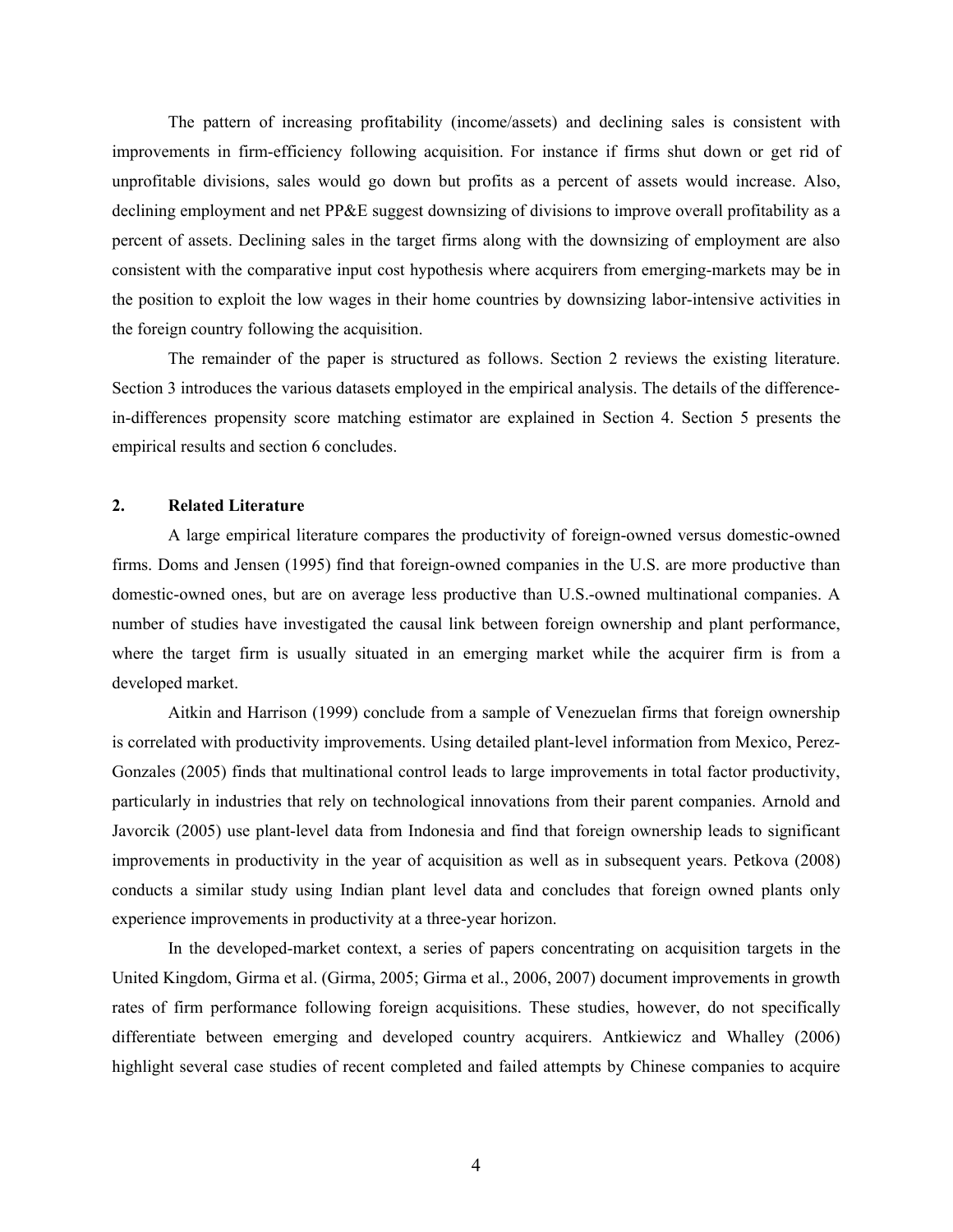firms in the OECD. They suggest that the recent wave of Chinese outbound M&A is driven by the necessity to acquire access to resources, new technology and distribution networks in the target country.

Our study is also related to studies analyzing the effects of foreign and domestic M&As on firm stock market performance. Harris and Ravenscraft (1991) examine the effects of inbound U.S. FDI on shareholder wealth over the period 1970-1987 and find that target firm wealth gains are significantly higher in cross-border takeovers than in domestic acquisitions. While they do not focus on the country of origin of the acquiring firms, over their sample period, there were very few emerging-market acquisitions of U.S. firms. 7

Healy, Palepu and Ruback (1992) analyze the operating performance for the combined firm in domestic acquisitions relative to the industry median and show that the operating cash flows of merged firms actually drop from their pre-merger level on average, but that the non-merging firms in the same industry drop considerably more. Thus, the post-merger combined operating performance improves relative to the industry benchmark. Andrade et. al (2001) use an annual cross sections methodology similar in spirit to Fama and Macbeth (1973) and find that post-merger operating margins (cash flow to sales) improve, on average, relative to industry benchmarks. Using propensity score matching, we find that the return on assets for acquired firms increases significantly relative to the matched control group of non-acquired firms.

#### **3. Data Description**

 $\overline{a}$ 

Our data sample contains all M&As involving U.S. firms initiated by firms in emerging markets that are announced between January 1, 1980 and July 1, 2007, and are reported by SDC Platinum, a database from Thompson Financial. The data include all public and private M&A transactions involving at least 5% ownership<sup>8</sup> of a target firm in the U.S<sup>9</sup>. SDC collates information from over 200 English and foreign language news sources, SEC filings and the filings from its international counterparts, trade publications, news wire reports, and proprietary surveys of investment banks, law firms, and other advisory firms. For each transaction, the SDC database provides the date on which the transaction was first announced as well as the date on which the transaction became effective. The database provides characteristics of the target and acquiring firms including: name, nation, industry sector, and primary North American Industry Classification System (NAICS). The database also includes transaction-specific

 $<sup>7</sup>$  Edwards and Krugman (1995) provide a comprehensive empirical analysis of the growth of inward U.S. FDI from</sup> other industrial countries, focusing on economic and national security implications.

<sup>&</sup>lt;sup>8</sup> The IMF and the OECD define FDI using a 10% threshold, though a broader definition of FDI is ownership of an amount of shares or voting power that allows participation in the management or control of the target firm.

<sup>&</sup>lt;sup>9</sup> See Appendix A for a full list of the markets included in the database.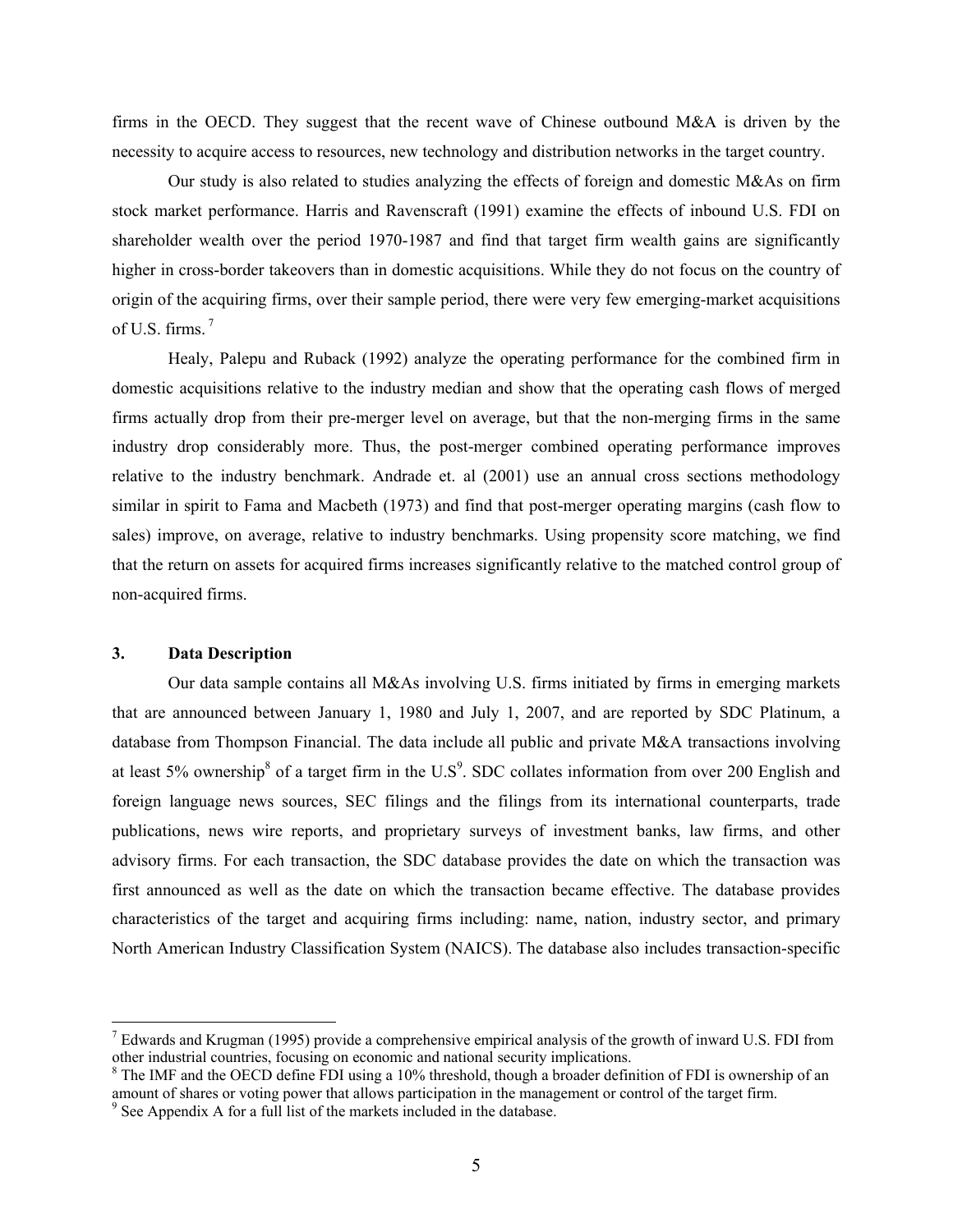information on percent of shares acquired, the percent of shares owned before and after the transaction is completed, the percent of shares sought by the acquiring firm, and the method of payment.

Over the sample period, SDC covered 7,996 completed M&A transactions between a foreign acquirer and a U.S. target. Out of that total number, 2,368 M&A transactions (30%) were conducted between foreign firms and publicly traded U.S. targets. The focus of the analysis in the paper is on the subsample of 480 outbound M&A transactions by emerging country firms and U.S. target firms that remain publicly traded after acquisition. Furthermore, we eliminate countries that are tax havens, e.g. Bahamas, Bermudas<sup>10</sup>, etc. which leaves us with a sample of 259 M&A transactions. Among the remaining deals, 81 transactions involve multiple acquisitions of the same target. We only include the first of multiple acquisitions in our dataset as we are interested in what happens to a U.S. target when it is first acquired by an emerging-market firm. This trims our sample to 214 transactions. Where information is available, these observations cover M&A transactions that result in a change in majority control in the target firm as well as acquisitions of minority shares. Most of our observations include information on the method of payment, the value of the transaction, and the NAICS codes of the respective acquirer and target firms.

Data on the U.S. target firms come from Compustat and the Center for Research in Securities Prices (CRSP). Compustat reports financial statement data and CRSP contains stock return information. Information provided in SDC on our target firms allows matching across these databases. During this process, we lose observations because some of the target firms are renamed after acquisition or are delisted. The availability of data in Compustat varies significantly by year and by variable. For example, the employment variable is only reported on a voluntary basis in Compustat. Out of the original 214 transactions between emerging country acquirers and public U.S. targets in the SDC dataset, roughly 120 firms (56%) have performance variables reported in Compustat over the five years post acquisition and 175 firms (81%) have usable stock returns data in CRSP.

Table 1 presents information by country of origin on the number and value of acquisitions of U.S. firms. The top five emerging market countries whose firms acquired U.S. targets over the period 1980- 2007 are: Hong Kong, Singapore, Mexico, South Korea, and Taiwan. Figure 1 displays the number of publicly traded U.S. firms that were acquired by emerging country firms by year; acquisitions occurred in each of the years in our sample. In about half of all M&As reported in SDC information is available on the value of the deal. Figure 2 presents this information together with the number of deals and the industry in which the target firm is located. In the figure the surface area of each bubble shows the total value of deals within each one-digit industry sector, while the location of the bubble is determined by the average value and the total number of deals within an industrial sector. The figure indicates that in about

 $\overline{a}$ 

 $10$  See Appendix A for a list of tax-haven markets as defined by the OECD (2008).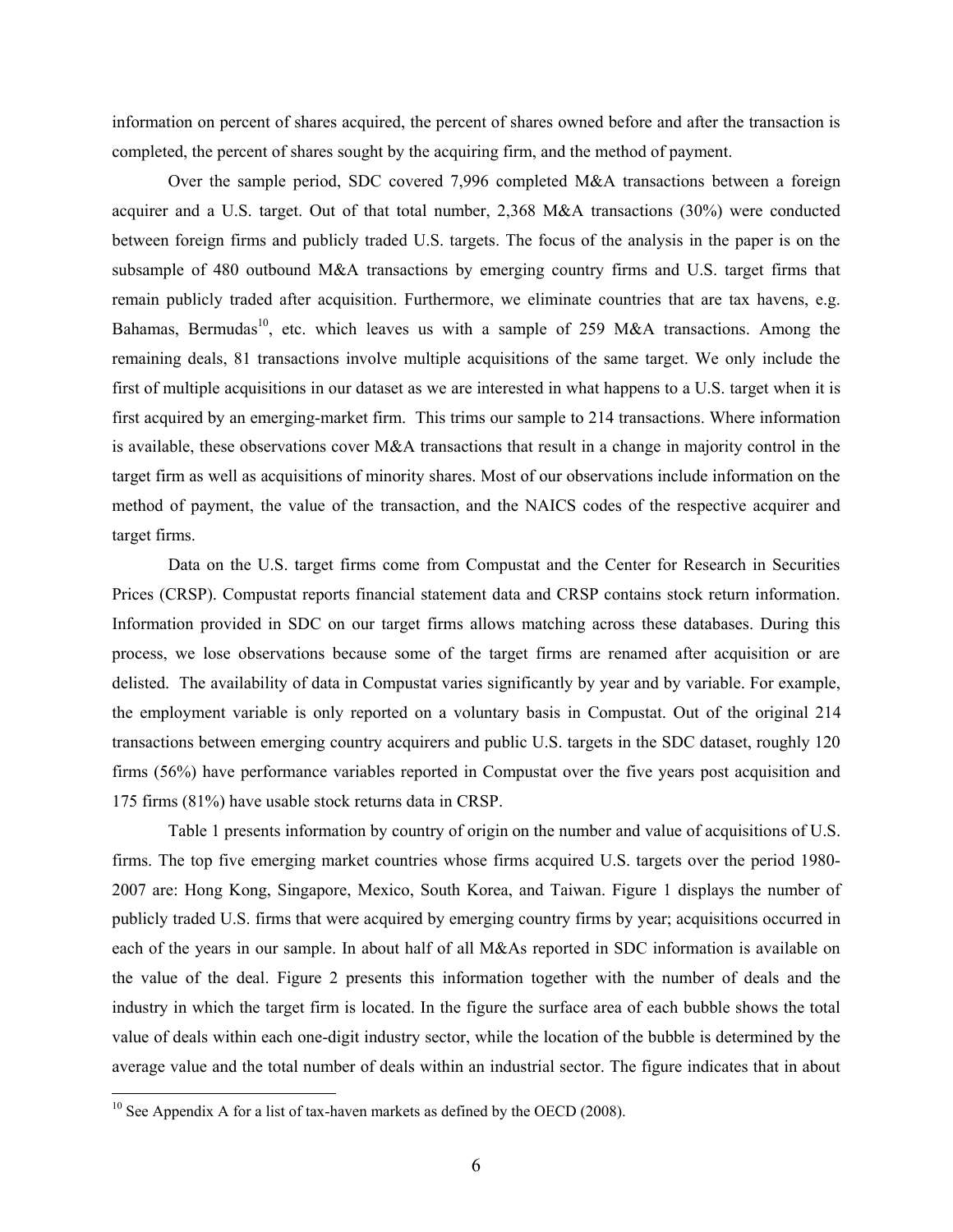half of all transactions the target firm is in the manufacturing sector and the average value of acquisitions in the manufacturing sector is much larger than the value of acquisitions in other industries.

Table 2 displays the top 20 deals by acquisition value between emerging country firms and public U.S. targets. About half of the top twenty M&A transactions are horizontal, meaning that the acquirer and the target are in the same industry. In our full sample about one sixth of the deals involve horizontal M&As and about one third of the deals involve an acquisition of 50 percent or more of the target. Finally, Table 3 provides average accounting information (OIBD, sales and employment) for the target firms sorted by NAICS industry.

#### **4. Empirical Strategy**

#### *4.1 Difference-in-Differences Matching Estimation*

It seems unlikely that emerging country firms acquire U.S. firms at random. As discussed in the introduction, ideally, in order to evaluate the impact of foreign ownership we would like to have information on the set of prospective firms from which the target was selected. In other words, we would like to compare the performance of a firm that receives foreign investment to the performance of the firm's identical twin (or multiple) with no foreign investment. While this sort of counterfactual is not generally observable, we use propensity score matching techniques to construct a control group of nonacquired U.S. firms that closely match the U.S. targets. A firm is "selected" into the control group if it is sufficiently similar to acquired U.S. firms on the basis of the key determinants of the acquisition decision. In other words, our goal is to find a set of control firms that are a priori equally likely to be acquired by an emerging-market firm as those firms which ultimately are acquired.

Let  $A_{i,t} \in \{0,1\}$  be a dummy variable indicating whether a U.S. firm is acquired by an emergingmarket firm at time *t* and let  $y_{i,t+u}^1$  denote target firm performance *u* periods after the acquisition takes place, where  $u \ge 0$ . The performance of a matched non-acquired U.S. firm is given by  $y_{i,t+u}^0$ . For a given U.S. firm, we will only observe performance in one of the two states; foreign acquisition  $(y_{i,t+u}^1)$ , or not  $(y_{i,t+u}^0)$ . The average effect of an emerging-market firm acquisition of a U.S. target is the following:

$$
E[y_{i,t+u}^1 - y_{i,t+u}^0 \mid A = 1]
$$
  
=  $E[y_{i,t+u}^1 \mid A = 1] - E[y_{i,t+u}^0 \mid A = 0] - \{E[y_{i,t+u}^0 \mid A = 1] - E[y_{i,t+u}^0 \mid A = 0]\}$ 

The term in the first line is the average treatment effect on the treated (ATET), and the term in the second line in braces is a "selection'' term, which is zero if the assignment to the treatment and control groups is random. Our assumption is that firms have observable characteristics, **X**, that make them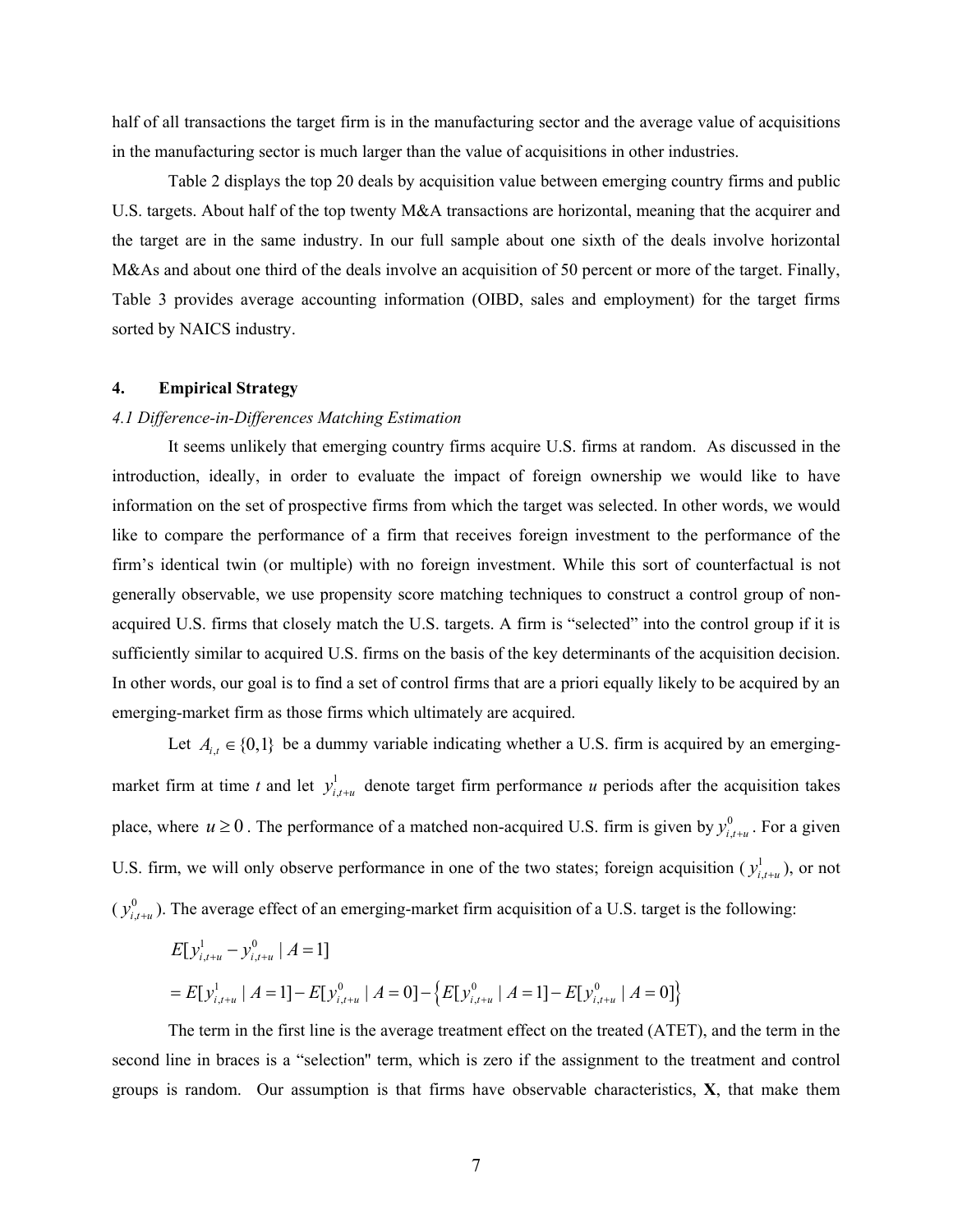attractive targets. Our approach is to match acquired and non-acquired firms on the basis of these **X**s and then calculate the treatment differential (the effect of being acquired) on each of the outcome variables of interest. The average of the differential over all acquired firms and all **X**s measures the average effect of foreign acquisition. Formally, Angrist and Krueger (2000) show that effect of the treatment on the treated is given by

$$
E[y_{i,t+u}^1 - y_{i,t+u}^0 \mid A = 1] = E\left\{E[y_{i,t+u}^1 \mid X, A = 1] - E[y_{i,t+u}^0 \mid X, A = 0] \mid A = 1\right\}
$$
  
=  $E[\Delta_x \mid A = 1]$ ,

where  $\Delta_x = E[y_{i,t+u}^1 | X, A=1] - E[y_{i,t+u}^0 | X, A=0]$ . The underlying assumption is that all the firms (whether acquired or not) have the same expected performance under domestic ownership. This is referred to as the conditional independence assumption (CIA):

$$
E[y_{i,t+u}^0 | X, A=1] = E[y_{i,t+u}^0 | X, A=0] = E[y_{i,t+u}^0 | X].
$$

For the CIA to be satisfied, the vector **X** should contain all variables that affect both acquisition and performance outcomes. The choice of variables included in **X** is described in more detail below. Another assumption required for matching is that it is not possible to predict the probability of a foreign acquisition perfectly, i.e.  $0 < \Pr(A = 1 | X) < 1$ .

Matching on a vector of variables is difficult since it requires weighting differences in one dimension against another. Rosenbaum and Rubin (1983) provide a solution to this dimensionality problem by matching firms on propensity scores, which in our context is the conditional probability of being acquired by an emerging county firm given **X**:

$$
P_i = \Pr(A_{i,t} = A(X_{i,t-1})).
$$

This matching technique allows us to take into account differences in observable characteristics across the firms in our database. We then combine matching with difference-in-differences analysis to eliminate the differences between the acquired and control firms that are unobservable and time invariant.

Rather than treating each of our firms linearly and with the same weight, our difference-indifferences estimator paired with propensity score matching allows us to include only acquired firms within the common support and picks control firms according to the metric function specific to the matching method. We limit the common support to only contain those treated firms that do not lie above the maximum or below the minimum propensity score for the matched control group. Similarly, matched control group firms that lie above the maximum or below the minimum propensity score for the treated firms are also dropped from the analysis.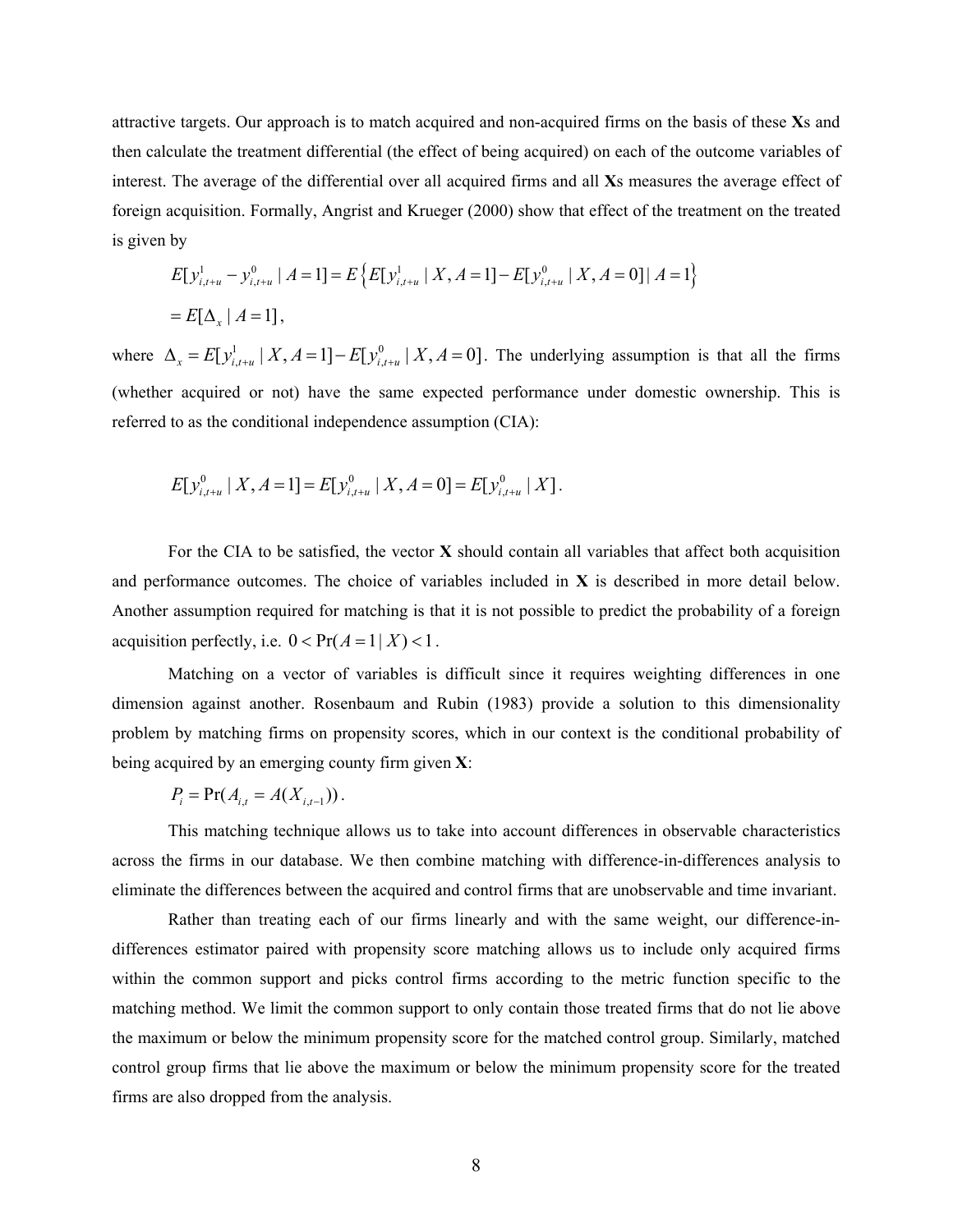In our analysis, we use the Mahanalobis distance metric, which allows us to confine the matching between the acquired and control firms to the same 2-digit industry. Mahanalobis metric matching by itself uses the observable covariates directly, by minimizing a distance defined for covariate values  $X_{1(treated)}$  and  $X_{2(control)}$  as

$$
\{(X_1 - X_2)^T S_c^{-1} (X_1 - X_2)\}^{1/2},
$$

where  $S_c$  is the control sample covariance matrix. For the combined method, all non-acquired U.S. firms within intervals surrounding each acquired firm's propensity score are identified as potential matches, and then Mahalanobis metric matching is applied to the subset of covariates, in our case 2-digit industry characteristics, to make final selections from these potential matches. Finally, the standard errors from the matching estimation are bootstrapped as suggested by Becker and Ichino (2002).

#### *4.2 Evidence of Selection*

In order to examine whether our assumption that firms are not randomly selected for acquisition is justified we check whether firm characteristics prior to acquisition are correlated with subsequent foreign ownership. Our test involves a regression of our various performance measures on two dummy variables. The first dummy variable indicates those U.S. firms with foreign ownership in year *t*. The second dummy variable is switched on three years prior to the ownership change, for those U.S. firms that were eventually foreign acquisition targets. We also control for industry, region and year fixed effects in the regression. The estimation results, presented in Table 4, illustrate that future foreign acquisition targets are larger in size, measured by log sales and log total assets, than non-acquired domestic firms up to three years before acquisition. Furthermore, the regression estimates indicate that acquired firms have more employees and higher debt than non-acquired firms. These systematic differences indicate that foreign investors do not choose target firms at random. Our analysis of the post acquisition performance of U.S. firms takes this selection into account.

#### *4.3 Timing Issues*

Unlike longitudinal matching studies, where treatment occurs uniformly at one point in time, the firms in our data set are targets of acquisition at varying times. This variation in treatment timing poses the challenge of how to assign counterfactual treatment dates to the firms that are not acquired by emerging-market firms. We follow Petkova's (2008) approach of proportional-random acquisition time assignment. We determine the fraction of the total number of acquisitions that occur in each calendar year during our sample period, and then assign the hypothetical treatment year to the firms in the control group in the same proportion as their occurrences in the acquisition group. For example, if one tenth of all acquisitions occurred in 1995 in our sample of targets, then one tenth of all firms in the control group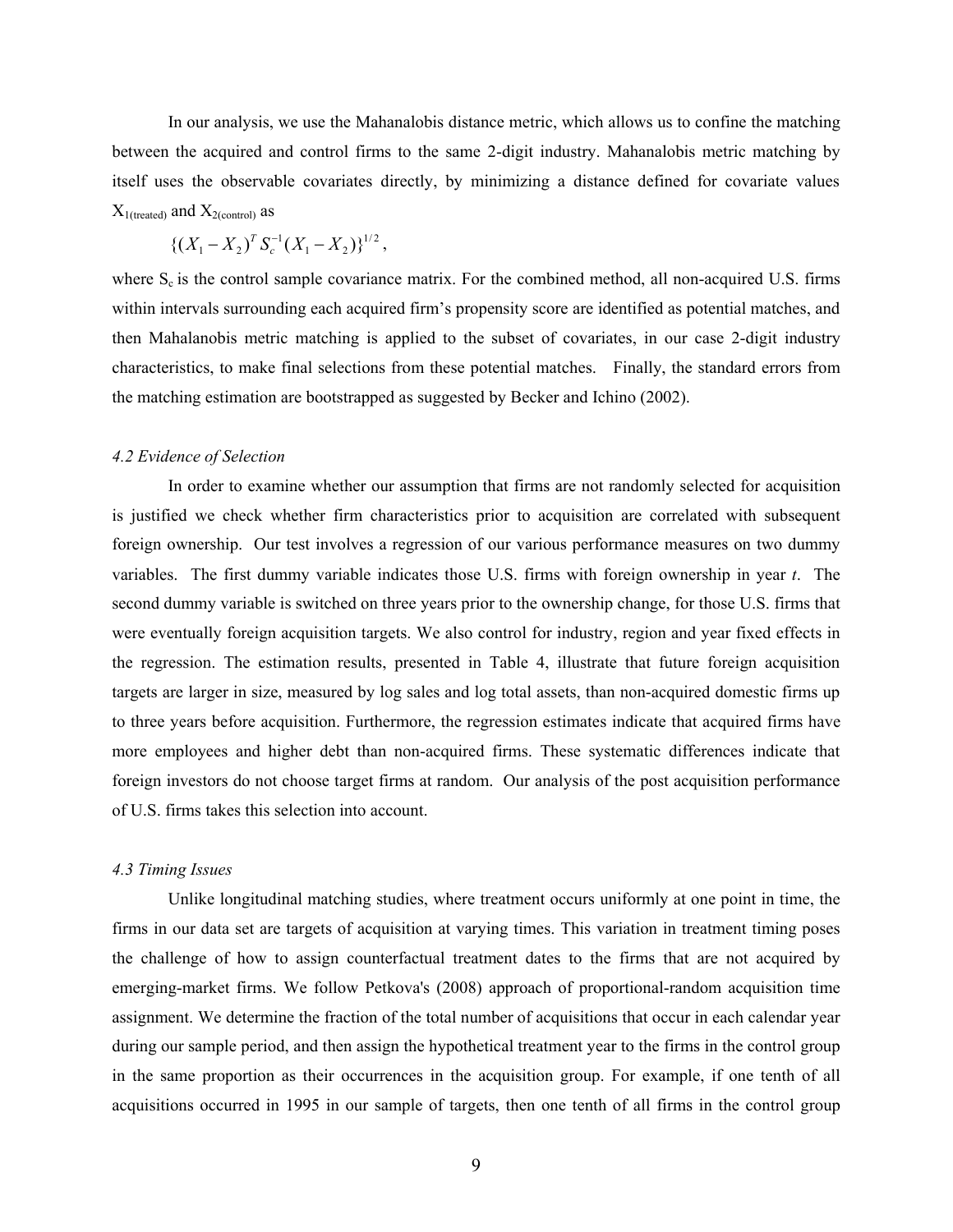receive the hypothetical treatment year 1995. Before assigning the date, we make sure that the control firm's year of incorporation precedes the treatment year and that the firm remains non-acquired throughout the entire span of our data.

## *4.4 Propensity Score Matching Estimation*

After assigning the hypothetical foreign acquisition dates to the control firms that are not acquired (do not receive treatment) over our sample period, we need to realign the time series data for each firm. More specifically, in the year of acquisition (actual or hypothetical), we set  $t=0$ , in the year following the acquisition  $t=1$ , and in the year prior to the acquisition,  $t=-1$ , etc. The propensity score is the estimated probability of being acquired in period  $t=0$  based on firm characteristics in period  $t=-1$ . We estimate this probability using a probit model, where the dummy variable  $A_i$ , equals 1 in the year a firm is the actual target of acquisition and zero otherwise $11$ .

## *4.4.1 Choice of Covariates*

 $\overline{a}$ 

We select our control group of non-acquired firms based on a set of observable characteristics that comprise the vector **X**. The control variables include factors that drive both the acquisition and performance of the firm, such as: age, size (measured by log of total assets, log of sales and log of employment), operating income, debt, cash, net income, and net property, plant, and equipment. In the estimation, the values of each of these variables are from the year prior to the actual or hypothetical acquisition year.<sup>12</sup> The "age" of a firm indicates the level of development of a potential target. Variables such as total assets and sales convey information about the market power of the target firm as well as its productive capacity. Operating income before depreciation (OIBD) and net income describe the profitability of the target firm. Debt and cash variables are indicators of the internal structure of the firm. Measures of property, plant and equipment gauge the physical capital stock of a firm. Lastly, we include year, region and industry dummies in the vector of control variables, where industry dummies are based on 2-digit NAIC codes and regional dummies are based on the U.S. state where the target firm is located.

 $<sup>11</sup>$ Alternatively, we could also assign zero to a target firm where there has been an acquisition announcement that</sup> eventually fell through. Due to the limited amount of data, however, this analysis was not feasible.

 $12 \text{ In choosing the year preceding the acquisition, there arises a concern of an "Ashenfelter Dip." This term is based on the original context.}$ on the finding in Ashenfelter (1978) that in job program evaluations, participants tend to experience a temporary decline in earnings prior to enrolling in a program. In this data set of target firms, however, there is no visible decline in target firm performance in the year prior to acquisition. As a robustness check we also use variables in different years prior to acquisition, the results remain unchanged.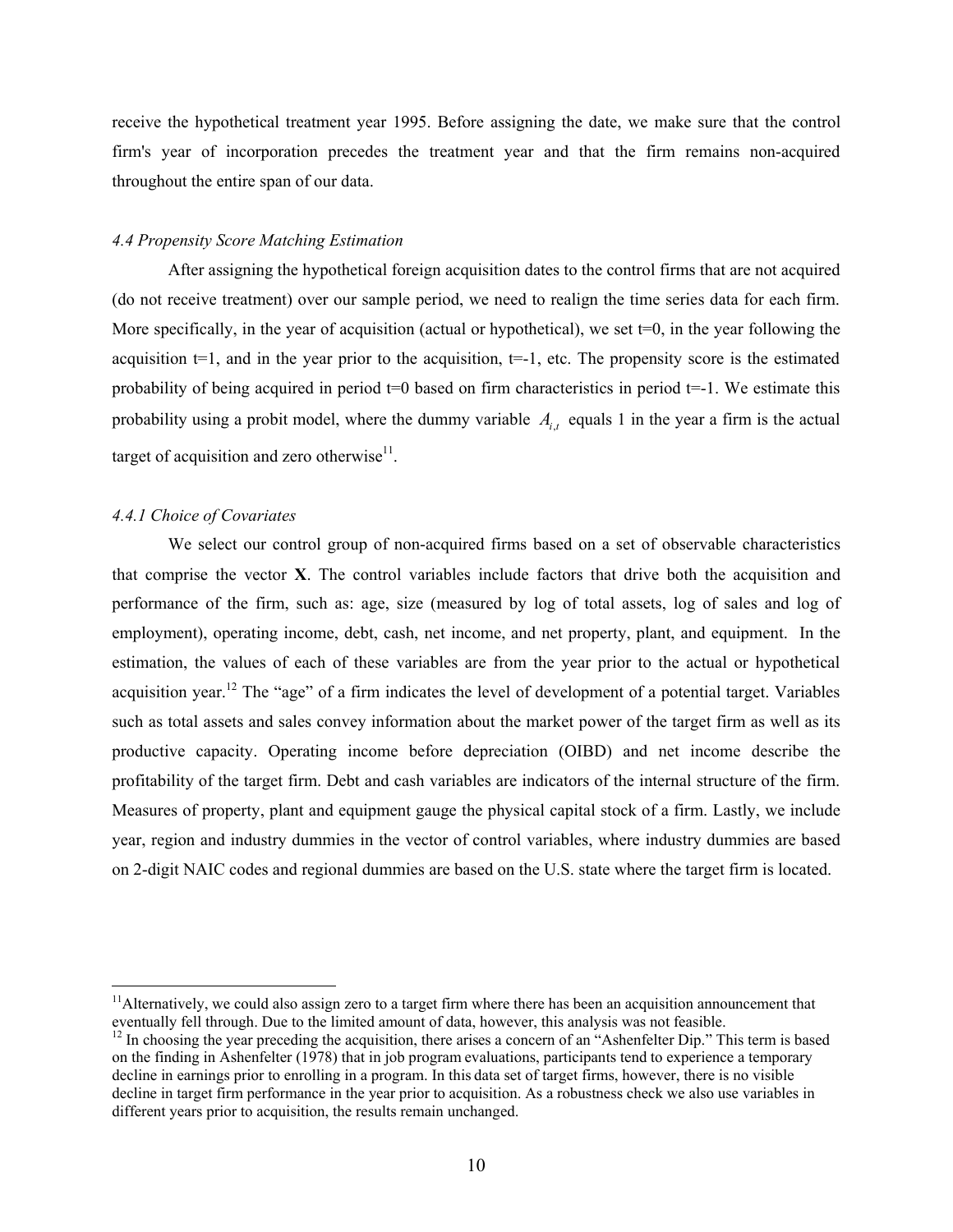#### **5. Results**

#### *5.1 Preliminary Evidence: Stock Market Reaction to Acquisition Announcements*

If capital markets are semi-strong form efficient with respect to public information, stock prices will quickly adjust following an acquisition announcement, incorporating any expected value changes (Andrade et al, 2001). The two commonly used event windows are the three days immediately surrounding the acquisition announcement, and a longer window beginning several days prior to the announcement and ending at the close of the acquisition. We examine the abnormal stock return for the acquired targets around various different windows of time surrounding the announcement of the acquisition.

We calculate the mean cumulative return of the target stock price within a one, three, and twenty day window of the announcement date. We assume that stock prices follow a single factor market model. Our estimation period is 280 days before and up until 30 days preceding the event date. Using a standardized value of the cumulative abnormal return, we test the null hypothesis that the return is equal to zero. $13$ 

Table 5 displays announcement period abnormal returns for U.S. targets that are acquired by emerging country firms. The announcement period cumulative abnormal return over the three-day window is 8.9% for 175 completed acquisitions. When the event window is expanded to three days prior to the acquisition announcement and ending three days after the announcement, the mean abnormal return is essentially identical. Over an even longer window of twenty days, the mean abnormal return increases to 9.7%. In comparison to domestic U.S. M&As, where target firms' average three-day abnormal return is around 16% for the three-day window and rises to 24% over the longer event window of 20 days (Andrade et al. (2001)), acquisitions of U.S. targets by emerging-country firms tend to have lower abnormal returns.

#### *5.2 Propensity Score Matching Estimates*

 $\overline{a}$ 

Our approach to constructing an appropriate comparison group of non-acquired firms involves a two-step matching process. The first step, a probit regression, estimates the probability of foreign acquisition based on past values of various measures of firm performance (age, OIBD, cash, sales, assets, employment, debt, income) as well as state, year and industry fixed effects. The results of the probit indicate that firms with more cash, and those firms located in certain states and from specific industries are more likely to be acquired. We impose a common support by dropping treatment observations (firms that are acquired) whose propensity score is higher than the maximum or less than the minimum

<sup>&</sup>lt;sup>13</sup> In future work we plan to also compare target firm returns to both their matched control firm returns and their industry average return on the announcement date.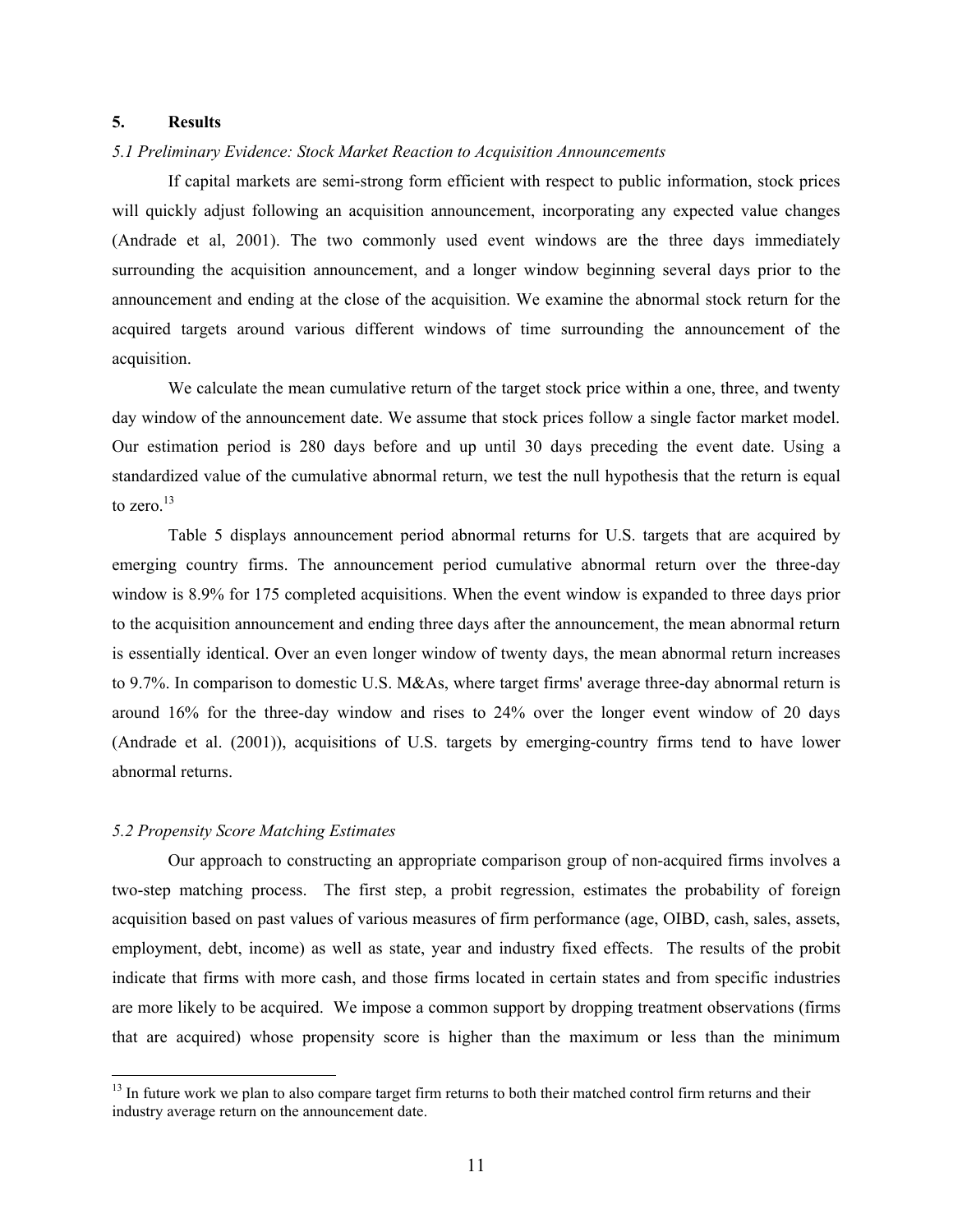propensity score of the firms that are not acquired. The second step involves using the Mahalanobis distance metric to select firms for the control group that are within the same 2-digit industry as the acquired firms.

Figure 3 provides an illustration of the effects of our two-step Mahalanobis matching approach. The three densities plotted in the figure depict the predicted probability, i.e. propensity score, of acquisition for the acquired firms (red), the non-matched and non-acquired firms (blue), and the Mahalanobis metric matched non-acquired firms (green). The Mahanalobis matching estimator performs extremely well as evidenced by the proximity between the density of the acquired firms and that of the Mahanalobis matched non-acquired firms.<sup>14</sup> In terms of our two step process, if we did not "select" our control group, this group would include all U.S. firms that are not acquired (the blue line). Our two-step matching involves constructing an appropriate counterfactual for each acquired firm given the set of observable covariates available for the firms. The propensity score provides a summary index of all the covariates combined, so that matching essentially brings the group of control firms closer to the acquired firms on all available dimensions.

The density plot in Figure 3 reveals that among the non-acquired firms a large proportion have almost zero probability of being acquired. A simple difference-in-difference estimator would treat these firms the same as those non-acquired firms that are more likely to be acquired. The Mahanalobis matching estimator, in contrast, only selects firms that are similar to the acquired firms both in terms of propensity score as well as in industry. In other words, propensity score matching in this context ensures that our comparisons involve firms that are very similar prior to acquisition. One could argue that this approach biases against finding differences in post acquisition performance (given that the firms are so similar prior to acquisition), but it also ensures that our tests will not simply be picking up differences in acquired and non-acquired firm performance that are unrelated to acquisition.

#### *5.2.1 Balancing Test*

 $\overline{a}$ 

One way to assess the performance of our propensity score matching is to calculate the standardized differences for the covariates in our probit regression. Specifically, for each covariate, we take the average difference between the acquired firms and the matched control firms and normalize it by the pooled standard deviation of the covariate in the acquired and control group samples. Based on Rosenbaum and Rubin (1985), we calculate the following measure:

<sup>&</sup>lt;sup>14</sup> We also try alternative matching estimators, such as kernel matching and propensity score reweighting. The difficulty with kernel matching is the selection of an appropriate bandwidth parameter. Although the point estimates based on propensity score reweighting are similar to our Mahalanobis results, the properties of the standard errors from propensity score reweighting are less clear.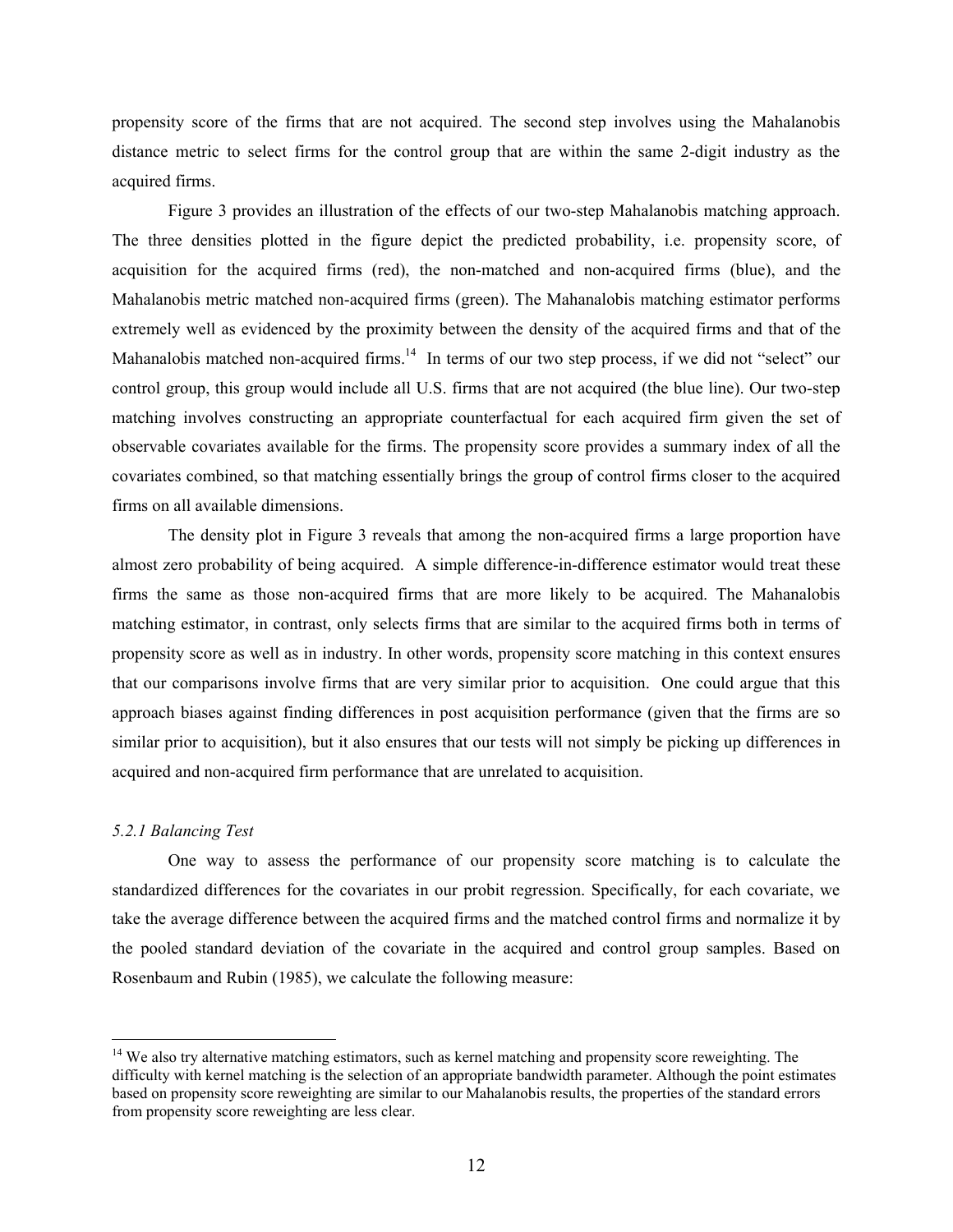$$
SDiff(X_{k}) = 100 \frac{\frac{1}{n_{1}} \sum_{i \in \{A_{i} = 1\}} [X_{ki} - \sum_{j \in \{A_{j} = 0\}} W(P_{i}, P_{j}) X_{kj}]}{\sqrt{\frac{\text{var}_{i \in \{A_{i} = 1\}} (X_{ki}) + \text{var}_{j \in \{A_{j} = 0\}} (X_{kj})}{2}}.
$$

where  $n_1$  is the number of acquired firms and  $n_0$  is the number of non-acquired firms in the control group.

Table 6 shows that our propensity score method does a good job of matching a set of control group firms that were not acquired to the set of firms that were acquired by emerging-market firms along the dimensions of the observable covariates. The balancing test results indicate that the differences in our matched parameters are all well below  $20^{15}$  indicating that our approach is capable of grouping together relatively similar firms. In particular, the covariates log cash, log sales, log employment, and log of net property, plant and equipment before matching show significant differences in means between acquired and non-acquired firms. After matching, however, the means of the covariates between the two groups are not significantly different.

For instance, consider the firm-size characteristic as measured by log sales. The first row of coefficients for log sales compares the acquired (treated) firms with the non-acquired (control, unmatched) firms. In other words, the "unmatched control" refers to the set of firms that would have otherwise comprised the control group had we not undertaken propensity score matching. The coefficients for log sales in the first row suggest that the acquired firms are significantly larger, on average, than the unmatched set of control firms. The difference in size is statistically significant as evidenced by the tstatistic and p-values in the final two columns. The second row presents mean log sales numbers for the acquired firms along with the "matched control" firms that were not acquired. In stark contrast, the differences in log size are not significantly different across the treated and control groups when matching takes place. In fact the reduction in bias as a result of propensity score matching along the dimension of log sales is about 83%. The reduction in bias for other observable covariates ranges from 20% for the firm-age variable to 96% for the firm-cash variable.

#### *5.3 Post-Acquisition Performance*

 $\overline{a}$ 

Tables 7, Panels A-D present our difference-in-differences Mahalanobis matching results for various measures of post-acquisition firm-performance.  $t = \{0,5\}$  denotes the post-acquisition year. The second column presents the matched coefficient estimate. Estimates in bold indicate statistical differences in measured post-acquisition performance for acquired and matched non-acquired firms.

<sup>&</sup>lt;sup>15</sup> A value for the standardized difference between treated and matched control mean values suggested by Rosenbaum and Rubin (1983).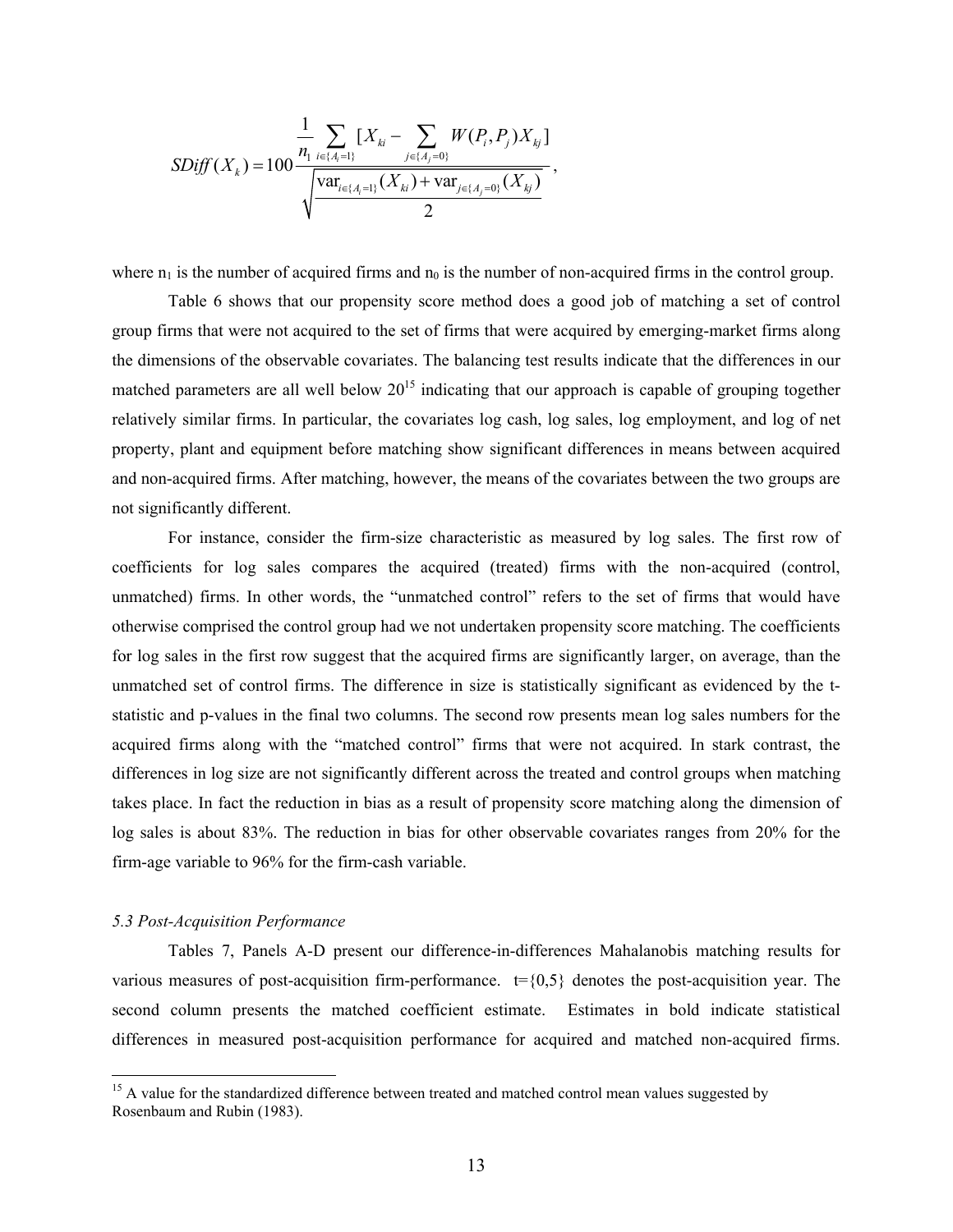Common support refers to the set of firms for whom the propensity score range overlaps across control (non-acquired) and treated (acquired) firms. Off support refers to the number of treated (acquired) firms whose propensity score lay above the maximum value or below the minimum value for the control (nonacquired) firms. Note that changes in post-acquisition performance are calculated relative to year t=-1, prior to the acquisition.

Panel A presents results for OIBD scaled by total assets, also referred to as return on assets (ROA). These estimates indicate that the ROA for acquired firms declines significantly compared to the firms in the "propensity score matched" control sample in the year of acquisition. It appears that profits continue to decline in years 1-3 following the acquisition but the decline is not statistically significant. In years four and five after the acquisitions the ROA increases significantly for acquired firms (relative to the non-acquired firms in our control group). In particular, the ROA increases by 8.3% in year four and 7.8% in year five for the acquired firms relative to the control sample and also relative to the year prior to the acquisition. The time-series pattern in the ROA numbers is consistent with restructuring in the early years following the acquisition leading to improved profitability in later years. We also conducted an Ftest of joint significance that shows that the post-acquisition increase in profitability is jointly significant across the five years following the acquisition.

The advantage of our methodology is that we are able to identify the timing of the profitability improvements. Propensity score matching also requires large samples with substantial overlap between groups of the treated (acquired) and control (matched non-acquired) firms. From Table 7a, we see that the sample size of control firms under "common support" are an order of magnitude higher than the treated group suggesting that our estimates are measured with high precision. Moreover, the numbers under "offsupport" suggest that there is substantial over lap in the treated and control samples since only two firm years of treated observations are excluded from the estimation. A caveat that remains is that while propensity score matching attempts to identify matched twins in the control group and difference-indifferences estimation accounts for time-invariant, unobservable differences across treated and matched firms, hidden bias may remain because matching only controls for observed variables to the extent that they are perfectly measured (Shadish, Cook and Campbell, 2002). Also, to the extent that there are unobservable time-varying differences in firm characteristics across the treated and control samples, we are unable to account for them. However, it is not clear what unobservable and yet time-varying firm characteristics could vary across the two samples of firms.

The results in Panels B-D in Table 7 indicate that employment, net property, plant, and equipment (PP&E), and sales all decrease significantly for acquired firms (again, relative to matched control nonacquired firms) in the year of and the five years after the acquisition. While the decline in employment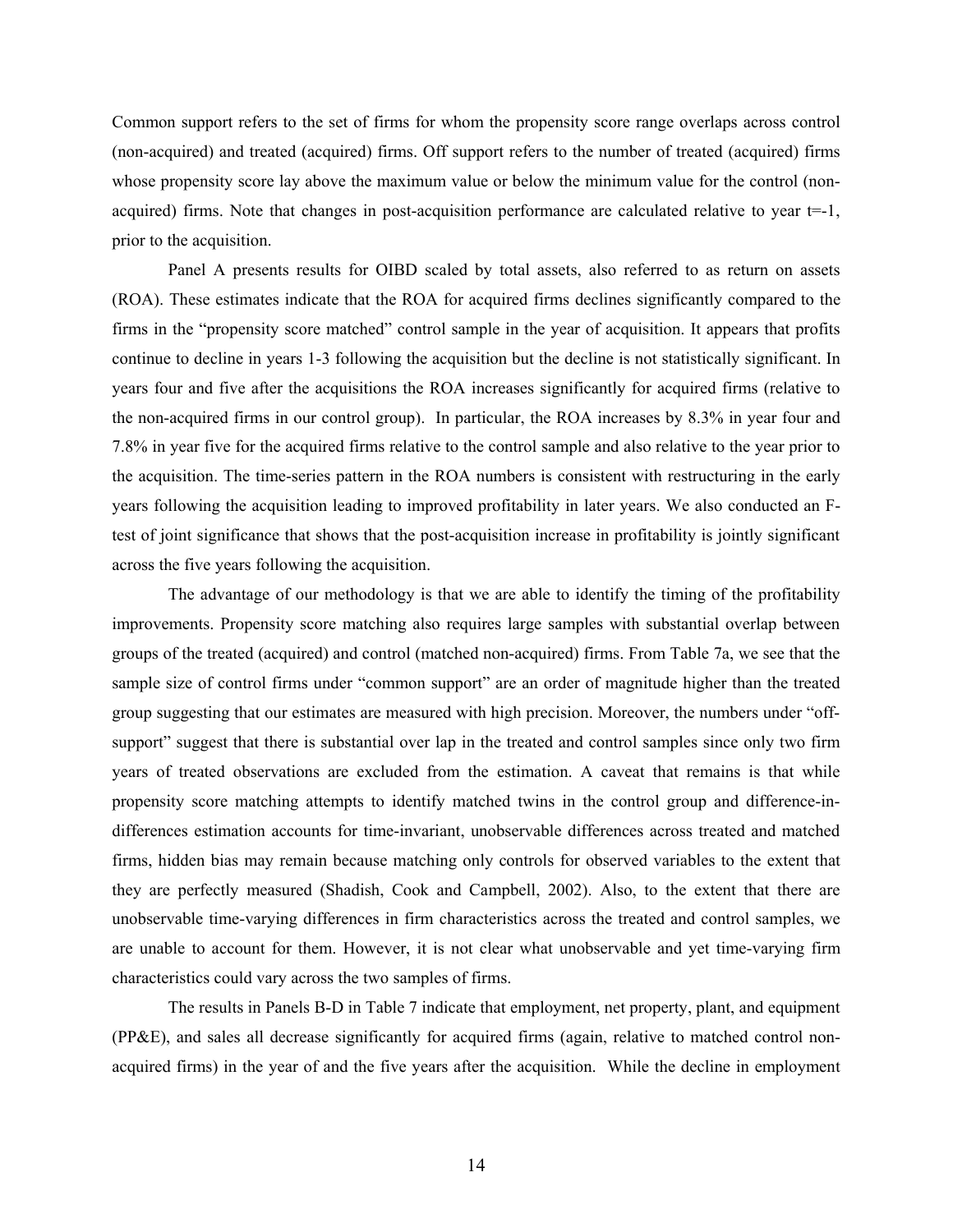and net PP&E is significant only in the early years, the decline in sales appears to persist across the five years following the acquisition.

The pattern of increasing profitability (income/assets) and declining sales is consistent with improvements in firm-efficiency following acquisition. For instance if firms shut down or get rid of unprofitable divisions, sales would go down but profits as a percent of assets would increase. Also, declining employment and net PP&E suggest downsizing of divisions to improve overall profitability as a percent of assets.

The results of increasing profitability are also consistent with the hypothesis that foreign ownership is associated with improvements in plant productivity (Aitken and Harrision, 1999, Perez-Gonzales, 2005, Arnold and Javorcik, 2005, Petkova, 2007). Declining sales in the target firms along with the downsizing of employment are also consistent with the comparative input cost hypothesis. Acquirers from emerging-markets come from environments where labor costs are low and they may be in the position to "insource" jobs by exploiting the low wages in their home countries by downsizing laborintensive activities in the foreign country following the acquisition. However, the U.S. target also experiences improvements in profitability with more streamlined but efficient operations following restructuring by the emerging-market acquirer.

#### *5.4 Simple Difference-in Differences Estimation*

 $\overline{a}$ 

To highlight the importance of constructing an appropriate benchmark for comparison to evaluate post-acquisition performance we conduct a simple difference-in-differences estimation without propensity score matching. Here the underlying assumption is that US targets are chosen at random by emergingmarket acquirers. Table 8 (Panels A-D) present the results. From the coefficient estimates we may erroneously conclude that there is no significant difference in the post-acquisition performance between the treated (acquired) and control (non-matched non-acquired) firms. The estimates suggest that OIBD/assets, employment, net PP&E and sales are not significantly different across the two groups of firms following the acquisition. The simple difference-in-differences are essentially comparing the postacquisition performance of targets to the performance of all non-acquired U.S. firms. If the acquired firms are bigger on average (as indicated in Table 4) in terms of assets, sales and employment before the acquisition, and continue to be statistically different along these dimensions after the acquisition in comparison to the sample of all non-acquired firms, simple difference-in-differences estimates would lead to the inference that emerging-market acquisitions do not significantly alter the performance or operations of the target firms.16 However, a comparison of the target firms with a set of hypothetical twin firms in the

<sup>&</sup>lt;sup>16</sup> In unreported results we find that the observable characteristics (such as size and employment) that distinguish the acquired and full (unmatched) set of non-acquired firms do not change significantly three years post-acquisition.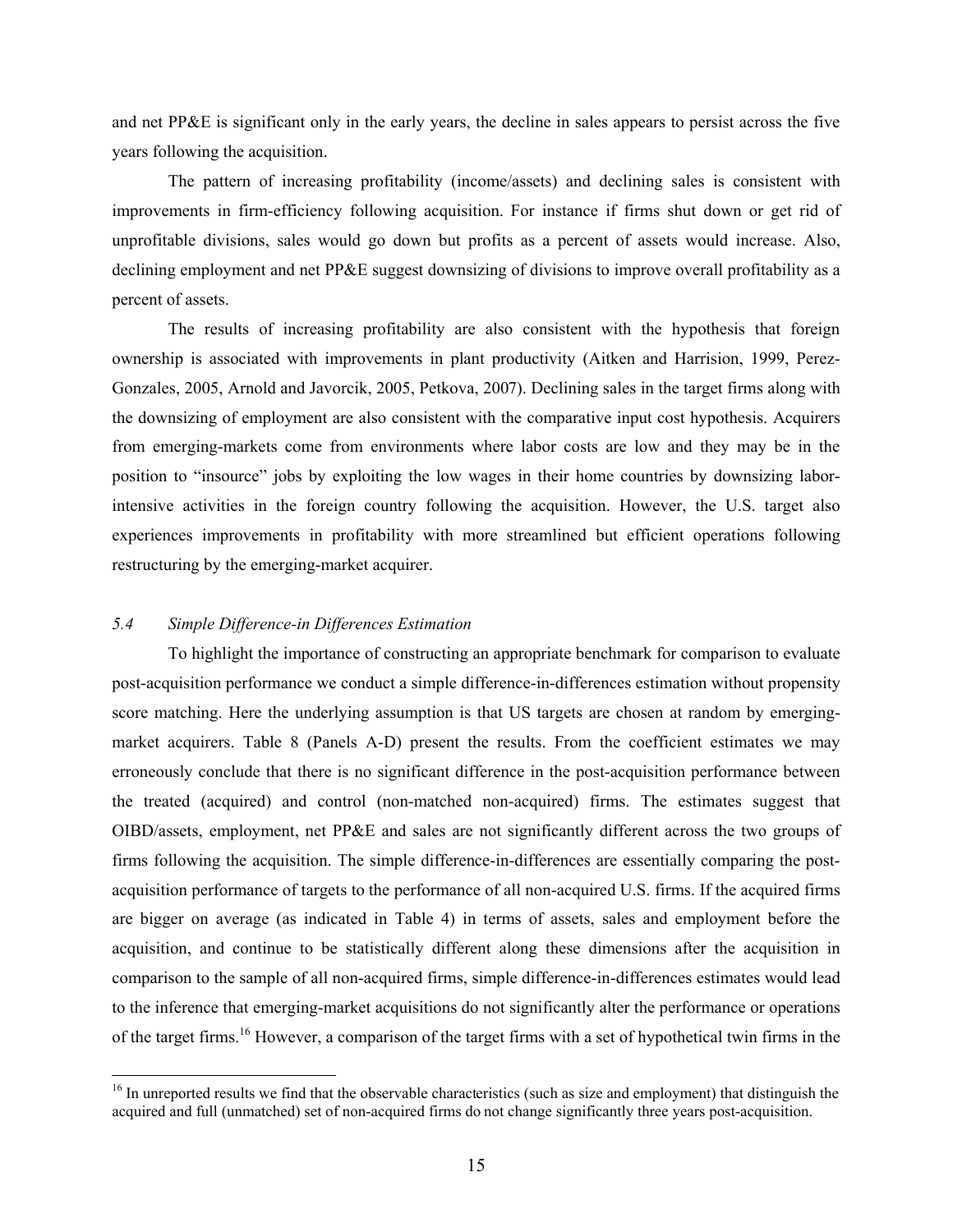matched control set suggest that emerging-market acquirers undertake significant restructuring of the target firms following the acquisition. The post-performance indicators from Section 5.3 show that the acquirers downsize unprofitable divisions, as evidenced by falling sales and employment concomitant with a significant increase in overall firm-profitability. This simple example serves to illustrate the importance of constructing a careful benchmark from which to evaluate post-acquisition performance and the advantage of propensity score matching in this context.

#### *5.5 Robustness Checks*

SDC Platinum also provides information about acquisitions that are announced but not completed or withdrawn. Using this sample of failed transactions we can examine whether the firms that were potential acquisition targets differ from their non-acquired counterparts. If it is foreign ownership that drives the post-acquisition performance of the acquired firms, then we expect that following propensity score matching, the firms that were "potential" targets should perform similarly to the firms that are in the matched control sample but not the subject of foreign interest since the foreign acquisition was never successfully completed. Although it is not possible to test this hypothesis given the limited number of failed acquisitions, Table 9 provides suggestive evidence; the eighteen potential targets in our sample experience declines in employment and increases in sales in the year the M&A transaction is announced and are similar to a group of matched non-acquired firms in the years after the failed acquisitions, suggesting that post-acquisition performance of acquired firms is driven by the transfer of ownership to foreign hands. However, given the small number of failed acquisitions in our sample, more formal statistical analysis is not possible.

 We also perform a number of additional robustness checks that involve dividing our sample of acquired firms into various subgroups consisting of: 1) majority and minority control acquisitions, 2) acquisitions financed solely by cash, 3) only manufacturing firms, 4) acquiring firms located in Hong Kong, Singapore, Taiwan and South Korea, and lastly, 5) firms not in the same industry as the acquiring firm. The estimates are shown in Table 10 (Panels A-H). The statistical significance of the results varies due to sample sizes. For example, for the group of horizontal acquisitions, in which both acquiring and target firms share the same industry, the sample size is much smaller than that for diversifying acquisitions. Thus, although the magnitudes of the estimates are similar to those of the whole sample, the statistical significance is not. Overall, the robustness checks confirm the results in the main analysis when using the full sample.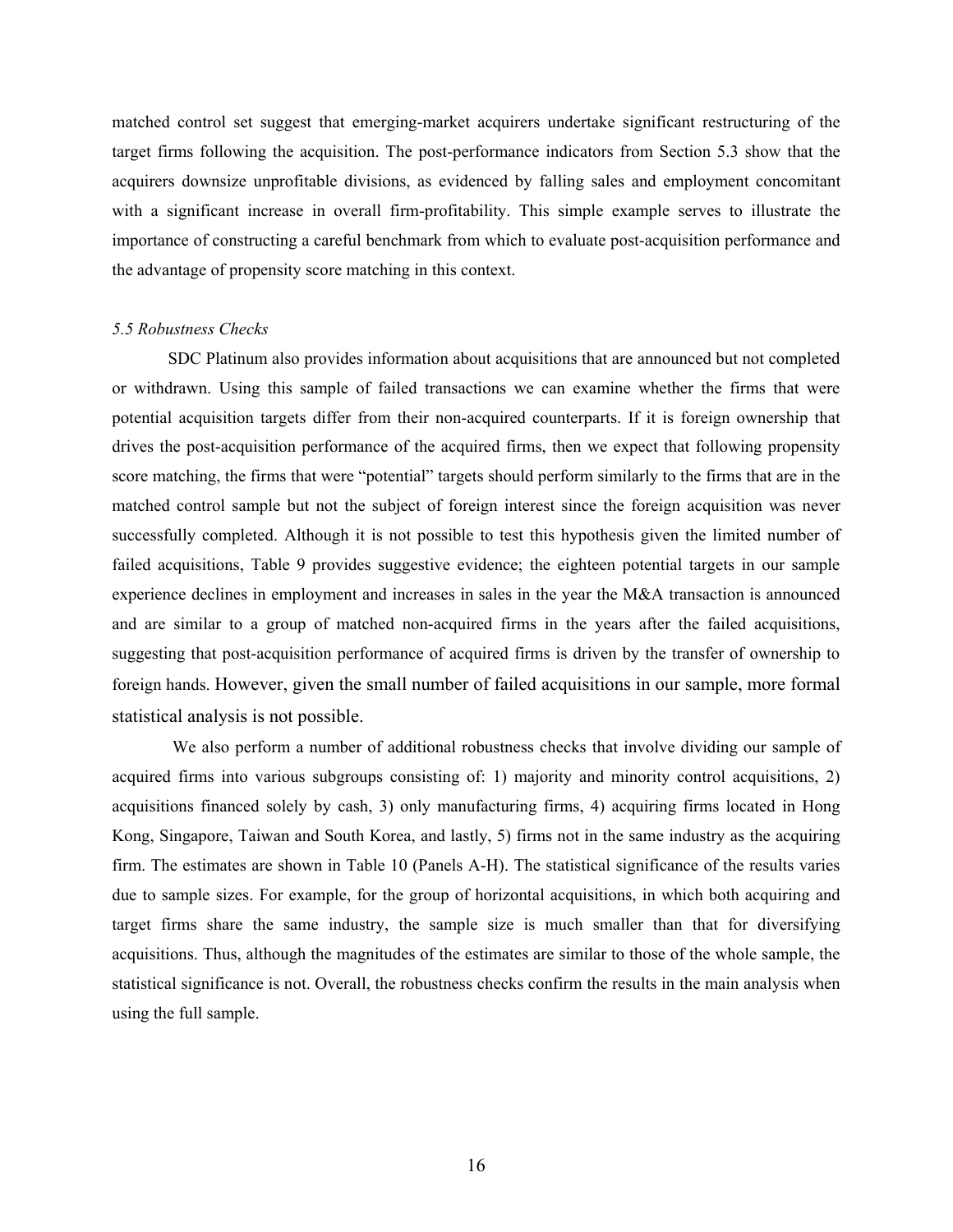#### **6. Conclusion**

This paper undertakes the first systematic analysis of the performance of U.S. firms that are acquired by firms located in emerging markets. To do so, we examine both stock market and accounting based measures of firm performance following the announcement of an acquisition of a U.S. firm by an emerging-market firm. In particular, we use transaction-level M&A information along with firm-level financial statement data to examine the post-acquisition performance of publicly listed U.S. targets.

Our results suggest that emerging country firms tend to acquire public U.S. targets with relatively high levels of sales, employment and total assets. The selection of acquisition target is therefore nonrandom. To address the issue of selection, we employ propensity score matching to carefully construct a matched sample of control firms that were not acquired. The matching methodology is combined with difference-in-differences estimation to eliminate time-invariant unobservable firm characteristics.

The stock price response of these U.S. targets is positive and significant around the time of the acquisition announcement. Following the acquisition, the performance of target firms tends to improve. In particular, the return on assets in target firms increases by 16%, on average, in the five years following the acquisition. The evidence also suggests that U.S. target firms undergo significant restructuring after acquisition by an emerging-market firm. In particular, employment and capital decrease, suggesting that divisions may be sold off or closed down. This conjecture is also supported by the fact that sales also decline after acquisition.

 Our results indicate that (i) acquisitions by firms from emerging markets influence postacquisition performance of target firms (sales and employment decline, profits rise); and (ii) there is selection along observable characteristics based upon which emerging market firms choose acquisition targets in the U.S. (higher sales, assets, employment). In the paper we attempt to control for (ii) using propensity-score-matching and difference-in-difference estimation. There remains the possibility that selection based on time-variant unobservable characteristics (that are orthogonal to the observable characteristics used in our propensity score matching) may be driving our results. However, the evidence presented in the paper strongly indicates that emerging market firm acquisitions impact the performance of U.S. target firms. More generally, the results in the paper serve to illustrate the importance of constructing careful benchmarks from which to evaluate post-acquisition performance and the advantage of propensity score matching in this context.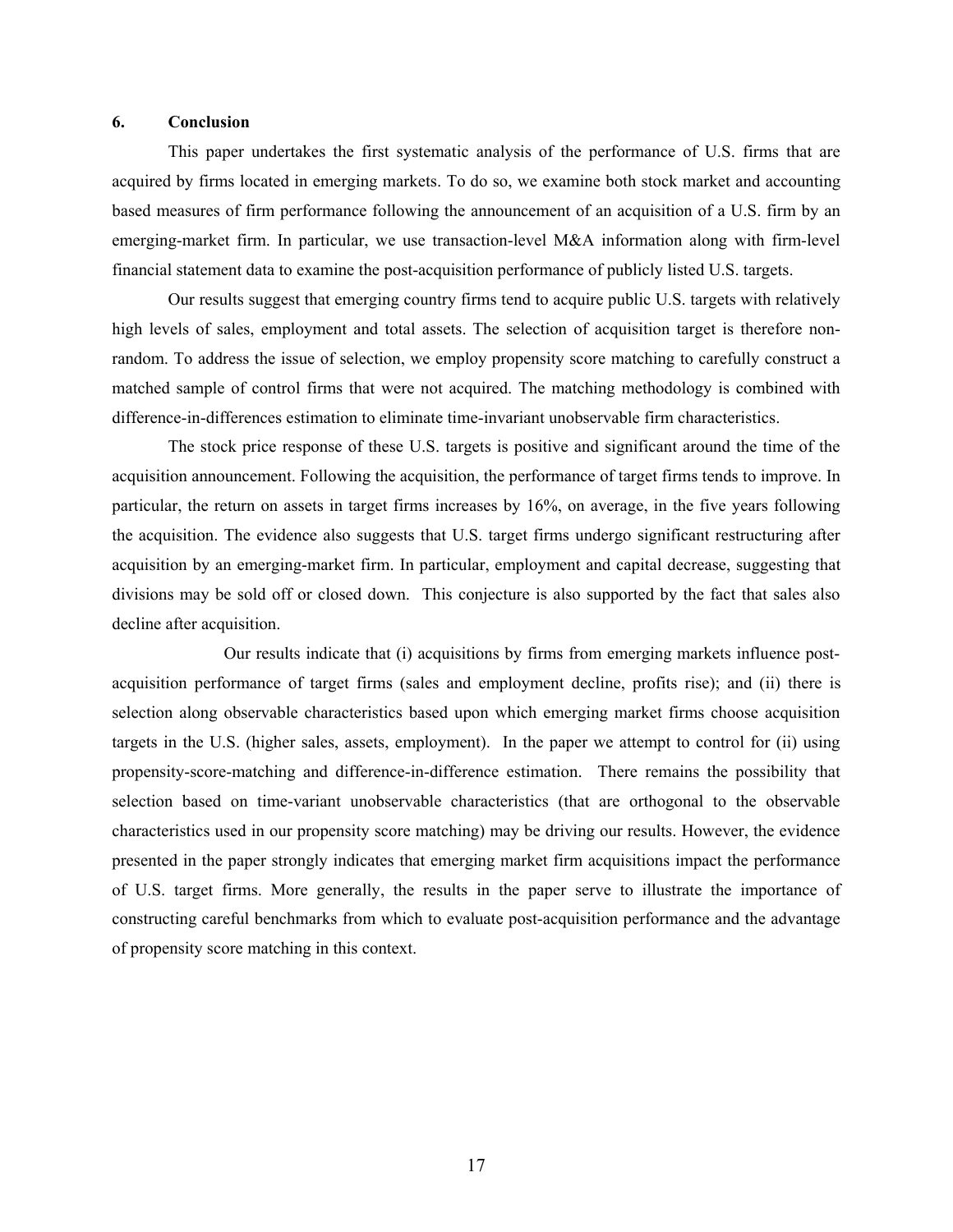# **References**

Aitken, Brian J. and Ann E. Harrison, 1999. Do Domestic Firms Benefit from Direct Foreign Investment? Evidence from Venezuela. *American Economic Review*, Vol. 89, 605-618.

Andrade, G., Mitchell, M., and Stafford E., 2001. New Evidence and Perspectives on Mergers. *The Journal of Economic Perspectives*, Vol. 15, No. 2, 103-120.

Angrist, J. D. and Krueger, A. B. 2000. Empirical Strategies in Labor Economics, in A. Ashenfelter and D. Card eds. Handbook of Labor Economics, vol. 3. Sections 1 and 2.

Antkiewicz, A. and Whalley, J., 2006. Recent Chinese Buyout Activity and the Implications for Global Architecture. *NBER Working Paper* No. W12072.

Arnold, J. M. and Javorcik, B. S. 2005. Gifted Kids or Pushy Parents? Foreign Acquisitions and Plant Performance in Indonesia. *Development Studies Working Paper* No. 197. Centro Studi Luca D'Agliano, March.

Ashenfelter, O. 1978. Estimating the Effect of Training Programs on Earnings. *Review of Economics and Statistics* 60, 1, 47-57.

Becker, S. and Ichino, A. 2002. Estimation of average treatment effects based on propensity scores. *The Stata Journal*, Vol.2(4), 358-377

Chari, A., Ouimet, P. and Tesar, L. 2007. The Value of Control in Emerging Markets, mimeo.

Chen, Wenjie 2008a. Does the Country of Origin of the Acquiring Firm Impact Performance? mimeo. http://www-personal.umich.edu/~wenjiec/jobmarket/wenjiec\_job\_market\_paper.pdf

Chen, Wenjie 2008b. The Relationship between Exchange Rates and FDI, mimeo.

Citigroup, 2005. Cross-Border Acquisitions: A Value Creation Strategy for Emerging Market Multinational Companies.

Dehejia, R. H., And Wahba, S. 2002. Propensity score matching methods for non-experimental causal studies. *Review of Economics and Statistics* 84, 1, 151–161.

Doms, M. E. and Jensen, J.N., 1995. Geography and Ownership as Bases for Economics Accounting. The University of Chicago Press, Ch. Comparing wages, skills, and productivity between domestically and foreign-owned manufacturing establishments in the United States, pp. 235-258.

Fama, E. and MacBeth, J., 1973. Risk, Return, and Equilibrium: Empirical Tests. *Journal of Political Economy*, 81:3, 607

Forbes, Kristin, 2008. Why Do Foreigners Invest in the United States? NBER Working paper #13908.

Froot, K, and Stein, J., 1991. Exchange Rates and Foreign Direct Investment: An Imperfect Capital Markets Approach. *Quarterly Journal of Economics*, 106:4, pp. 1191-1217.

Girma, S., 2005. Technology transfer from acquisition FDI and the absortive capacity of domestic firms: An empirical investigation. *Open Economics Review* 16, 175-187.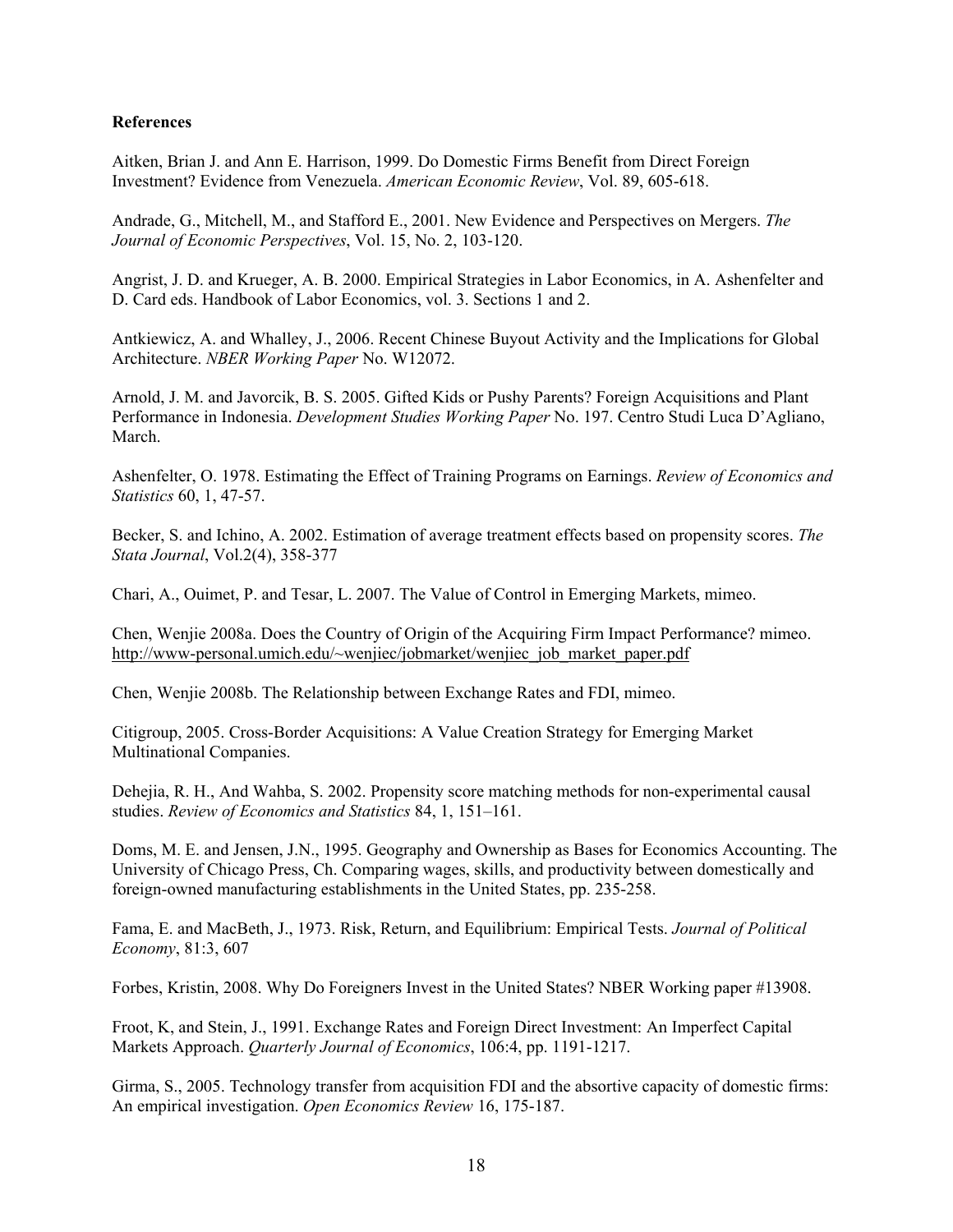Girma, S. and Goerg, H., 2007. Evaluating foreign ownership wage premium using a difference-indifferences matching approach. *Journal of International Economics* 72, 97-112.

Girma, S., Kneller, R., and Oisu, M., 2007. Do exporters have anything to learn from foreign multinationals? *European Economics Review* 51, 981-998.

Graham, E. and Krugman, P., 1995. Foreign Direct Investment in the United States, 3rd Edition, Institute for International Economics, Washington, D.C.

Harris, R. and Ravenscraft, D., 1990. The Role of Acquisitions in Foreign Direct Investment: Evidence from the U.S. Stock Market. *The Journal of Finance*, Vol. 46, No. 3, 825-844.

Haskel, J., Pereira, S., and Slaughter, M. 2007. Does Inward Foreign Direct Investment Boost the Productivity of Domestic Firms? *Review of Economics and Statistics* 89(3), 482-496.

Healy, P.M., Palepu, K.G. and Ruback, R.S., 1992. Does corporate performance improve after mergers? *Journal of Financial Economics* 31, 135–175.

International Monetary Fund (2007). World Economic Outlook. Washington: IMF, April, http://www.imf.org/external/pubs/ft/weo/2007/01/data/index.aspx

OECD (2008), Tax Cooperation: Toward a Level Playing Field, http://www.oecd.org/document/55/0,3343,en\_2649\_33745\_41233143\_1\_1\_1\_37427,00.html

Perez-Gonzales, Francisco, 2004. The Impact of Acquiring Control on Productivity: Evidence from Mexican Manufacturing Plants, mimeo.

Petkova, N. 2008, Does Foreign Ownership Lead to Higher Firm Productivity? mimeo.

Rosenbaum, P. and Rubin, D., 1983. The central role of the propensity score in observational studies for causal effects. *Biometrika* 70, 41–55.

Rosenbaum, P. and Rubin, D., 1985. Constructing a control group using multivariate matched sampling methods that incorporate the propensity score. *The American Statistician* 39, 1, 33–38.

Shadish, W.R., T.D. Cook and D.T. Campbell (2002). Experimental and quasi-experimental designs for Generalized Causal Inference. Houghton-Mifflin, Boston:MA.

Wells, L., 1983. Third World Multinationals: The Rise of Foreign Investment from Emerging Markets, The MIT Press, Cabridge:MA.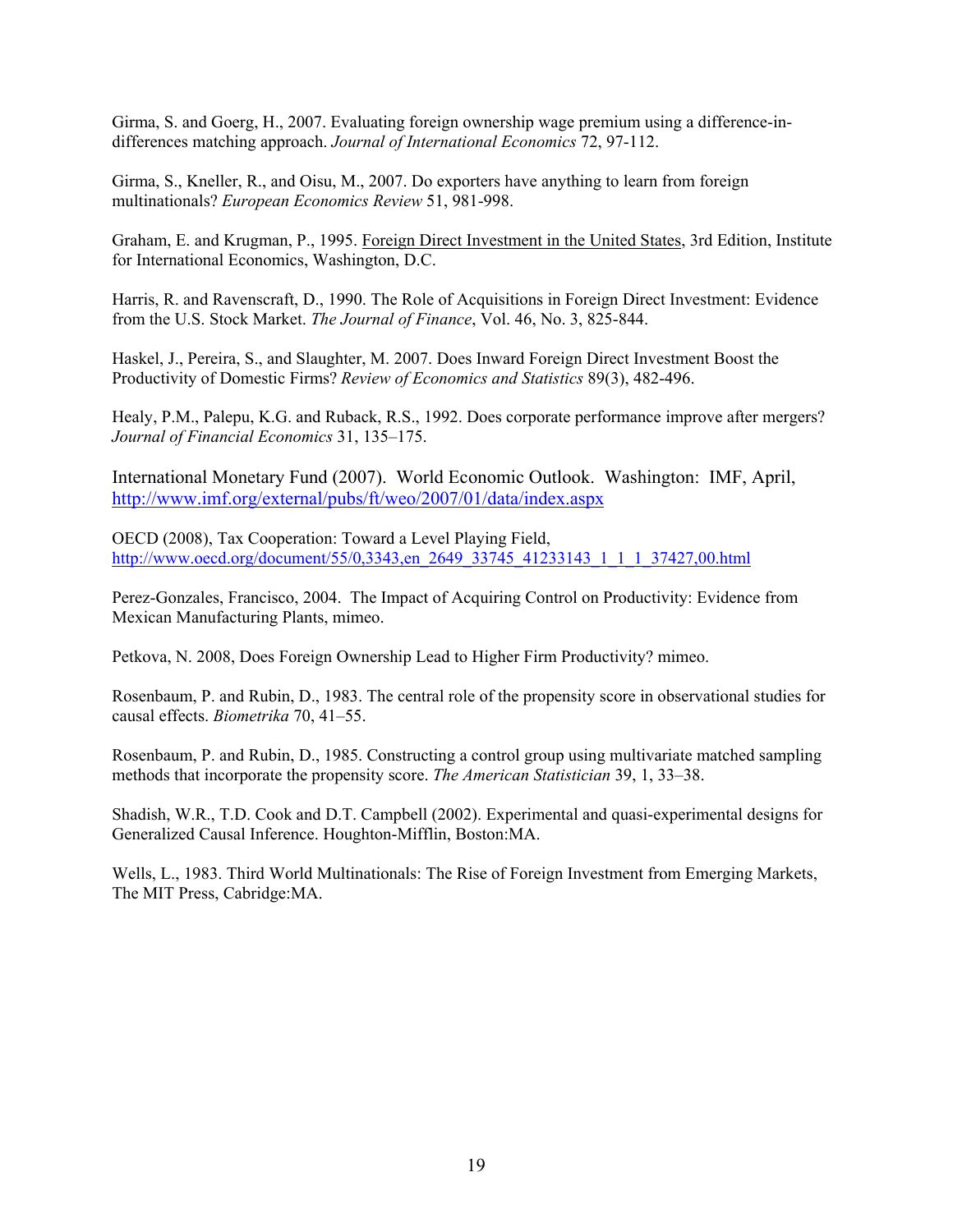# **Appendix A**

Acquiring Countries in the sample:

Algeria, Argentina, Bahrain, Brazil, China, Costa Rica, Croatia, Ecuador, Egypt, Hong Kong, India, Indonesia, Kuwait, Malaysia, Mexico, Nigeria, Papua N Guinea, Russian Fed, Saudi Arabia, Singapore, South Africa, South Korea¸ Taiwan, Thailand, Trinidad & Tobago, Uganda, Uzbekistan, Venezuela

Tax Haven Countries (as defined by the OECD, 2008) excluded from the sample:

Bahamas, Bermuda, British Virgin Islands, Cayman Islands, Cyprus, Netherland Antilles, Panama

#### **Appendix B**

Steps followed in our propensity score matching methodology:

- 1. Run Probit regression where:
	- (a) Dependent variable: Y=1, if a firm is acquired by an emerging-market firm; Y = 0, otherwise.
	- (b) Choose appropriate conditioning variables, covariates which are observable firm characteristics such as age, size, profitability, financing-mix, etc.
	- (c) Obtain propensity score: predicted probability (p) or  $log[p/(1-p)]$ .
- 2. Match each acquired firm to one or more non-acquired firms based on propensity score. We use Mahalanobis metric matching in conjunction with propensity score matching to choose one nonacquired firm from multiple matches restricted to be within the same two-digit industry as the acquired firm. Procedure:
	- (a) Calculate the distance between the acquired firm and all non-acquired firms in the same industry. The distance,  $d(i,j)$  can be defined by the Mahalanobis distance:

 $d(i,j) = \left\{ (X_1 - X_2)^T S_c^{-1} (X_1 - X_2) \right\}^{1/2}$ 

where  $X_1$  and  $X_2$  are propensity scores for acquired firm i and non-acquired firm j, and  $S_c$  is the sample covariance matrix of the matching variables from the full set of control group firms.

- (b) The non-acquired firm, j, with the minimum distance  $d(i,j)$  is chosen as the match for acquired firm i, and both are removed from the pool.
- (c) Repeat the above process until matches are found for all acquired firms.
- (d) The standard errors from the matching estimation are bootstrapped following Becker and Ichino (2002).
- 3. Run multivariate difference-in-difference regression to eliminate time-invariant, unobservable differences between acquired (treated) and non-acquired (matched control) firms to examine post acquisition firm performance.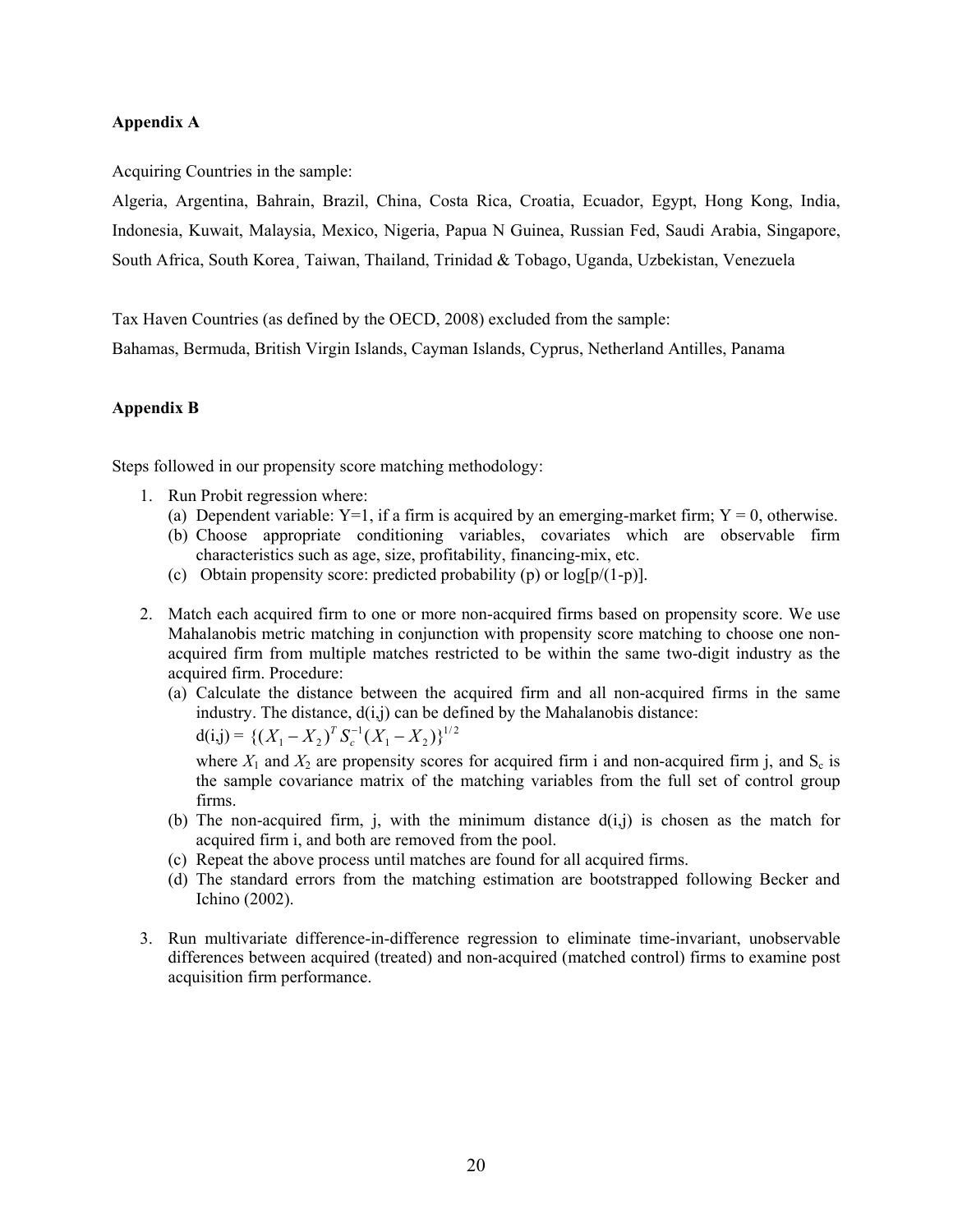# **Appendix C**

Details of Sample Construction**:** 

|                                                                                               | N     | Percent |
|-----------------------------------------------------------------------------------------------|-------|---------|
| Number of Transactions with a Foreign<br>Acquirer and US Target                               | 7,996 |         |
| Number of transactions with a Foreign<br>Acquirer and a Public US Target                      | 2,368 | 29.60%  |
| Number of Completed<br>Transactions with Emerging-<br>Market Acquirer and public US<br>Target | 480   | 20%     |
| Number of Transactions with<br>Tax Haven Country <sup>17</sup> as<br>domicile of Acquirer     | 221   | 46%     |
| Number of Firms with Multiple<br>Acquisitions                                                 | 45    | 17%     |

Source: SDC Thompson M&A database.

 $\overline{a}$ 

<sup>&</sup>lt;sup>17</sup> Countries are listed in Appendix A.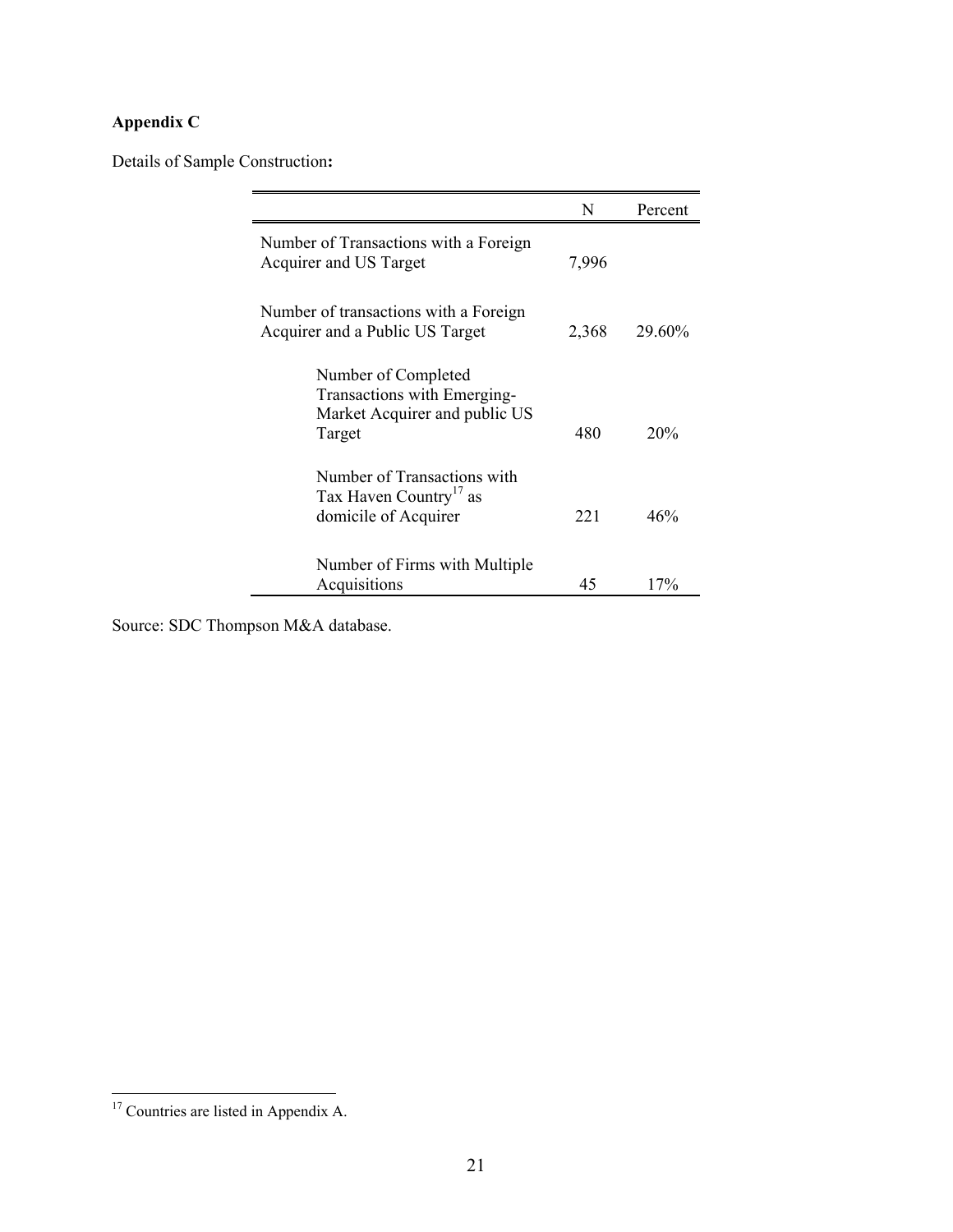

**Figure 1: Emerging-Market Firm Acquisitions of U.S. Targets by Year** 

Source: SDC Thomson M&A database. This figure shows the number of acquisitions of U.S. firms by emerging-market firms in each year of our sample 1980-2007.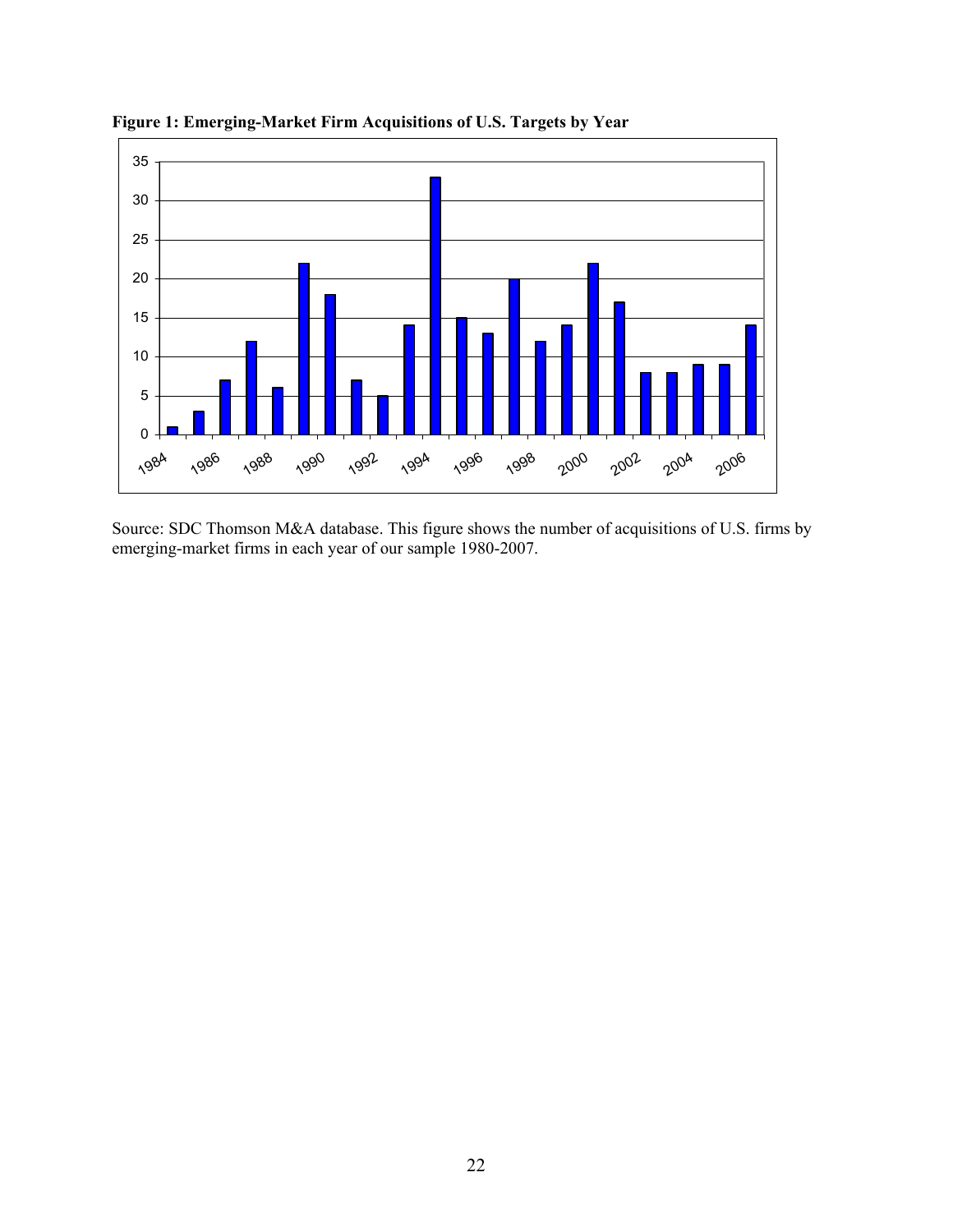#### **Figure 2: Number and Value of M&A deals by Target Sector**

Notes: The figure presents information on the industries in which the target firms belong along with the number (horizontal axis) and average value of the transaction (vertical axis). The surface area of each bubble shows the total value of deals within each one-digit industry sector, while the location of the bubble is determined by the average value and the total number of deals within an industrial sector.



Source: SDC Thompson M&A Database.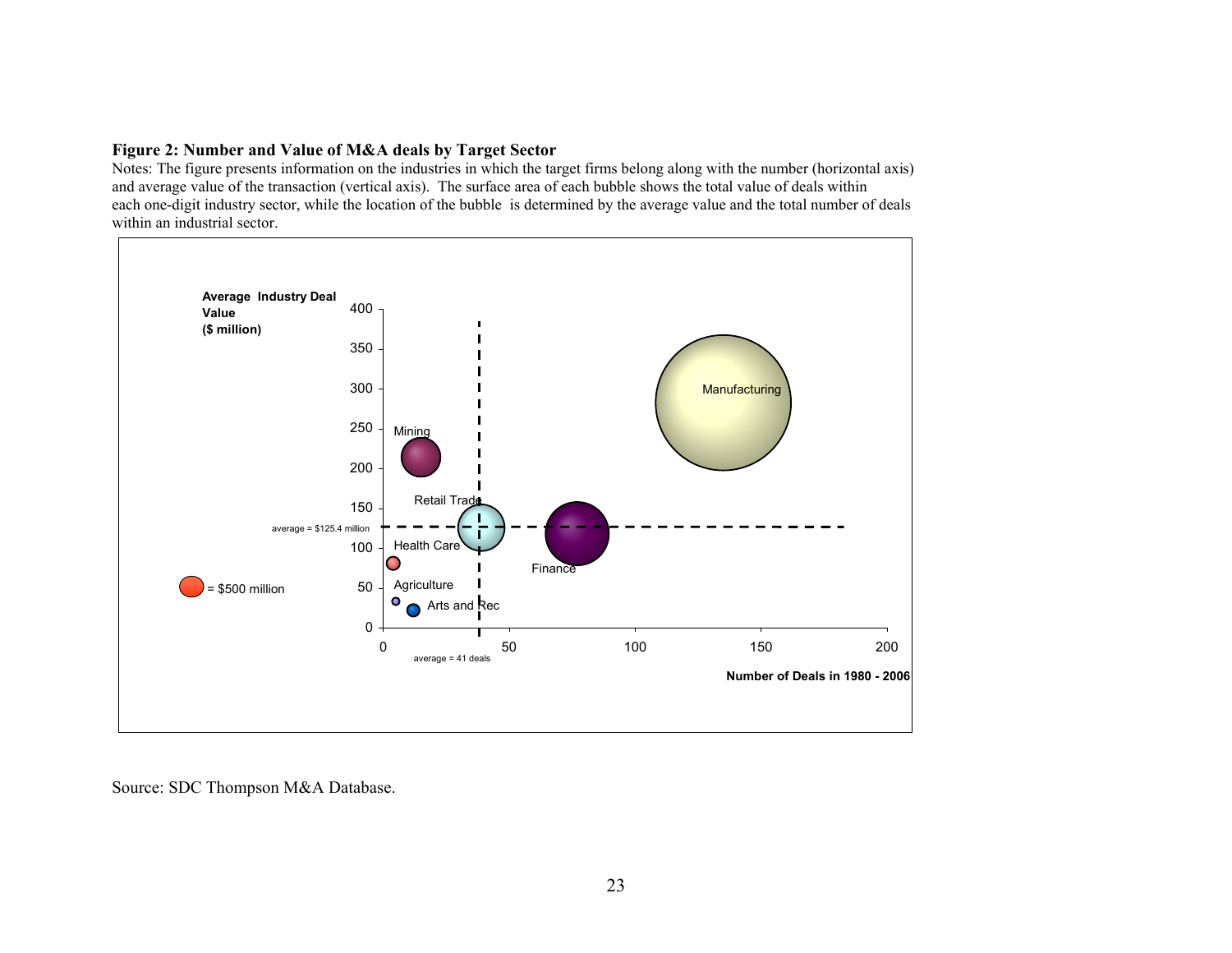# **Figure 3: Propensity Scores for Acquired (treated), Control (matched non-treated) and Non-treated non-weighted firms**

Notes: This figure provides an illustration of the effects of our two-step Mahalanobis matching approach. The three densities plotted in the figure depict the predicted probability, i.e. propensity score, of acquisition for the acquired firms (red), the non-weighted and non-acquired firms (blue), and the Mahalanobis metric matched non-acquired firms (green).



Source: Authors' calculations based on SDC Thompson M&A Database and Compustat North America 1980 – 2006.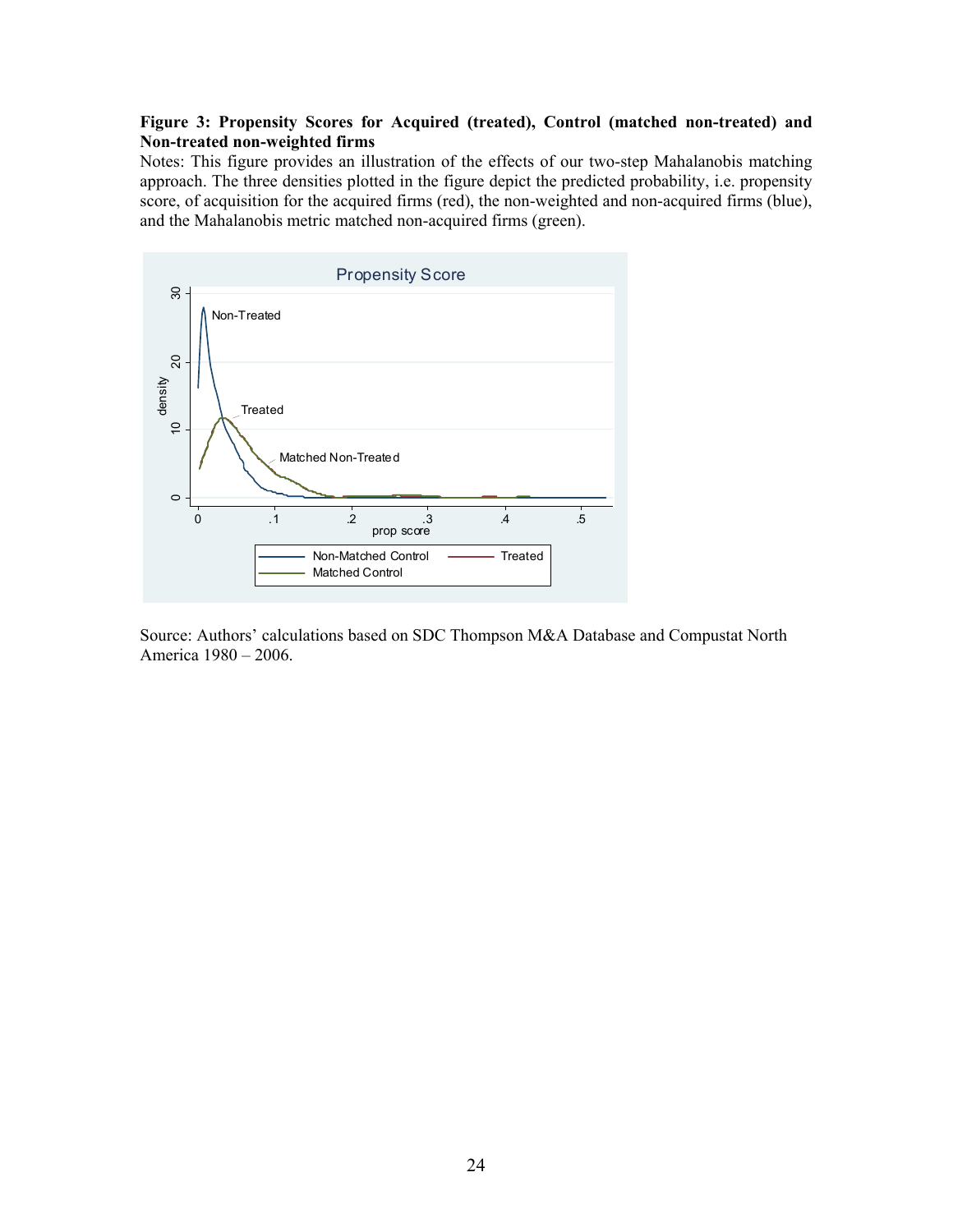# **Table 1: Number and Value of Acquisitions of U.S. targets by firms in Emerging Markets, 1980-2007.**

Notes: This table provides a break down of transactions by acquiring country. The first column lists the name of the acquiring country. The second column presents the number of transactions. The third column presents the fraction of total transactions accounted for by the acquiring country. The final column presents the total nominal transaction value in millions of US\$ by acquiring country.

|                          | Number         | $%$ of       | Nominal          |
|--------------------------|----------------|--------------|------------------|
|                          | of             | Total        | Transaction      |
| <b>Acquiring Country</b> | Transactions   | Transactions | Value (\$ mil)   |
| Hong Kong                | 57             | 26.64        | 3309.572         |
| Singapore                | 36             | 16.82        | 6412.92          |
| Mexico                   | 26             | 12.15        | 9346.126         |
| Taiwan                   | 13             | 6.07         | 731.567          |
| Saudi Arabia             | 11             | 5.14         | 1463.797         |
| South Korea              | 11             | 5.14         | 319.409          |
| India                    | 10             | 4.67         | 154.346          |
| Russian Fed              | 7              | 3.27         | 932.947          |
| Argentina                | 5              | 2.34         | 5035.794         |
| China                    | 5              | 2.34         | 44.83            |
| Bahrain                  | $\overline{4}$ | 1.87         | 1478.356         |
| Kuwait                   | $\overline{4}$ | 1.87         | 5.745            |
| Malaysia                 | 4              | 1.87         | 38.11            |
| <b>Brazil</b>            | 3              | 1.4          | 4.313            |
| Egypt                    | $\overline{c}$ | 0.93         | 8.905            |
| South Africa             | $\overline{2}$ | 0.93         | 1900.151         |
| Thailand                 | $\overline{2}$ | 0.93         | 27.12            |
| Venezuela                | $\overline{2}$ | 0.93         | 63.27            |
| Algeria                  | $\mathbf{1}$   | 0.47         | $\overline{0}$   |
| Costa Rica               | $\mathbf{1}$   | 0.47         | 12.5             |
| Croatia                  | $\mathbf{1}$   | 0.47         | $\mathbf{1}$     |
| Ecuador                  | $\mathbf{1}$   | 0.47         | $\boldsymbol{0}$ |
| Indonesia                | $\mathbf{1}$   | 0.47         | 23               |
| Nigeria                  | $\mathbf{1}$   | 0.47         | 6                |
| Papua N Guinea           | $\mathbf{1}$   | 0.47         | 2.7              |
| Trinidad & Tob           | $\mathbf{1}$   | 0.47         | 0.6              |
| Uganda                   | $\mathbf{1}$   | 0.47         | 0.68             |
| Uzbekistan               | $\mathbf{1}$   | 0.47         | 30.8             |
| Total                    | 214            | 100%         |                  |

Source: SDC Thomson M&A Database.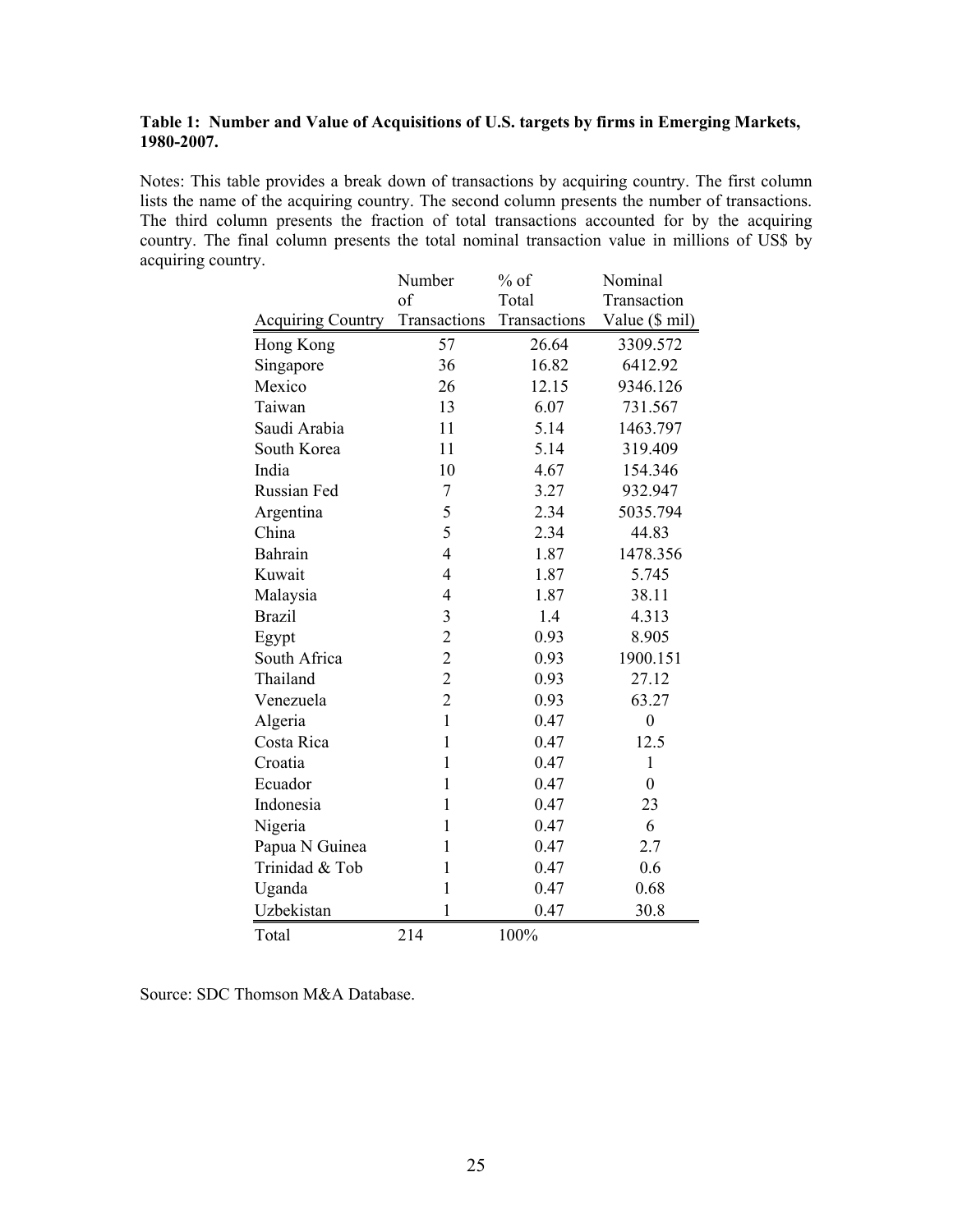# **Table 2: Transaction Characteristics of the Top Twenty Emerging Country Firm Acquisitions of U.S. Targets, 1980-2007.**

Notes: The table displays the top 20 deals by acquisition value between emerging country firms and public U.S. targets based on the 214 completed transactions in our sample. The transaction characteristics include target and acquirer names, nations and industries, the announcement date, the percent acquired, transaction value and method of payment. Source: SDC Thompson –M&A Database.

| Date<br>Announced | <b>Target Name</b>                | <b>Target Industry</b>            | <b>Acquirer Name</b>                    | <b>Acquirer Industry</b>             | Percent<br><b>Acquired</b> | <b>Transaction</b><br>Value<br>(Smil) | Acquirer<br><b>Nation</b> | Payment<br><b>Method</b> |
|-------------------|-----------------------------------|-----------------------------------|-----------------------------------------|--------------------------------------|----------------------------|---------------------------------------|---------------------------|--------------------------|
| 6/12/2006         | Maverick<br>Tube Corp             | Mfg. steel tubular<br>prod        | Tenaris SA                              | Mfg. seamless steel<br>pipe prod     | 100                        | 3095.57                               | Argentina                 | Cash                     |
| 9/29/2000         | Southdown<br>Inc                  | Mfg. cement;<br>limestone mining  | <b>CEMEX SA DE</b><br><b>CV</b>         | Mfg., whl cement, ready-<br>mix prod | 100                        | 2846.18                               | Mexico                    | Cash<br>Liabilities      |
| 11/22/1999        | DII Group                         | Mfg. electronic<br>components     | Flextronics<br><b>International Ltd</b> | Mfg. electn components               | 100                        | 2591.41                               | Singapore                 | Common<br><b>Stock</b>   |
| 2/12/2007         | Hydril Co LP                      | Mfg. oil, gas drilling<br>equip   | Tenaris SA                              | Mfg. seamless steel<br>pipe prod     | 100                        | 2212.17                               | Argentina                 | Cash                     |
| 11/20/2006        | Oregon Steel<br>Mills Inc         | Mfg. steel prod                   | Evraz Group SA                          | Mfg. whl steel                       | 90.87                      | 2087.97                               | Russian<br>Fed            | Cash                     |
| 2/28/1995         | Maxus<br><b>Energy Corp</b>       | Oil and gas<br>exploration, prodn | <b>YPF SA</b>                           | Oil and gas<br>exploration, prodn    | 100                        | 1843.82                               | Argentina                 | Cash<br>Liabilities      |
| 2/10/2004         | ChipPAC Inc                       | Mfg. semiconductors               | ST Assembly Test<br>Services Ltd        | Mfg. semiconductor<br>testing        | 100                        | 1458.68                               | Singapore                 | Amer. Dep.<br>Receipt    |
| 6/19/2000         | <b>United Asset</b><br>Mgmt. Corp | Investment<br>management services | Old Mutual South<br>Africa              | Insurance company                    | 100                        | 1456.67                               | South<br>Africa           | Cash                     |
| 9/24/1999         | <b>ASARCO</b> Inc                 | Mine, smelt, refine<br>metals     | Nueva Grupo<br>Mexico SA de CV          | Mining invt. holding co.             | 90.48                      | 1073.27                               | Mexico                    | Cash                     |
| 6/23/1999         | VoiceStream<br>Wireless Corp      | Provide cellular<br>services      | Hutchison<br>Whampoa Ltd                | Pvd telecom svcs                     | 6.03                       | 957                                   | Hong<br>Kong              | Cash                     |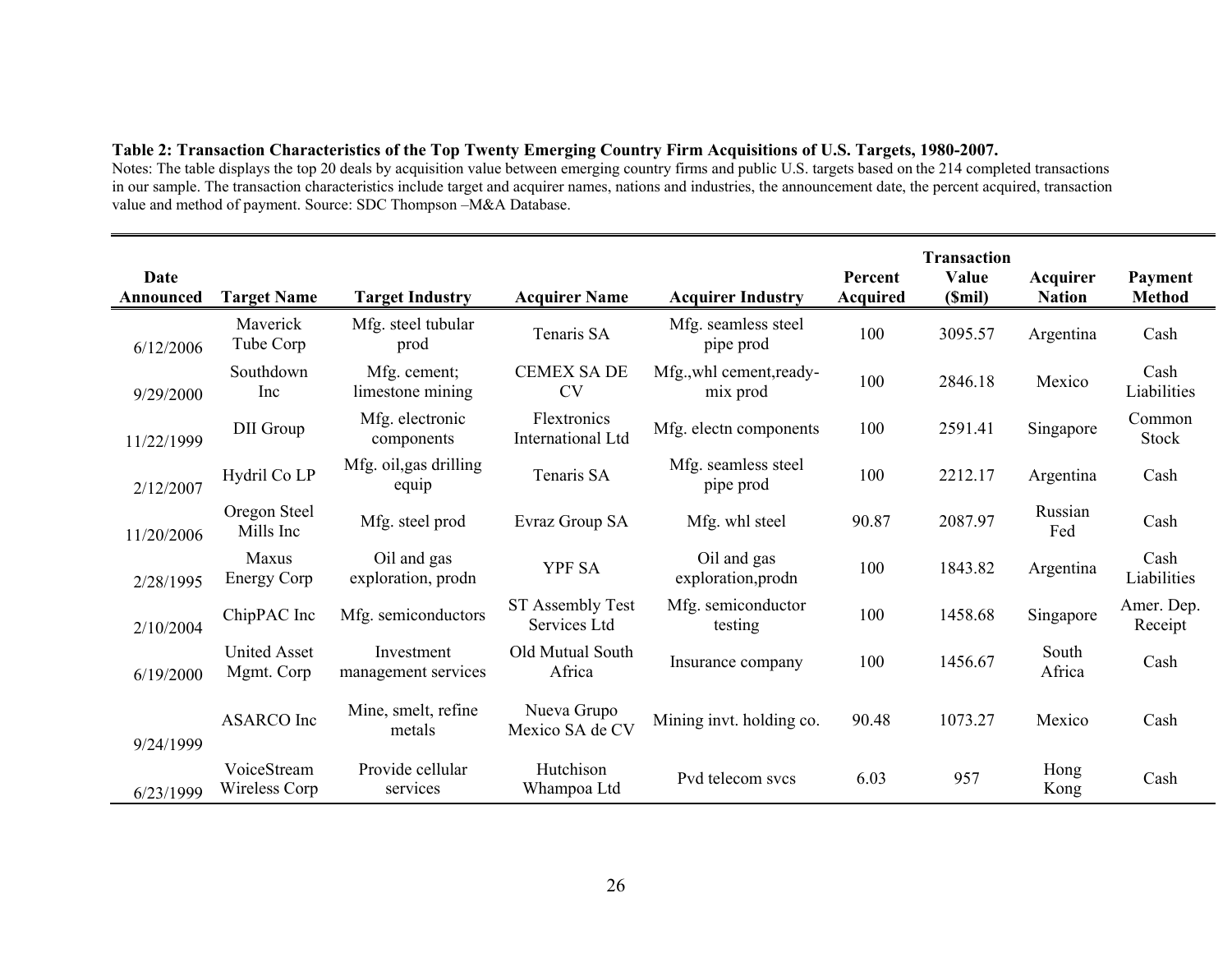| <b>Date</b> |                                          |                                     |                                           |                                           | Percent         | <b>Transaction</b><br>Value | Acquirer        | Payment                                   |
|-------------|------------------------------------------|-------------------------------------|-------------------------------------------|-------------------------------------------|-----------------|-----------------------------|-----------------|-------------------------------------------|
| Announced   | <b>Target Name</b>                       | <b>Target Industry</b>              | <b>Acquirer Name</b>                      | <b>Acquirer Industry</b>                  | <b>Acquired</b> | (Smil)                      | <b>Nation</b>   | <b>Method</b>                             |
| 4/14/1997   | <b>APL Ltd</b>                           | Shipping, trucking<br>company       | Neptune Orient<br>Lines Ltd               | Shipping company                          | 100             | 878.48                      | Singapore       | Cash                                      |
| 1/25/2000   | CompUSA<br>Inc                           | Own, operate<br>computer stores     | Grupo Sanborns<br>SA de CV                | Mgmt hldg cia                             | 85.5            | 805.261                     | Mexico          | Cash                                      |
| 7/15/1987   | Marine<br>Midland<br><b>Banks</b>        | Bank holding<br>company             | <b>HSBC HK</b>                            | Bank (foreign)                            | 48.42           | 752                         | Hong<br>Kong    | Cash                                      |
| 8/9/1989    | <b>Anchor Glass</b><br>Container<br>Corp | Manufacture glass<br>containers     | Vitro SA de CV                            | Mfg. glass containers                     | 96.89           | 737                         | Mexico          | Cash<br>Liabilities                       |
| 1/30/1997   | <b>AST</b><br>Research Inc               | Mfg. computers; dvlp<br>software    | Samsung<br>Electronics Co<br>Ltd          | Mfg., whl electn prod                     | 55.28           | 495.8                       | South<br>Korea  | Cash<br>Liabilities                       |
| 5/7/2001    | Proxicom Inc                             | Pvd e-bus<br>consulting, dvlp svc   | <b>Dimension Data</b><br><b>PLC</b>       | Pvd info tech svcs                        | 100             | 443.481                     | South<br>Africa | Cash                                      |
| 4/15/2005   | <b>Brookstone</b><br>Inc                 | Own, op novelty stores              | <b>OSIM Brookstone</b><br>Holdings LP     | Investment company                        | 100             | 429.656                     | Singapore       | Cash                                      |
| 9/24/1999   | <b>CMGI</b> Inc                          | Pvd direct mail advg<br><b>SVCS</b> | Pacific Century<br>CyberWorks Ltd         | <b>Internet Service</b><br>Provider {ISP} | 3.4             | 377.952                     | Hong<br>Kong    | Newly Issued<br>Ordinary<br><b>Shares</b> |
| 11/20/2002  | Stillwater<br>Mining Co                  | Platinum mining<br>company          | <b>OAO MMC</b><br>Norilsk Nickel<br>Group | Mfg. metal prod                           | 51.12           | 340.9                       | Russian<br>Fed  | Cash, Other<br>Consideration              |
| 11/30/1993  | Motor Coach<br>Industries Intl           | Mfg. railroad<br>cars, equipment    | Consorcio G<br>Grupo Dina'l'ads           | Manufacture trucks                        | 100             | 334.64                      | Mexico          | Dep. Share<br>Convert.<br>Deb.            |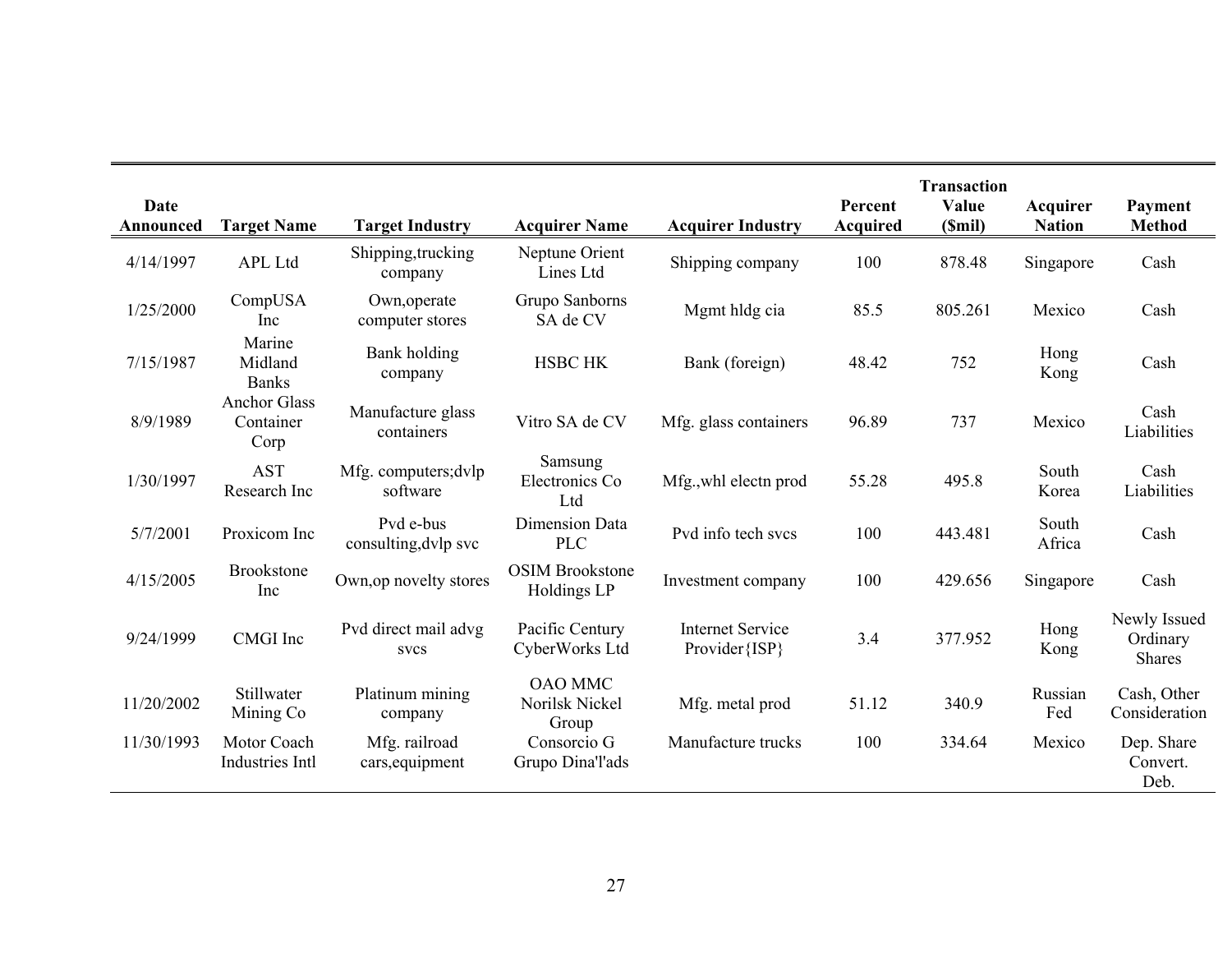# **Table 3: Number of Acquisitions of U.S. Targets by Emerging-Market Firms & Industry Characteristics, 1980-2007.**

Notes: This table presents summary statistics for U.S. target by industry from Compustat North America. The first column presents the industry code. Column 2 presents the industry description followed by the number of firm-year observations, the total number of firms in the industry and the number of firms acquired by emerging-market firms. OIBD/Assets presents the average operating income before depreciation, amortization and taxes (\$ million). The last two columns present average sales (\$ million) and employment (million) by industry.

|              |                                         |                                  |                    |                                                        |                       | <b>Total</b>    |              |                   |
|--------------|-----------------------------------------|----------------------------------|--------------------|--------------------------------------------------------|-----------------------|-----------------|--------------|-------------------|
|              |                                         |                                  | <b>Total</b>       | <b>Number</b>                                          | <b>OIBD</b>           | <b>Assets</b>   | <b>Sales</b> | <b>Employment</b> |
| <b>NAICS</b> | <b>Industry</b>                         | Firm-Year<br><b>Observations</b> | number<br>of firms | of Firms<br><b>Acquired Smillion Smillion Smillion</b> | (Mean)                | (Mean) (Mean)   |              | (Mean)<br>million |
| 11           | Agriculture                             | 2,015                            | 81                 | 5                                                      |                       | 78.64 1,025.18  | 1,540.33     | 22.12             |
| 21           | Natural<br>Resources                    | 13,486                           | 1,287              | 12                                                     | 61.62                 | 483.75          | 296.16       | 1.68              |
| 22           | <b>Utilities</b>                        | 10,085                           | 495                | $\overline{2}$                                         | 24.12                 | 247.60          | 184.01       | 0.40              |
| 23           | Construction                            | 3,733                            | 315                | $\mathbf{1}$                                           | 34.46                 | 384.54          | 198.72       | 1.90              |
| $31 - 33$    | Manufacturing                           | 92,935                           | 7,604              | 118                                                    | 94.72                 | 824.18          | 1,000.49     | 6.74              |
| 42           | <b>Wholesale Trade</b>                  | 9,217                            | 805                | $\,8\,$                                                | 101.75                | 1,243.46        | 1,509.49     | 7.02              |
| 44-45        | Retail Trade                            | 10,802                           | 978                | 16                                                     | 77.87                 | 743.30          | 1,475.87     | 7.76              |
| 48-49        | Transportation &<br>Warehousing         | 6,417                            | 576                | 10                                                     |                       | 251.86 2,886.27 | 2,441.86     | 14.35             |
| 51           | Information                             | 22,753                           | 2,627              | 30                                                     |                       | 201.39 1,754.11 | 737.93       | 3.21              |
| 52           | Finance &<br>Insurance                  | 30,786                           | 4,828              |                                                        | 20 2,244.27 65,056.48 |                 | 8,545.27     | 18.72             |
| 53           | Real Estate                             | 6,042                            | 531                | $\,8\,$                                                | 5.35                  | 147.09          | 41.96        | 0.18              |
| 54           | Professional<br>Services                | 10,097                           | 1,050              | 6                                                      | 31.94                 | 200.14          | 168.12       | 1.07              |
| 56           | Administrative<br>Services              | 4,743                            | 492                | $\mathbf{1}$                                           | $-1.67$               | 20.90           | 17.80        | 0.09              |
| 62           | Health Care &<br>Social Assistance      | 4,049                            | 441                | $\overline{2}$                                         | 16.42                 | 121.52          | 131.32       | 2.03              |
| 71           | Arts,<br>Entertainment, &<br>Recreation | 1,848                            | 193                | $\overline{2}$                                         | 0.83                  | 14.33           | 11.88        | 0.18              |
| 72           | Accommodation<br>& Food Services        | 5,245                            | 469                | 10                                                     | 17.36                 | 159.18          | 167.09       | 2.59              |
| 81           | Other Services                          | 1,126                            | 115                | 8                                                      | <b>NA</b>             | <b>NA</b>       | <b>NA</b>    | <b>NA</b>         |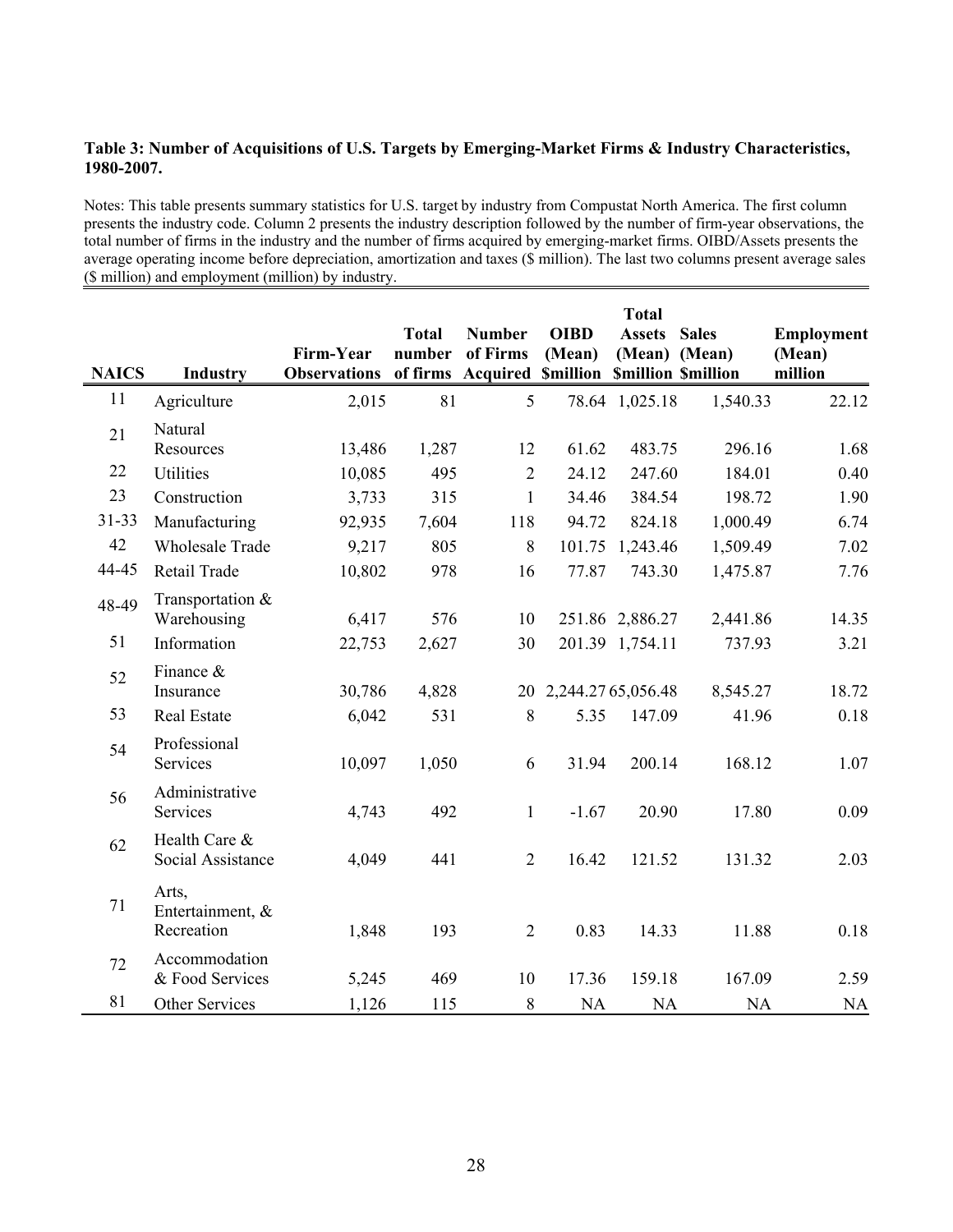#### **Table 4: Evidence of Selection in the Three Years Preceding Acquisition**

Notes: These regressions test whether U.S. firm performance prior to acquisition is correlated with subsequent foreign ownership. The dependent variables are sales, assets, OIBD, cash, debt and employment and the independent variables include: D\_ foreign<sub>t</sub> (a dummy variable which indicates those U.S. firms with foreign ownership at time t), D\_futureacq (a dummy variable which indicates those U.S. firms that become acquisition targets of emerging-market firms three years prior to the ownership change), and industry, region and year fixed effects. The dependent variables are expressed in log terms. All significant coefficients are in bold and indicate that foreign investors do not choose target firms at random. \* indicates significance at 10%; \*\* significant at 5%; \*\*\* significant at 1%. Standard errors are in parentheses.

|                            | <b>Sales</b> | Asset      | <b>OIBD</b> | Cash       | Debt       | Employment |
|----------------------------|--------------|------------|-------------|------------|------------|------------|
| D foreign $_{t}$           | $0.906***$   | $0.952***$ | 0.281       | $0.815***$ | $0.896***$ | $0.737***$ |
|                            | (0.19)       | (0.19)     | (0.21)      | (0.20)     | (0.24)     | (0.20)     |
| D futureacq <sub>t</sub>   | $0.898***$   | $0.897***$ | $0.553***$  | $0.925***$ | $0.753***$ | $0.790***$ |
|                            | (0.10)       | (0.10)     | (0.11)      | (0.11)     | (0.13)     | (0.10)     |
| <i><b>Observations</b></i> | 236223       | 244249     | 182936      | 217800     | 197547     | 161948     |
| R-squared                  | 0.172        | 0.231      | 0.193       | 0.197      | 0.203      | 0.186      |

#### **Table 5: Cumulative Abnormal Stock Returns for Acquisition Targets**

Notes: The sample covers acquisitions of U.S. targets by emerging-market firms between January 1, 1980 and July 1, 2007. The day of first mention of the acquisition in SDC Thompson is taken as day '0'. Abnormal gain to the U.S. target is computed as the cumulative abnormal return based on a single factor market model. The estimation period is 280 days before and up until 30 days before the event day. The CAR is the cumulative average abnormal return and is described in detail in section 4 of the paper. The Patell Z statistic is based on the Patell (1976) test that assumes cross-sectional independence. It is constructed by standardizing CAR by the respective standard errors. It follows a standard normal distribution under the null hypothesis.

|             |     | Mean       | Patell    |
|-------------|-----|------------|-----------|
| Days        | N   | <b>CAR</b> | Z         |
| $(-3, +3)$  | 175 | 8.87%      | 13.669*** |
| $(-1,+1)$   | 175 | 8.53%      | 20.068*** |
| $(-10,+10)$ | 175 | 9.71%      | 8.537***  |
| $(-20,+20)$ | 175 | 11.13%     | 6.466***  |
| $(-30,+30)$ | 175 | 11.44%     | 4.871***  |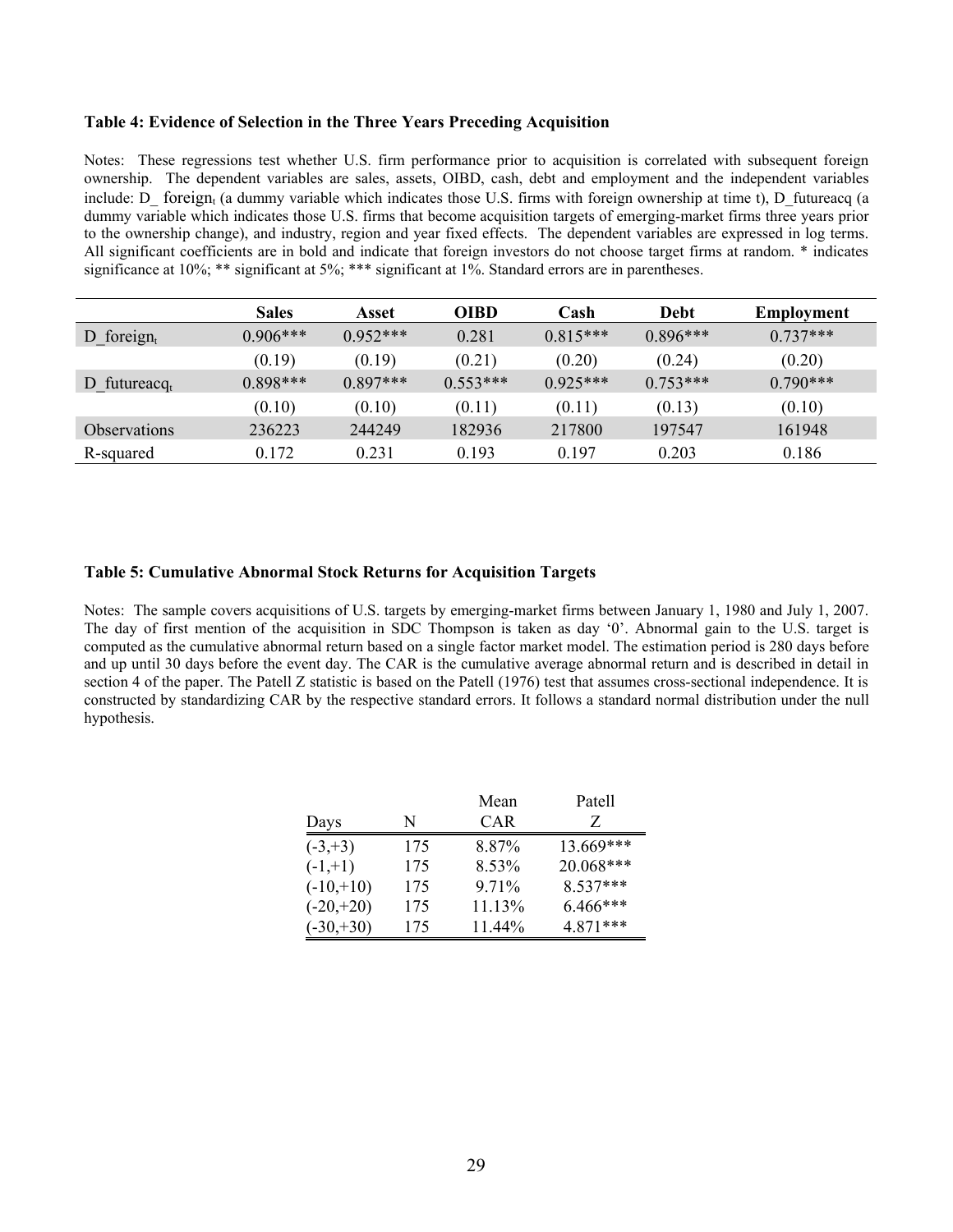## **Table 6: Balancing Tests**

Notes: These tests check whether our matching approach is capable of grouping together relatively similar firms. The table presents the average difference in each of the covariates between the: (1) acquired firms and the unmatched non-acquired firms, and (2) the acquired firms and the matched (reweighted) non-acquired firms. Differences are normalized by the pooled standard deviation of the covariate in the two samples.

|                          |           |            | Control   |          |            |         |      |
|--------------------------|-----------|------------|-----------|----------|------------|---------|------|
|                          |           | Treated    | Mean      |          |            |         |      |
|                          |           | Mean       | (Non-     |          | %reduction |         |      |
| Variable                 | Sample    | (Acquired) | Acquired) | %bias    | In bias    | t-test  | p> t |
| Age                      | Unmatched | 24.02      | 23.92     | 0.90     |            | 0.10    | 0.92 |
|                          | Matched   | 24.02      | 24.11     | $-0.70$  | 20.10      | $-0.05$ | 0.96 |
| <b>OIBD</b>              | Unmatched | 198.92     | 306.99    | $-8.70$  |            | $-0.82$ | 0.41 |
|                          | Matched   | 198.92     | 233.18    | $-2.80$  | 68.30      | $-0.34$ | 0.73 |
| Log Cash                 | Unmatched | 2.42       | 1.90      | 20.90    |            | 2.20    | 0.03 |
|                          | Matched   | 2.42       | 2.40      | 0.70     | 96.70      | 0.06    | 0.96 |
| Log Sales                | Unmatched | 5.38       | 4.87      | 22.60    |            | 2.29    | 0.02 |
|                          | Matched   | 5.38       | 5.46      | $-3.70$  | 83.50      | $-0.31$ | 0.76 |
| Log Assets               | Unmatched | 5.56       | 5.27      | 12.50    |            | 1.28    | 0.20 |
|                          | Matched   | 5.56       | 5.63      | $-3.20$  | 74.50      | $-0.26$ | 0.79 |
| Log Employment Unmatched |           | 0.52       | 0.15      | 17.50    |            | 1.89    | 0.06 |
|                          | Matched   | 0.52       | 0.60      | $-3.60$  | 79.50      | $-0.29$ | 0.77 |
| Log Debt                 | Unmatched | 3.31       | 3.06      | 8.20     |            | 0.88    | 0.38 |
|                          | Matched   | 3.31       | 3.72      | $-13.40$ | $-63.50$   | $-1.11$ | 0.27 |
| Net Income               | Unmatched | 0.33       | 73.73     | $-12.60$ |            | $-1.07$ | 0.29 |
|                          | Matched   | 0.33       | 23.17     | $-3.90$  | 68.90      | $-0.42$ | 0.68 |
| Log Net PPE              | Unmatched | 3.99       | 3.58      | 16.10    |            | 1.69    | 0.09 |
|                          | Matched   | 3.99       | 4.11      | $-5.00$  | 69.20      | $-0.40$ | 0.69 |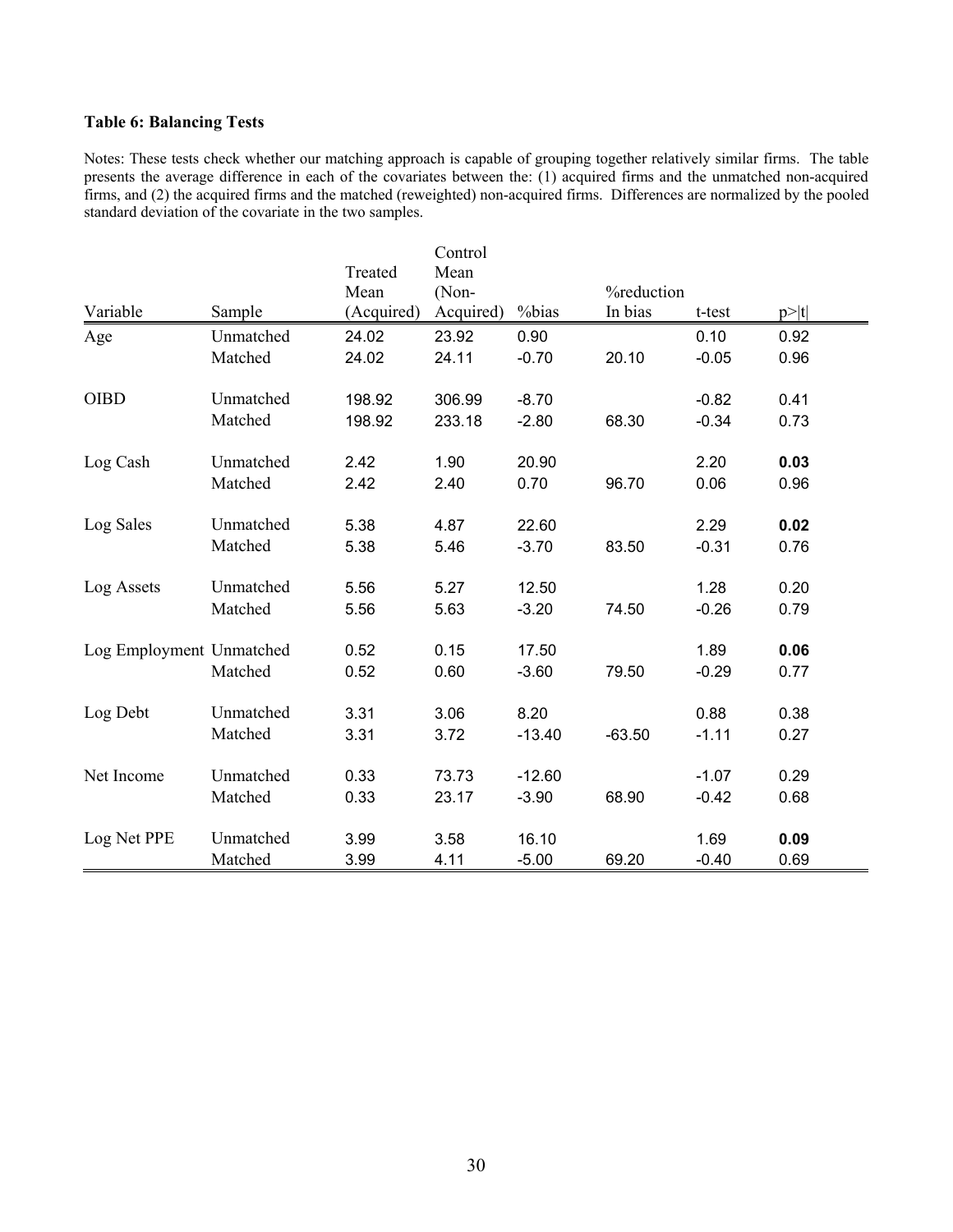#### **Table 7: Post-Acquisition Performance Characteristics (Propensity Score Matching and Difference-in-Differences)**

Notes: This table documents difference-in-difference estimates for the post-acquisition performance between acquired and "matched control" firms that were not acquired. Panels A-D report post acquisition OIBD/Assets, log employment, log net PP&E and log sales, respectively.  $t = \{0,5\}$  denotes the post-acqusition year. The second column presents the matched coefficient estimate. Estimates in bold indicate statistical differences in measured post-acquisition performance for acquired and matched non-acquired firms. Common support refers to the set of firms for whom the propensity score range overlaps across control (non-acquired) and treated (acquired) firms. Off support refers to the number of treated (acquired) firms whose propensity score lay above the maximum value or below the minimum value for the control (non-acquired) firms.

#### **Panel A: Post-Acqusition Performance (OIBD/Asset)**

|                |                      |                                                                        |         |        | Common Support |         | Off Support  |          |  |
|----------------|----------------------|------------------------------------------------------------------------|---------|--------|----------------|---------|--------------|----------|--|
|                | Matching<br>Estimate | <b>Bootstrapped</b><br>Std. Err.                                       | Z-Stat  | P >  z | Untreated      | Treated | Untreated    | Treated  |  |
|                |                      | Difference-in-Differences combined with Mahalanobis matching estimates |         |        |                |         |              |          |  |
| $\theta$       | $-0.058$             | 0.035                                                                  | $-1.66$ | 0.097  | 4,750          | 126     | $\theta$     | 0        |  |
|                | $-0.016$             | 0.034                                                                  | $-0.47$ | 0.638  | 4,203          | 113     | $\theta$     |          |  |
| $\overline{2}$ | 0.015                | 0.059                                                                  | 0.26    | 0.793  | 3,788          | 100     | $\theta$     | $\theta$ |  |
| 3              | $-0.007$             | 0.059                                                                  | $-0.12$ | 0.906  | 3,434          | 84      | $\mathbf{0}$ |          |  |
| 4              | 0.083                | 0.040                                                                  | 2.04    | 0.041  | 3,060          | 72      | $\theta$     | 0        |  |
|                | 0.078                | 0.037                                                                  | 2.11    | 0.035  | 2,743          | 68      | $\theta$     | 0        |  |

#### **Panel B: Post-Acqusition Employment**

|                             |                                                                        |                                  |         |        | Common Support |         | Off Support |          |  |
|-----------------------------|------------------------------------------------------------------------|----------------------------------|---------|--------|----------------|---------|-------------|----------|--|
|                             | Matching<br>Estimate                                                   | <b>Bootstrapped</b><br>Std. Err. | Z-Stat  | P >  Z | Untreated      | Treated | Untreated   | Treated  |  |
|                             | Difference-in-Differences combined with Mahalanobis matching estimates |                                  |         |        |                |         |             |          |  |
| $\theta$                    | $-0.089$                                                               | 0.051                            | $-1.74$ | 0.081  | 3,063          | 94      | $\theta$    | $\theta$ |  |
|                             | $-0.164$                                                               | 0.071                            | $-2.30$ | 0.021  | 2,683          | 82      | $\theta$    | $\theta$ |  |
| $\mathcal{D}_{\mathcal{L}}$ | $-0.202$                                                               | 0.168                            | $-1.20$ | 0.228  | 2,345          | 74      | $\theta$    | 0        |  |
|                             | $-0.268$                                                               | 0.220                            | $-1.22$ | 0.223  | 1,897          | 60      | $\theta$    | 0        |  |
| 4                           | $-0.234$                                                               | 0.199                            | $-1.17$ | 0.240  | 1,621          | 50      | $\theta$    | 0        |  |
|                             | $-0.389$                                                               | 0.269                            | $-1.44$ | 0.148  | 1,397          | 45      | 0           | 0        |  |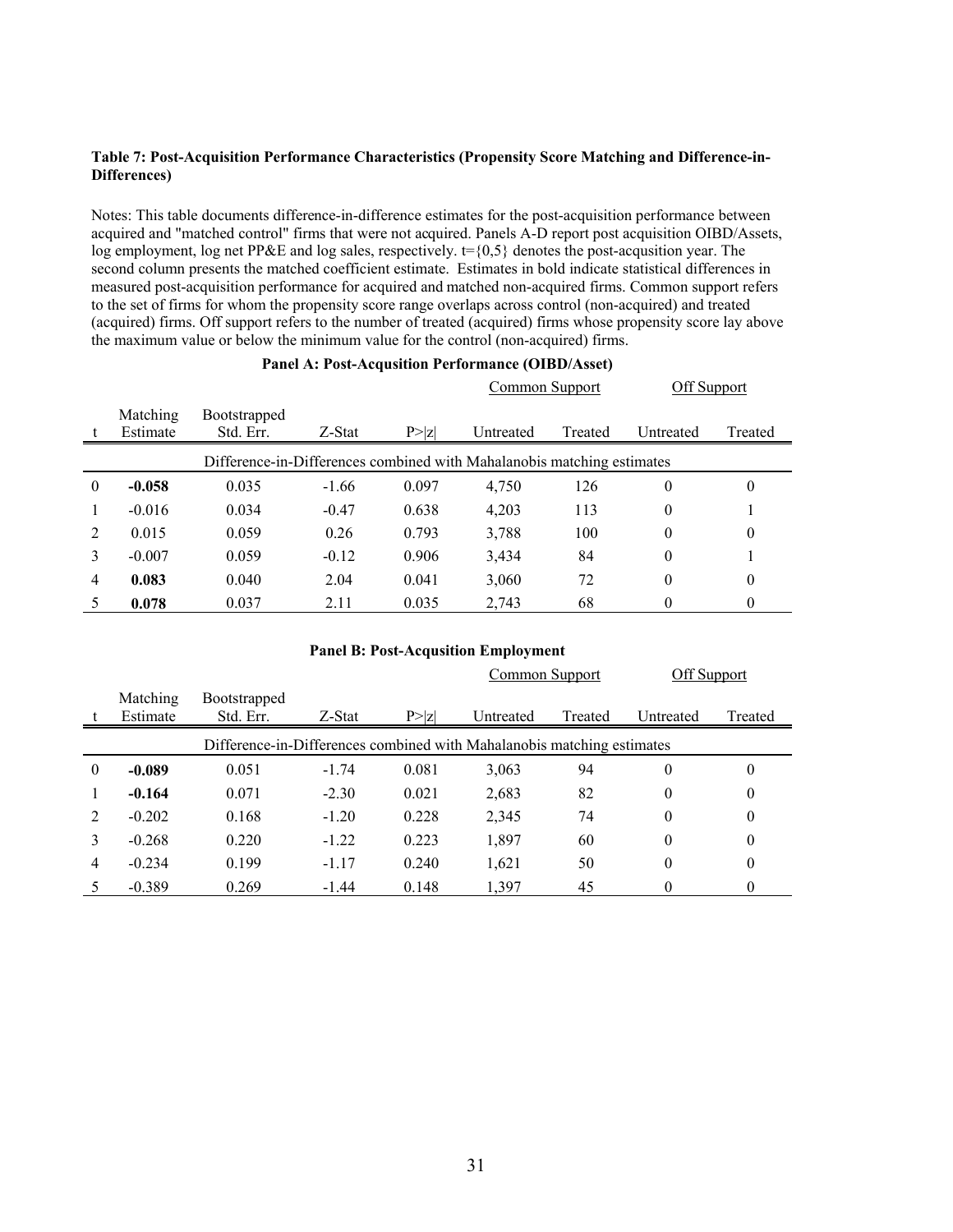|          |                                                                        |                                  |         |        | <b>Common Support</b> |         | Off Support |         |  |  |
|----------|------------------------------------------------------------------------|----------------------------------|---------|--------|-----------------------|---------|-------------|---------|--|--|
|          | Matching<br>Estimate                                                   | <b>Bootstrapped</b><br>Std. Err. | Z-Stat  | P >  z | Untreated             | Treated | Untreated   | Treated |  |  |
|          | Difference-in-Differences combined with Mahalanobis matching estimates |                                  |         |        |                       |         |             |         |  |  |
| $\theta$ | $-0.191$                                                               | 0.094                            | $-2.04$ | 0.041  | 4,760                 | 127     | $\theta$    | 0       |  |  |
|          | $-0.213$                                                               | 0.129                            | $-1.65$ | 0.098  | 4,203                 | 113     | $\theta$    |         |  |  |
| 2        | $-0.292$                                                               | 0.145                            | $-2.02$ | 0.044  | 3,780                 | 101     | $\theta$    | 0       |  |  |
|          | $-0.158$                                                               | 0.176                            | $-0.90$ | 0.369  | 3,422                 | 85      | $\theta$    |         |  |  |
| 4        | $-0.266$                                                               | 0.214                            | $-1.24$ | 0.215  | 3,043                 | 73      | $\theta$    | 0       |  |  |
|          | $-0.415$                                                               | 0.259                            | $-1.60$ | 0.109  | 2,726                 | 67      | 0           | 0       |  |  |

# **Panel C: Post Acquisition Net PP&E**

# **Panel D: Post-Acquisition Sales**

|          |                                                                        |                     |         |        | <b>Common Support</b> |         | <b>Off Support</b> |              |  |
|----------|------------------------------------------------------------------------|---------------------|---------|--------|-----------------------|---------|--------------------|--------------|--|
|          | Matching                                                               | <b>Bootstrapped</b> |         |        |                       |         |                    |              |  |
|          | Estimate                                                               | Std. Err.           | Z-Stat  | P >  z | Untreated             | Treated | Untreated          | Treated      |  |
|          | Difference-in-Differences combined with Mahalanobis matching estimates |                     |         |        |                       |         |                    |              |  |
| $\theta$ | $-0.104$                                                               | 0.063               | $-1.66$ | 0.098  | 4,761                 | 126     | $\theta$           | $\theta$     |  |
|          | $-0.215$                                                               | 0.084               | $-2.56$ | 0.011  | 4,196                 | 113     | $\theta$           |              |  |
| 2        | $-0.283$                                                               | 0.104               | $-2.73$ | 0.006  | 3,770                 | 101     | $\overline{0}$     | $\mathbf{0}$ |  |
| 3        | $-0.239$                                                               | 0.117               | $-2.05$ | 0.040  | 3,425                 | 85      | $\theta$           |              |  |
| 4        | $-0.280$                                                               | 0.172               | $-1.63$ | 0.104  | 3,048                 | 73      | $\theta$           | $\theta$     |  |
|          | $-0.323$                                                               | 0.159               | $-2.03$ | 0.042  | 2,737                 | 68      | 0                  | $\theta$     |  |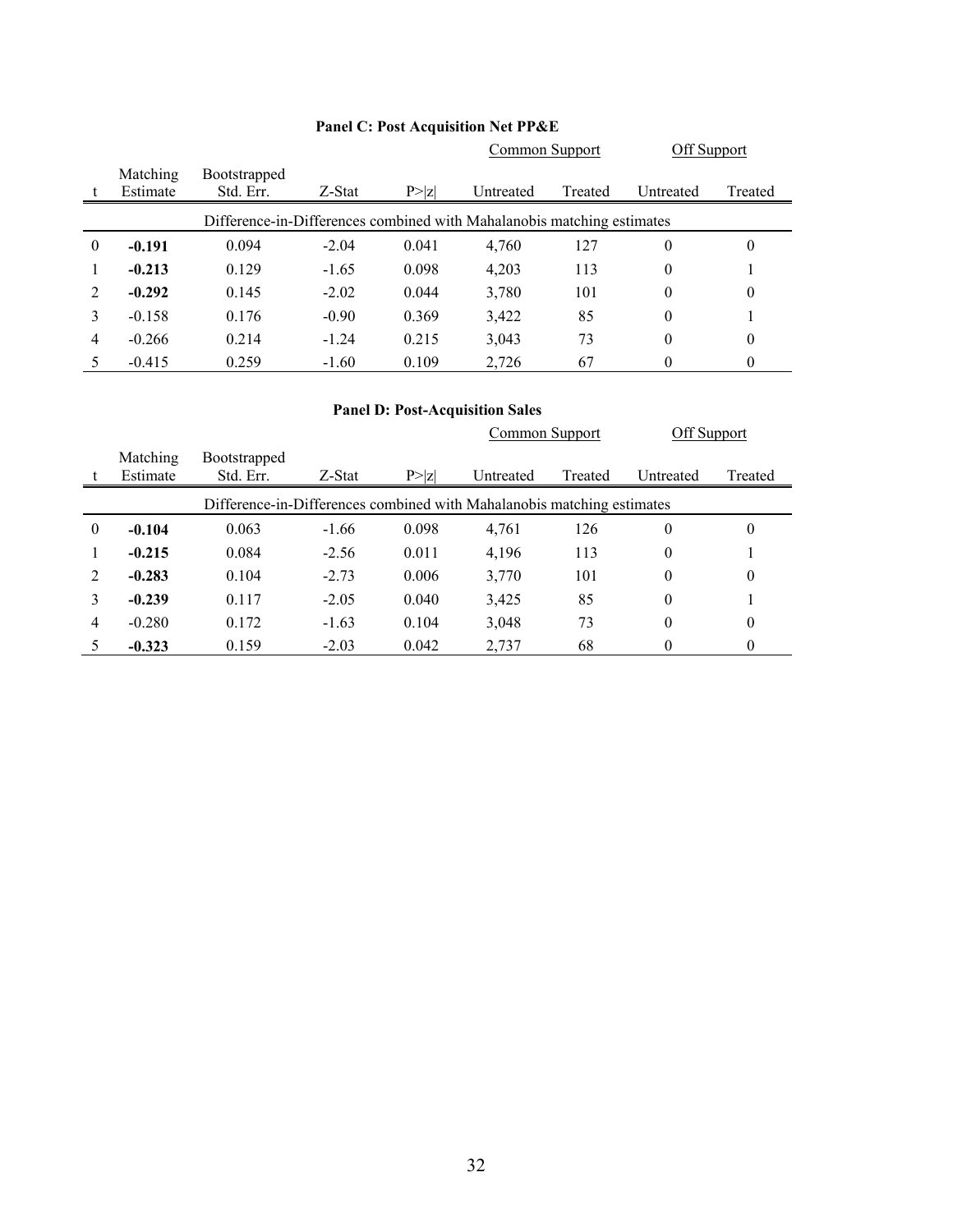## **Table 8: Post-Acquisition Performance Characteristics (Simple Difference-in-Differences)**

Notes: This table documents simple difference-in-difference estimates for the post-acquisition performance between acquired and control (non-acquired) firms. Panels A-D report post acquisition OIBD/Assets, log employment, log net PP&E and log sales, respectively.  $t = \{0,5\}$  denotes the post-acqusition year. The second column presents the simple difference-in-differences coefficient estimate. Estimates in bold indicate statistical differences in measured post-acquisition performance for acquired and non-acquired firms.

|   | <u>Panel A: Post-Acqusition Performance (OIBD/Asset)</u> |            |         |        |           |         |  |  |  |  |
|---|----------------------------------------------------------|------------|---------|--------|-----------|---------|--|--|--|--|
|   | Coefficient<br>Estimate                                  | Std. Error | Z-Stat  | P >  z | Untreated | Treated |  |  |  |  |
|   | Simple Difference-in-Differences                         |            |         |        |           |         |  |  |  |  |
| 0 | $-0.061$                                                 | 0.061      | $-0.99$ | 0.322  | 4,750     | 126     |  |  |  |  |
|   | 0.167                                                    | 0.985      | 0.17    | 0.865  | 4,203     | 114     |  |  |  |  |
| 2 | 0.358                                                    | 1.287      | 0.28    | 0.781  | 3,788     | 100     |  |  |  |  |
| 3 | 0.089                                                    | 0.285      | 0.31    | 0.755  | 3.434     | 85      |  |  |  |  |
| 4 | 0.209                                                    | 0.56       | 0.37    | 0.708  | 3,060     | 72      |  |  |  |  |
| 5 | 0.103                                                    | 0.23       | 0.45    | 0.656  | 2,743     | 68      |  |  |  |  |

# **Panel B: Post-Acquisition Employment**

|   | Coefficient<br>Estimate          | Std. Error | Z-Stat  | P >  Z | Untreated | Treated |  |  |  |  |
|---|----------------------------------|------------|---------|--------|-----------|---------|--|--|--|--|
|   | Simple Difference-in-Differences |            |         |        |           |         |  |  |  |  |
| 0 | $-0.092$                         | 0.307      | $-0.30$ | 0.765  | 3,063     | 94      |  |  |  |  |
|   | $-0.070$                         | 0.321      | $-0.22$ | 0.827  | 2,683     | 82      |  |  |  |  |
| 2 | $-0.356$                         | 0.333      | $-1.07$ | 0.285  | 2,345     | 74      |  |  |  |  |
| 3 | $-0.587$                         | 0.361      | $-1.63$ | 0.104  | 1,897     | 60      |  |  |  |  |
| 4 | $-0.524$                         | 0.380      | $-1.38$ | 0.167  | 1,621     | 50      |  |  |  |  |
| 5 | $-0.335$                         | 0.392      | $-0.85$ | 0.394  | 1,397     | 45      |  |  |  |  |

#### **Panel C: Post Acquisition Net PP&E**

 $C = f(x)$ 

|   | Coefficient<br>Estimate          | Std. Error | Z-Stat  | P >  Z | Untreated | Treated |  |  |  |  |
|---|----------------------------------|------------|---------|--------|-----------|---------|--|--|--|--|
|   | Simple Difference-in-Differences |            |         |        |           |         |  |  |  |  |
| 0 | $-0.225$                         | 0.326      | $-0.69$ | 0.489  | 4,760     | 127     |  |  |  |  |
|   | $-0.277$                         | 0.339      | $-0.82$ | 0.414  | 4,203     | 114     |  |  |  |  |
| 2 | $-0.350$                         | 0.352      | $-0.99$ | 0.320  | 3,780     | 101     |  |  |  |  |
| 3 | $-0.423$                         | 0.375      | $-1.13$ | 0.260  | 3,422     | 86      |  |  |  |  |
| 4 | $-0.529$                         | 0.396      | $-1.33$ | 0.182  | 3,043     | 73      |  |  |  |  |
| 5 | $-0.701$                         | 0.409      | $-1.71$ | 0.087  | 2,726     | 67      |  |  |  |  |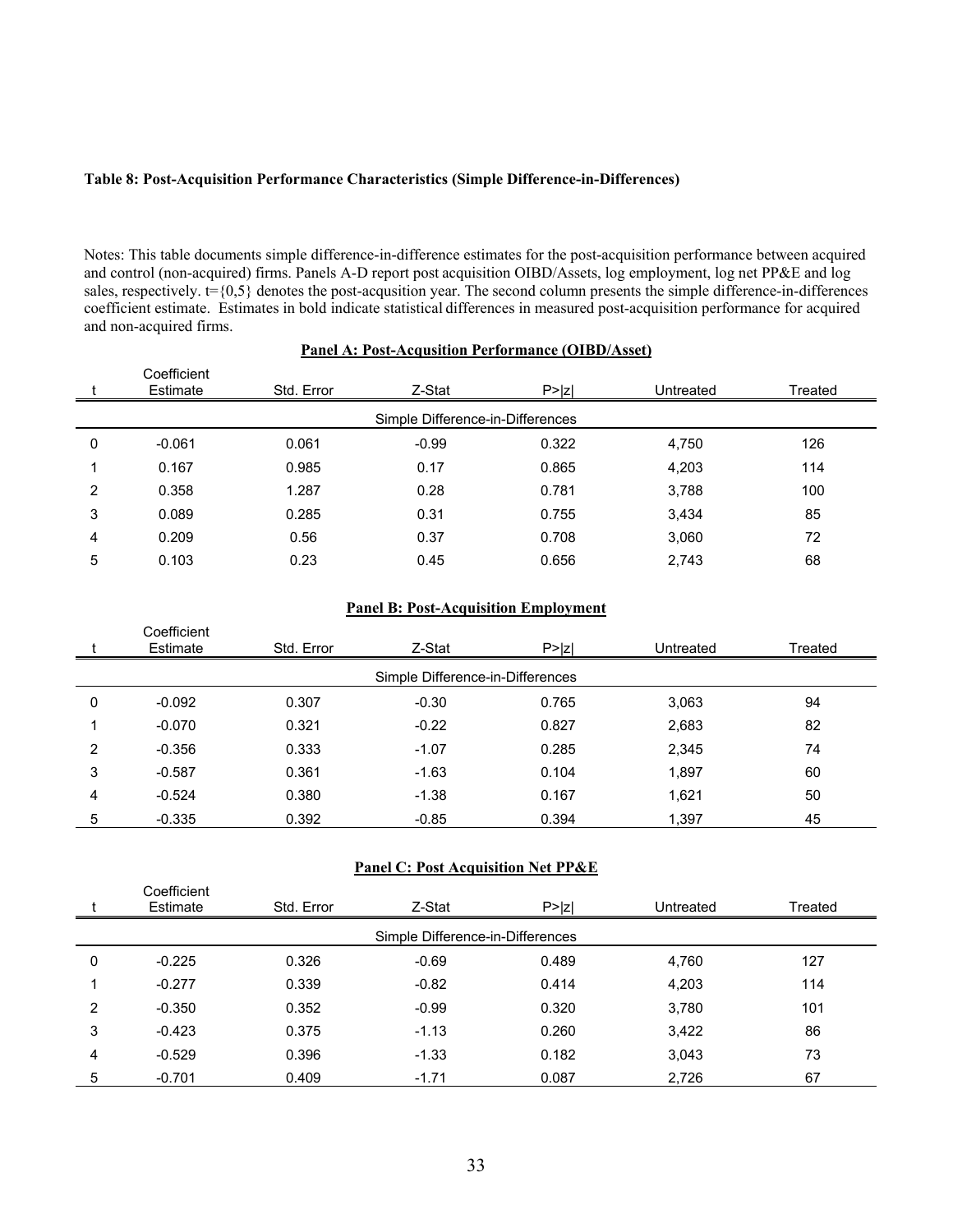|   | Coefficient<br>Estimate          | Std. Error | Z-Stat  | P >  Z | Untreated | Treated |  |  |  |  |
|---|----------------------------------|------------|---------|--------|-----------|---------|--|--|--|--|
|   | Simple Difference-in-Differences |            |         |        |           |         |  |  |  |  |
| 0 | $-0.063$                         | 0.296      | $-0.21$ | 0.831  | 4,761     | 126     |  |  |  |  |
|   | $-0.220$                         | 0.306      | $-0.72$ | 0.473  | 4,196     | 114     |  |  |  |  |
| 2 | $-0.335$                         | 0.315      | $-1.06$ | 0.288  | 3,770     | 101     |  |  |  |  |
| 3 | $-0.379$                         | 0.335      | $-1.13$ | 0.258  | 3,425     | 86      |  |  |  |  |
| 4 | $-0.460$                         | 0.357      | $-1.29$ | 0.197  | 3,048     | 73      |  |  |  |  |
| 5 | $-0.454$                         | 0.364      | $-1.25$ | 0.213  | 2,737     | 68      |  |  |  |  |

# **Panel D: Post-Acquisition Sales**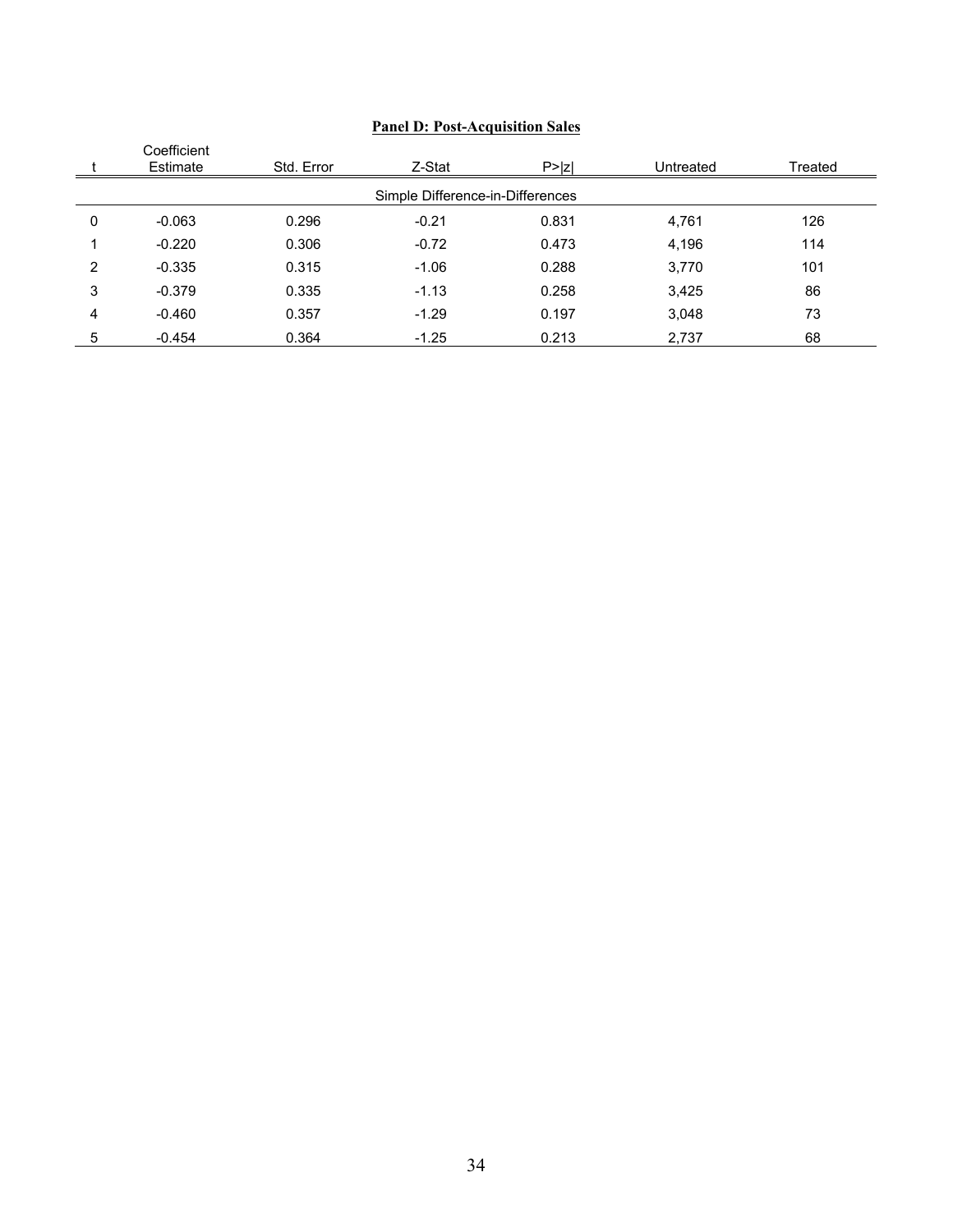# **Table 9: Failed Transactions**

Notes: This table enumerates M&A transactions that were announced but failed to be completed. Columns 1-3 present the target name, acquiror name and acquiror nation. Columns 4 and 5 present the dates the transactions were announced and withdrawn. Columns 6 and 7 present the change in the announced target's change in employment and sales in the year the transaction was announced.

| (1)                                         | (2)                                         | (3)                              | (4)               | (5)               | (6)                                      | (7)                                 |
|---------------------------------------------|---------------------------------------------|----------------------------------|-------------------|-------------------|------------------------------------------|-------------------------------------|
| <b>Target Name</b>                          | <b>Acquiror Name</b>                        | <b>Acquiror</b><br><b>Nation</b> | Date<br>Announced | Date<br>Withdrawn | <b>Target</b><br>Change in<br>Employment | <b>Target</b><br>Change<br>in Sales |
| Wits Basin<br>Precious                      | Easyknit                                    |                                  |                   |                   |                                          |                                     |
| Minerals                                    | <b>Enterprises Hldgs</b><br>Ltd             | Hong Kong                        | 11/29/2006        | 11/1/2007         | NA                                       | NA                                  |
| KDI Corp                                    | Impala Pacific Corp<br>(Ariadne)<br>Berjaya | Hong Kong                        | 4/28/1986         | 8/21/1986         | $-0.538$                                 | $-0.033$                            |
| <b>SSMC</b> Inc                             | Corp(Malaysia)Bhd                           | Malaysia                         | 2/6/1989          | 3/22/1989         | NA                                       | NA                                  |
| Aeronca Inc                                 | Korean Airlines Co<br>Ltd                   | South Korea                      | 6/10/1986         | 10/7/1986         | NA                                       | NA                                  |
| AT&T Latin<br>America Corp                  | Southern Cross<br>Latin America             | Argentina                        | 1/7/2003          | 9/3/2003          | NA                                       | NA                                  |
| American Maize-<br>Products Co              | Usaha Tegas Sdn<br><b>Bhd</b>               | Malaysia                         | 2/27/1995         | 7/14/1995         | <b>NA</b>                                | NA                                  |
| <b>Bear Stearns Cos</b><br>Inc              | Jardine Strategic<br>Holdings Ltd           | Hong Kong                        | 9/30/1987         | 10/23/1987        | $-0.046$                                 | 0.009                               |
| Cole National<br>Corp                       | Moulin Intl Hldgs<br>Ltd                    | Hong Kong                        | 4/15/2004         | 7/25/2004         | <b>NA</b>                                | 0.173                               |
| CalMat Co                                   | <b>Investor Group</b>                       | Hong Kong                        | 10/19/1987        | 10/30/1987        | 0.220                                    | 0.402                               |
| FNB Rochester<br>Corp, NY                   | Cukurova Holding<br>AS                      | Turkey                           | 5/9/1990          | 9/4/1990          | NA                                       | NA                                  |
| Friedman<br>Industries Inc                  | Investor                                    | Venezuela                        | 11/7/1986         | 5/5/1987          | <b>NA</b>                                | <b>NA</b>                           |
| Emerson Radio<br>Corp                       | Semi-Tech(Global)<br>Co Ltd                 | Hong Kong                        | 3/15/1991         | 4/1/1992          | NA                                       | NA                                  |
| Metromedia<br>International                 |                                             |                                  |                   |                   |                                          |                                     |
| Group                                       | <b>Investor Group</b>                       | <b>UAE</b>                       | 10/2/2006         | 12/31/2006        | $-0.370$                                 | $-0.008$                            |
| Phoenix Medical<br>Technology Inc           | <b>MBf</b><br>International(MBF<br>Hldg)    | Hong Kong                        | 8/8/1990          | 10/4/1990         | <b>NA</b>                                | NA                                  |
| <b>Builders</b><br><b>Transport</b> Inc     | TriSun Medical<br>America Inc               | China                            | 3/19/1990         | 10/4/1990         | NA                                       | 0.053                               |
| Tesoro                                      | Oakville NV(Kuo                             |                                  |                   |                   |                                          |                                     |
| Petroleum Corp                              | Invt Ltd)                                   | Hong Kong                        | 5/31/1990         | 12/20/1990        | $-0.057$                                 | 0.268                               |
| <b>Unocal Corp</b>                          | <b>CNOOC</b>                                | China                            | 6/22/2005         | 8/2/2005          | NA                                       | 0.224                               |
| <b>Union Texas</b><br>Petroleum<br>Holdings | Chinese Petroleum<br>Corp{CPC}              | Taiwan                           | 9/28/1990         | 12/19/1990        | NA                                       | NA                                  |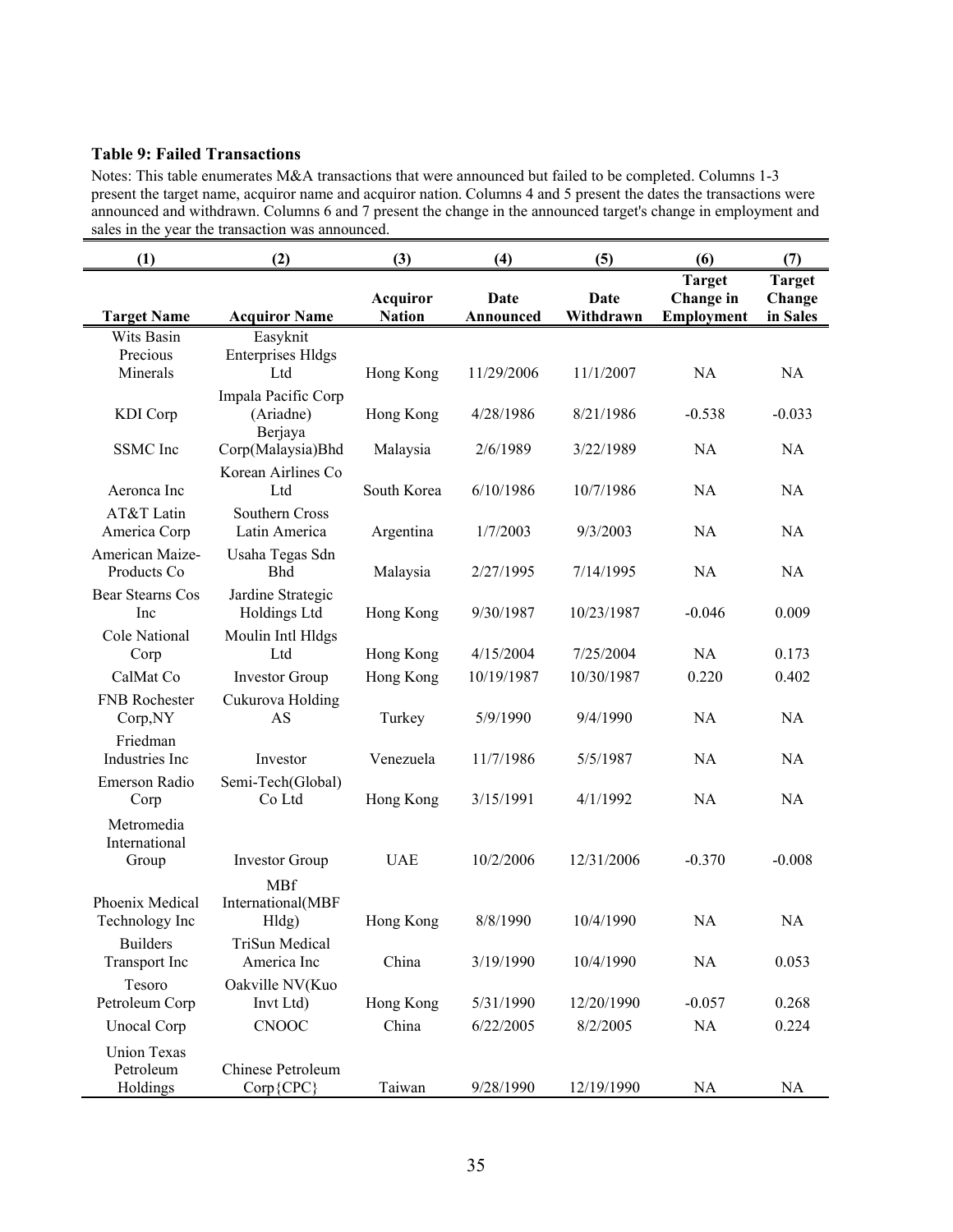#### **Table 10: Robustness Checks (Propensity Score Matching and Difference-in-Differences)**

Notes: This table documents difference-in-differences estimates for the post-acquisition performance between acquired and matched non-acquired control firms. Each panel reports post-acquisition OIBD/Assets, log sales and log employment. t={0,5} denotes the post-acquisition year. Each column presents the Mahalanobis propensity score matched difference-indifferences coefficient estimate and bootstrapped standard errors based on reps=100 in parentheses.. Estimates in bold indicate statistical differences in measured post-acquisition performance for acquired and matched non-acquired firms.

|          |            |         | Panel A: Majority Acquisitions |         |                |         |
|----------|------------|---------|--------------------------------|---------|----------------|---------|
|          | OIBD/Asset |         | Log Sales                      |         | Log Employment |         |
| $\theta$ | $-0.309$   | (0.250) | $-0.354$                       | (0.184) | $-0.423$       | (0.283) |
|          | 0.090      | (0.175) | $-0.280$                       | (0.308) | $-0.167$       | (0.457) |
| 2        | 0.325      | (0.423) | $-0.694$                       | (0.483) | 0.006          | (0.626) |
| 3        | $-0.220$   | (0.183) | $-0.136$                       | (0.472) | 0.045          | (0.691) |
| 4        | $-0.166$   | (0.168) | $-0.455$                       | (0.787) | $-0.016$       | (1.087) |
|          | $-0.160$   | (0.171) | $-0.808$                       | (1.093) | $-0.179$       | (1.452) |

|          |            |         | Panel B: Minority Acquisitions |         |                |         |
|----------|------------|---------|--------------------------------|---------|----------------|---------|
|          | OIBD/Asset |         | Log Sales                      |         | Log Employment |         |
| $\theta$ | $-0.001$   | (0.024) | $-0.086$                       | (0.066) | $-0.037$       | (0.050) |
|          | $-0.008$   | (0.031) | $-0.193$                       | (0.083) | $-0.116$       | (0.082) |
| C        | 0.012      | (0.027) | $-0.215$                       | (0.114) | $-0.183$       | (0.162) |
| 3        | 0.009      | (0.069) | $-0.208$                       | (0.135) | $-0.232$       | (0.262) |
| 4        | 0.099      | (0.053) | $-0.231$                       | (0.183) | $-0.164$       | (0.208) |
|          | 0.096      | (0.040) | $-0.269$                       | (0.166) | $-0.304$       | (0.279) |

|          |            |         | Panel C: Cash Acquisitions |         |                |         |
|----------|------------|---------|----------------------------|---------|----------------|---------|
| t        | OIBD/Asset |         | Log Sales                  |         | Log Employment |         |
| $\theta$ | $-0.052$   | (0.039) | $-0.099$                   | (0.079) | $-0.101$       | (0.054) |
|          | 0.009      | (0.034) | $-0.182$                   | (0.092) | $-0.144$       | (0.086) |
| 2        | 0.031      | (0.097) | $-0.255$                   | (0.114) | $-0.161$       | (0.178) |
| 3        | 0.008      | (0.074) | $-0.216$                   | (0.144) | $-0.242$       | (0.269) |
| 4        | 0.105      | (0.051) | $-0.271$                   | (0.171) | $-0.249$       | (0.247) |
| 5        | 0.090      | (0.043) | $-0.293$                   | (0.183) | $-0.449$       | (0.300) |

 $\equiv$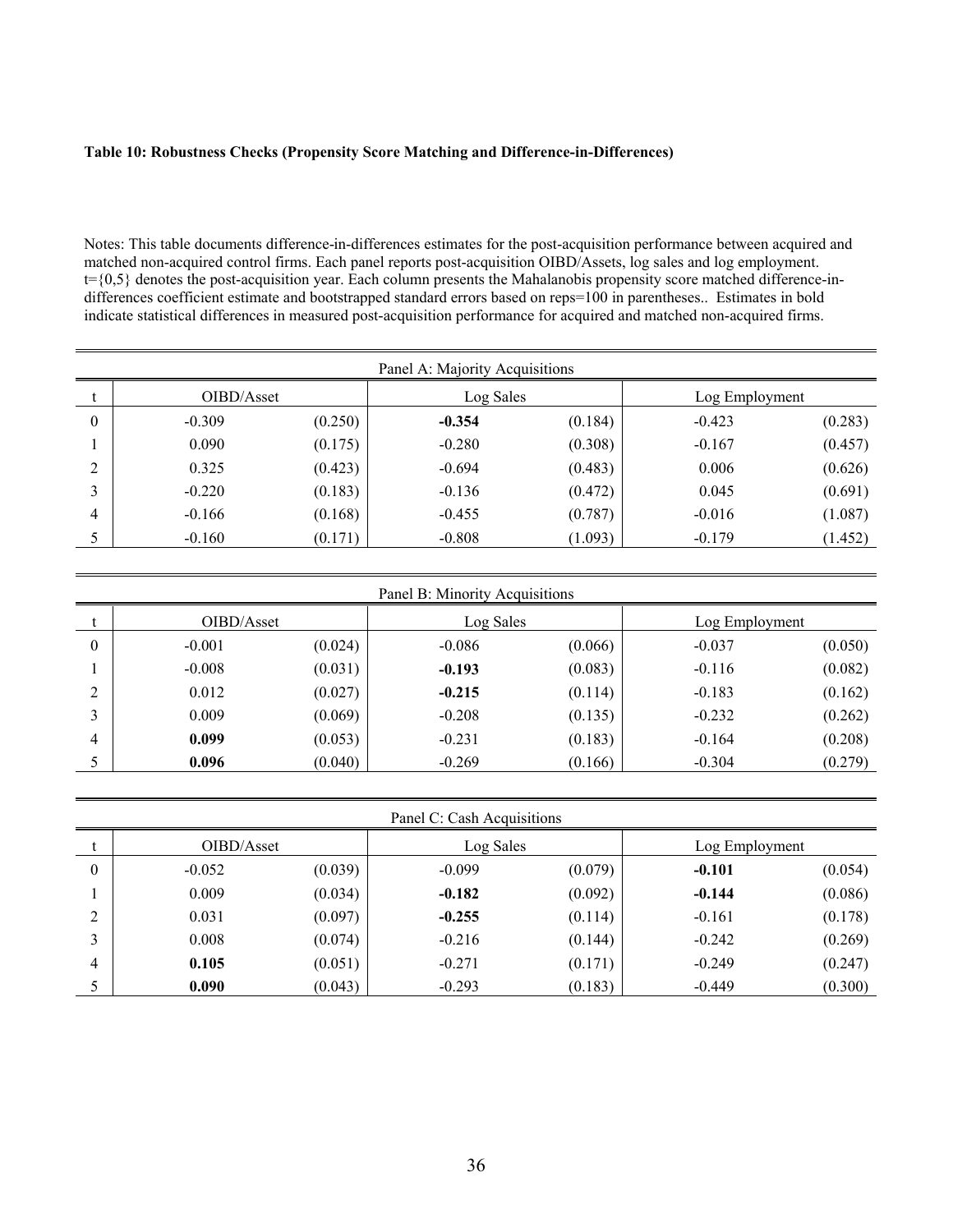|                |            |         | Panel D: Manufacturing Acquisitions |         |                |         |
|----------------|------------|---------|-------------------------------------|---------|----------------|---------|
|                | OIBD/Asset |         | Log Sales                           |         | Log Employment |         |
| $\overline{0}$ | $-0.044$   | (0.038) | $-0.104$                            | (0.091) | $-0.045$       | (0.048) |
|                | 0.005      | (0.039) | $-0.191$                            | (0.126) | $-0.144$       | (0.092) |
| 2              | 0.044      | (0.039) | $-0.150$                            | (0.128) | $-0.296$       | (0.174) |
| 3              | 0.084      | (0.126) | $-0.089$                            | (0.153) | $-0.490$       | (0.205) |
| 4              | 0.091      | (0.071) | $-0.296$                            | (0.253) | $-0.464$       | (0.316) |
|                | 0.069      | (0.061) | $-0.302$                            | (0.278) | $-0.510$       | (0.330) |

Panel E: East Asian Acquirers from Hong Kong, Singapore, Taiwan and South Korea (excluding India and China)

|          | OIBD/Asset |         | Log Sales |         | Log Employment |         |
|----------|------------|---------|-----------|---------|----------------|---------|
| $\theta$ | $-0.101$   | (0.065) | $-0.127$  | (0.075) | $-0.148$       | (0.051) |
|          | $-0.039$   | (0.040) | $-0.256$  | (0.087) | $-0.270$       | (0.097) |
| ↑        | 0.016      | (0.066) | $-0.311$  | (0.155) | $-0.292$       | (0.232) |
| ◠        | $-0.038$   | (0.069) | $-0.278$  | (0.159) | $-0.430$       | (0.293) |
| 4        | 0.076      | (0.049) | $-0.368$  | (0.205) | $-0.441$       | (0.305) |
|          | 0.044      | (0.045) | $-0.390$  | (0.263) | $-0.580$       | (0.273) |

Panel F: East Asian Acquirers including India and China

|                | OIBD/Asset |         | Log Sales |         | Log Employment |         |
|----------------|------------|---------|-----------|---------|----------------|---------|
| $\overline{0}$ | $-0.004$   | (0.028) | $-0.075$  | (0.100) | $-0.003$       | (0.099) |
|                | 0.013      | (0.050) | $-0.163$  | (0.140) | $-0.006$       | (0.118) |
| $\overline{2}$ | 0.015      | (0.047) | $-0.235$  | (0.125) | $-0.071$       | (0.190) |
| 3              | 0.034      | (0.111) | $-0.189$  | (0.185) | 0.013          | (0.310) |
| 4              | 0.092      | (0.065) | $-0.146$  | (0.247) | 0.168          | (0.417) |
|                | 0.131      | (0.079) | $-0.222$  | (0.221) | 0.082          | (0.623) |

Panel G: Horizontal Acquisitions

|                  | OIBD/Asset |         | Log Sales |         | Log Employment |         |
|------------------|------------|---------|-----------|---------|----------------|---------|
| $\boldsymbol{0}$ | $-0.033$   | (0.063) | $-0.064$  | (0.107) | 0.008          | (0.103) |
|                  | 0.029      | (0.040) | $-0.063$  | (0.193) | $-0.159$       | (0.180) |
| ↑                | 0.084      | (0.066) | $-0.142$  | (0.283) | $-0.501$       | (0.531) |
| ◠                | 0.082      | (0.053) | $-0.220$  | (0.289) | $-0.669$       | (0.509) |
| 4                | 0.008      | (0.083) | $-0.350$  | (0.390) | $-0.569$       | (0.629) |
|                  | 0.029      | (0.096) | $-0.120$  | (0.519) | $-0.327$       | (0.735) |